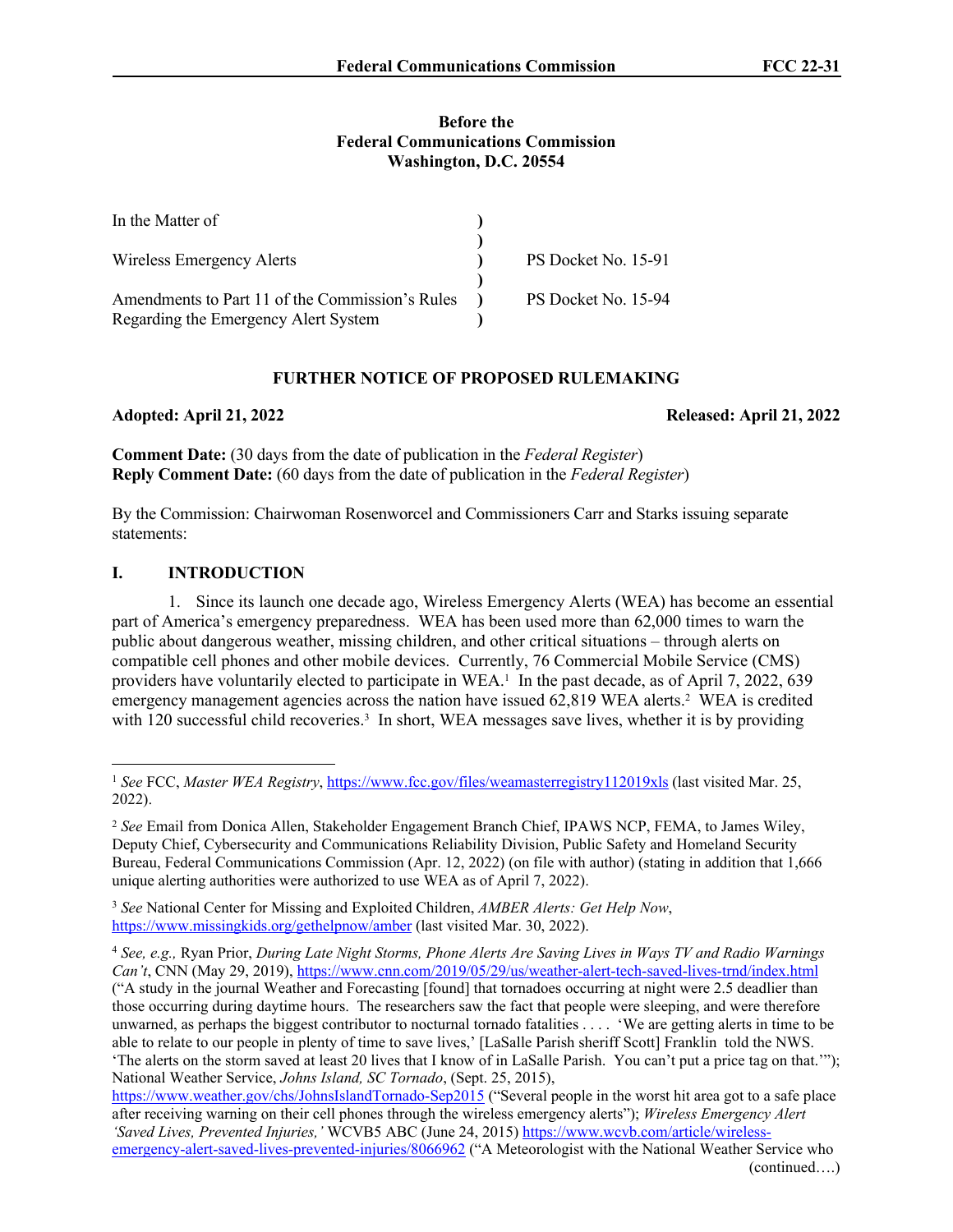early warnings of imminent natural disasters such as tornadoes<sup>4</sup> or by helping to recover children who have been abducted.<sup>5</sup>

2. As the Federal Communications Commission (Commission) marks WEA's tenth anniversary,<sup>6</sup> the Commission seeks to build upon WEA's demonstrated record of success by improving WEA's effectiveness. Notwithstanding WEA's many successes, there is room for growth. WEAs are not always received by people for whom they are intended.<sup>7</sup> WEAs may be delivered too slowly to be effective in certain important use cases,<sup>8</sup> and WEAs may be delivered outside of the targeted area, resulting in consumers receiving a message that is not relevant to that geographic area.<sup>9</sup> Moreover, we are not aware of any WEA stakeholder that has developed sufficient end-to-end visibility into the WEA system to measure it reliably and transparently. As a result, the record shows that emergency management agencies may be declining to use WEA in situations where it could save lives because they lack information about, and confidence in, how WEA works in practice.<sup>10</sup> We seek to strengthen WEA's

<sup>5</sup> *See*, *e.g.*, John Fischer, *15-Year-Old Hero with Cellphone Helps Rescue Kidnapped Infant After AMBER Alert*, ABC News (Oct. 31, 2014), [https://abcnews.go.com/US/15-year-hero-cellphone-helps-rescues-kidnapped](https://abcnews.go.com/US/15-year-hero-cellphone-helps-rescues-kidnapped-infant/story?id=26604395)[infant/story?id=26604395;](https://abcnews.go.com/US/15-year-hero-cellphone-helps-rescues-kidnapped-infant/story?id=26604395) Florida Department of Law Enforcement, *2016 Success Story*, <https://www.fdle.state.fl.us/Amber-Plan/Documents/2016SuccessStory.aspx> (last visited Mar. 29, 2022); '*I'm just glad we found your baby': Women Find Missing Child After Receiving AMBER Alert*, WSYX ABC 6 (Feb. 9, 2021), [https://abc6onyourside.com/news/local/women-find-missing-alpha-kamara-columbus-ohio-2-9-21.](https://abc6onyourside.com/news/local/women-find-missing-alpha-kamara-columbus-ohio-2-9-21)

<sup>6</sup> *See* Warning, Alert, and Response Network Act, Pub. L. No. 109-347, 120 Stat. 1884, Title VI, §§ 601-06 (2006) (codified at 47 U.S.C. §§ 1201-05); William M. (Mac) Thornberry National Defense Authorization Act for Fiscal Year 2021, Pub. L. No. 116-283, 135 Stat. 3388, § 9201 (2021) (codified at 47 U.S.C. §§ 1201, 1206); PSHSB, *New Cell Phone Weather Alerts Already Protective Lives* (Aug. 30, 2012), [https://www.fcc.gov/news](https://www.fcc.gov/news-events/blog/2012/08/30/new-cell-phone-weather-alerts-already-protecting-lives)[events/blog/2012/08/30/new-cell-phone-weather-alerts-already-protecting-lives](https://www.fcc.gov/news-events/blog/2012/08/30/new-cell-phone-weather-alerts-already-protecting-lives).

<sup>7</sup> WEA test results reported to the Commission since 2018 demonstrate that WEA fails to deliver emergency alerts to at least 1 in 10 people. *See, e.g.,* PSHSB, Report: August 11, 2021 Nationwide WEA Test at 3 (2021), <https://docs.fcc.gov/public/attachments/DOC-378907A1.pdf>(*2021 Nationwide WEA Test Report*).

<sup>8</sup> *See* ShakeAlert, *Wireless Emergency Alert System*, <https://www.shakealert.org/implementation/wea/> (last visited Jan. 26, 2022) ("For people near the epicenter [of an earthquake,] alerts will usually arrive after the shaking has been felt.").

9 PSHSB has received several reports that emergency management agencies have not used WEA or have stopped using WEA because of their concerns about its inaccuracy. *See*, *e.g.,* Shannon Najmabadi, *First Phone Alert for the Marshall Fire Sent 42 Minutes After I Started—And Only to 215 Contacts*, Colorado Sun (Jan. 6, 2022), <https://coloradosun.com/2022/01/06/marshall-fire-evacuation-911/>(stating that Boulder County's Office of Emergency Management had not completed their authorizations to use WEA in part because of concerns about the accuracy of WEA geotargeting); *Utah Discontinues Wireless Emergency Alerts at State Lines* (Apr. 13, 2020), <https://coronavirus.utah.gov/utah-discontinues-wireless-emergency-alerts-at-state-lines/>(stating that the Utah Division of Emergency Management discontinued the use of WEA for COVID-19 messaging near state lines because of geographic overshoot); E-mail from Simone Ramel McKay, Program Manager, Spokane County Emergency Management, to Nicole McGinnis, Deputy Chief, Public Safety and Homeland Security Bureau, FCC (Aug. 9, 2021) (on file with author) (expressing concern about the accuracy of WEA geo-targeting); *see also* 47 CFR 10.450(a) ("A Participating CMS Provider must deliver any Alert Message that is specified by a circle or polygon to an area that matches the specified circle or polygon. A Participating CMS Provider is considered to have matched the target area when they deliver an Alert Message to 100 percent of the target area with no more than 0.1 of a mile overshoot. If some or all of a Participating CMS Provider's network infrastructure is technically incapable of matching the specified target area, then that Participating CMS Provider must deliver the Alert Message to an area that best approximates the specified target area on and only on those aspects of its network infrastructure that are incapable of matching the target area.").

<sup>10</sup> Over 1,600 emergency management agencies are authorized to use WEA but only 619 have ever done so. Consumer groups, the National Center for Missing and Exploited Children, and emergency management agencies

(continued….)

confirmed a tornado hit parts of Wrentham Tuesday afternoon said wireless alerts that were sent to phones helped save people's lives and prevented injuries.").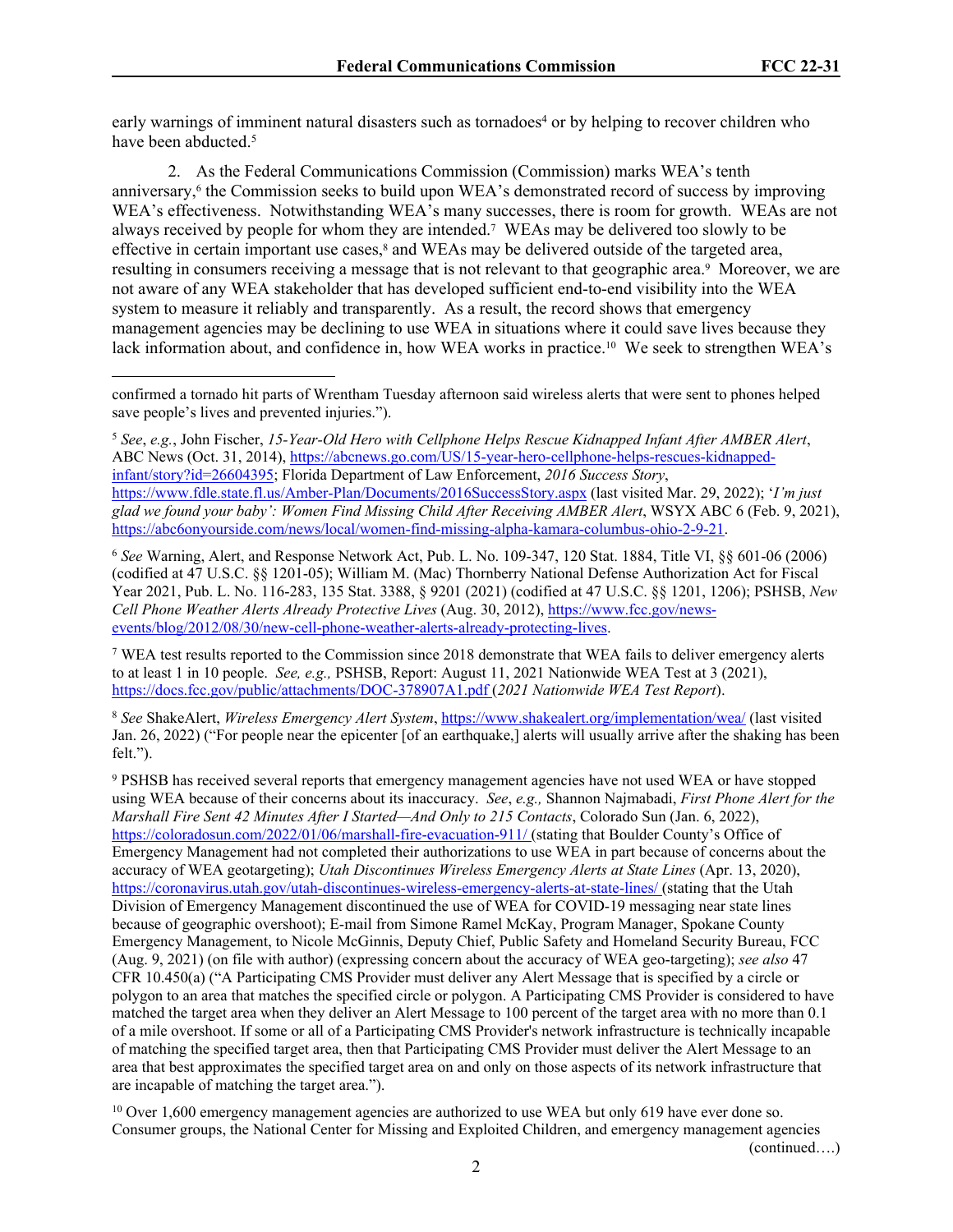effectiveness through the development of performance metrics and reporting standards that will help all stakeholders understand the effectiveness of WEA in their particular area, as well as identify areas for improvement where needed. In particular, we propose that CMS providers who choose to participate in WEA (Participating CMS Providers) file public reports with the Commission on important attributes of WEA's performance on which we seek comment below: its reliability, speed, and accuracy.<sup>11</sup> We believe that gaining visibility into WEA's key performance indicators and developing a shared understanding among emergency management agencies and the public regarding the system's capabilities will help promote its use and improvement.

#### **II. BACKGROUND**

3. The Warning Alert and Response Network (WARN) Act establishes WEA as a voluntary system in which CMS providers may elect to participate and gives the Commission authority to adopt "relevant technical standards, protocols, procedures and other technical requirements . . . necessary to enable commercial mobile service alerting capability for commercial mobile service providers that voluntarily elect to transmit emergency alerts."12 Pursuant to this authority, the Commission has adopted requirements to prescribe WEA capabilities, WEA testing, and WEA election procedures.<sup>13</sup> While participation by wireless providers is voluntary, those that offer the service must adhere to the technical and operational requirements established by the Commission. WEA is a tool for authorized federal, state and local government entities to geographically target alerts and warnings to WEA-capable mobile devices of Participating CMS Providers' subscribers.

4. WEA works as follows: an alert originator<sup>14</sup> uses Federal Emergency Management Agency (FEMA)-approved alert origination software to send a WEA Alert Message15 in the Common Alerting

<sup>11</sup> See National Academies of Sciences, Engineering, and Medicine, Emergency Alert and Warning Systems: Current Knowledge and Future Research Directions at 50 (2018); *see also* California Governor's Office of Emergency Services, Comments, PS Docket No. 15-91 at 7 (Dec. 8, 2016) ("[T]he elements of geo-targeting accuracy, alert latency, and availability and reliability cover the main concerns of state and local alert originators."); *Wireless Emergency Alerts, Amendments to Part 11 of the Commission's Rules Regarding the Emergency Alert System*, PS Docket No. 15-91, PS Docket No. 15-94, Report and Order and Further Notice of Proposed Rulemaking, 13 FCC Rcd 11112 (2016) (*2016 WEA R&O and FNPRM*).

<sup>12</sup> Warning, Alert and Response Network (WARN) Act, Title VI of the Security and Accountability for Every Port Act of 2006, 120 Stat. 1884, § 602(a), codified at 47 U.S.C. § 1201, et seq., § 1202(a) (2006) (WARN Act); *see also* 47 U.S.C. § 1201(b)(2)(d) (instructing the Commission to establish a procedure for mobile service providers to withdraw their election to participate in WEA without penalty or forfeiture)

<sup>13</sup> *See*, *e.g.*, *The Commercial Mobile Alert System*, PS Docket No. 07-287, First Report and Order, 23 FCC Rcd 6144 (2008); *The Commercial Mobile Alert System*, PS Docket No. 07-287, Second Report and Order and Further Notice of Proposed Rulemaking, 23 FCC Rcd 10765 (2008); *The Commercial Mobile Alert System*, PS Docket 07-287, Third Report and Order, 23 FCC Rcd 12561 (2008) revised by Erratum (Sep. 5, 2008).

<sup>(</sup>Continued from previous page)

state that performance requirements and reporting are necessary to give them enough confidence to use WEA and to enable them to use WEA more adeptly. *See* APCO International, Comments, PS Docket No. 15-91, at 5 (Dec. 8, 2016); Nassau County Office of Emergency Management, Comments, PS Docket No. 15-91, at 2 (Dec. 8, 2016); Harris County, Texas Homeland Security and Emergency Management, Comment, PS Docket No. 15-91, at 1 (Sept. 7, 2018); New York City Emergency Management Department, Comments, PS Docket No. 15-91, at 15 (Dec. 8, 2016); Wireless RERC & CACP, Comments, PS Docket No. 15-91, at 14 (Dec. 8, 2016).

<sup>&</sup>lt;sup>14</sup> The term "alert originator" refers to a federal, state, territorial, tribal, or local entity authorized by FEMA to use the Integrated Public Alert and Warning System (IPAWS) to issue critical public alerts and warnings in emergency situations. *See* FEMA, *Alerting Authorities*, <https://www.fema.gov/alerting-authorities> (last visited Oct. 26, 2017). For the purposes of this proceeding, the term "alert originator" is coextensive with the terms "emergency manager" and "emergency management agency" unless otherwise specified.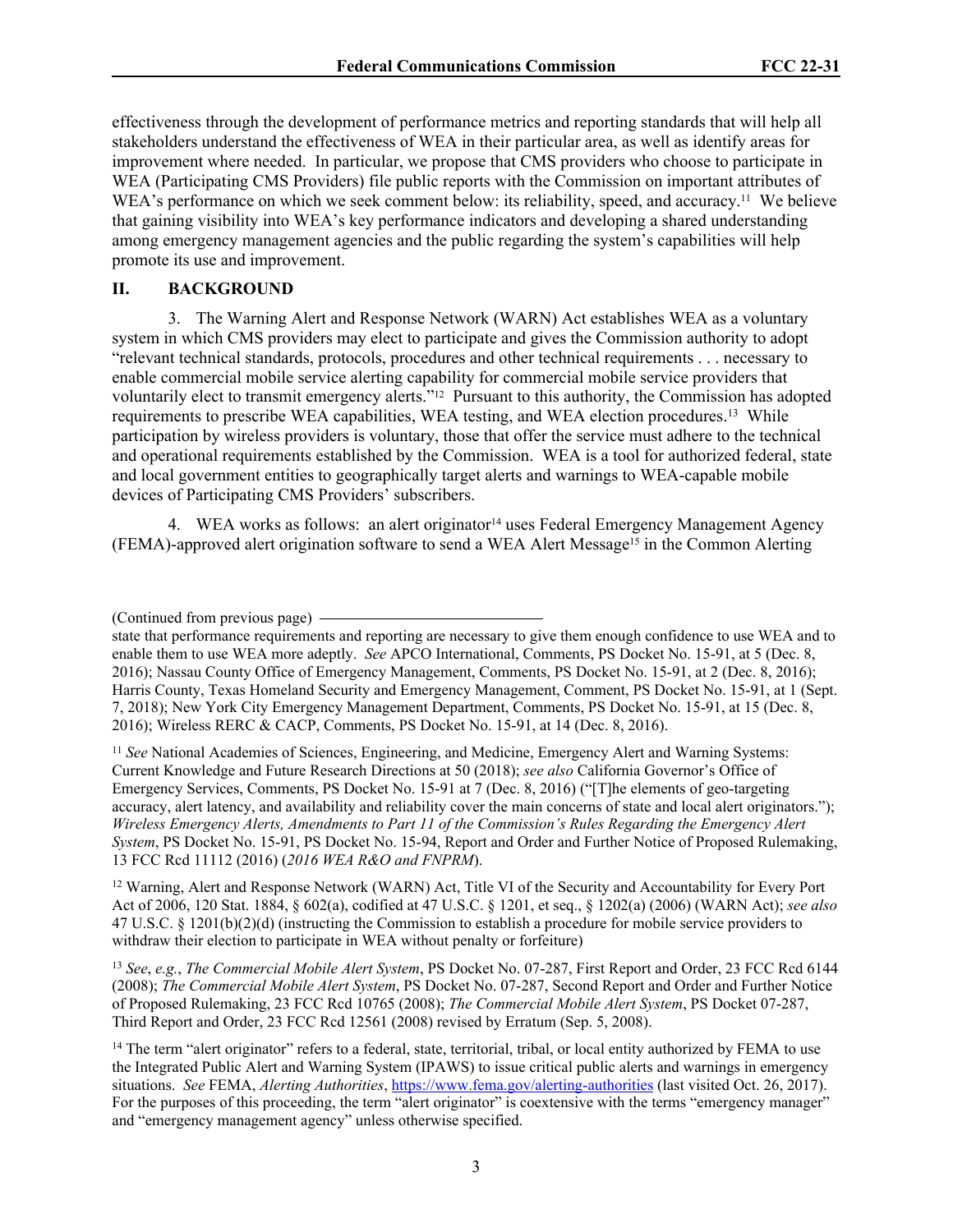Protocol (CAP) to FEMA's alert aggregator, which is named the Integrated Public Alert and Warning System (IPAWS).16 There, the alert is authenticated, validated, and delivered to FEMA's Alert Gateway for dissemination to Participating CMS Providers' Alert Gateways.17 Currently, FEMA only transmits to Participating CMS Providers information about the Alert Message that is necessary for mobile devices to present Alert Messages to subscribers (*e.g.*, message content, geographic target area coordinates if applicable, and a unique message identifier). FEMA removes all other metadata from the Alert Message (*e.g.*, the time at which the Alert Message was initiated by the alert originator).18 Participating CMS Providers are required to log all of the Alert Message data that they receive at their Alert Gateways, including the time of receipt, maintain those logs for at least 12 months, and make them available to the Commission, FEMA, and emergency management agencies that offer confidentiality protection at least equal to that provided by the federal Freedom of Information Act (FOIA) upon request.19 While the Commission's WEA rules are technologically neutral, most Participating CMS Providers currently use one-way cell broadcast technology to transmit WEA Alert Messages to their subscribers.20 When the Alert Message is received by a WEA-capable mobile device, it is prominently presented to the subscriber as long as the subscriber has not opted out of receiving Alert Messages of that type.21 The Commission requires WEA-capable mobile devices to preserve Alert Messages in a consumer-accessible format and location for at least 24 hours or until deleted by the subscriber, but does not specifically require WEAcapable mobile devices to log information about Alert Messages that they receive.<sup>22</sup>

5. The Commission has sought comment twice before on whether Participating CMS Providers should measure and report on the reliability, speed, and accuracy of the WEA service that they provide. In 2016, the Commission proposed to require Participating CMS Providers to annually report the

(Continued from previous page)

<sup>15</sup> *See* 47 CFR § 10.10(a) (defining an "Alert Message" as "a message that is intended to provide the recipient information regarding an emergency, and that meets the requirements for transmission by a Participating Commercial Mobile Service Provider under this part").

<sup>16</sup> CAP is an open, interoperable, XML-based standard that can include multimedia such as streaming audio or video. *See* OASIS CAP v1.2 (IPAWS Profile for the OASIS Common Alerting Protocol IPAWS USA). CAP messages contain standardized fields that facilitate interoperability between and among devices. *See id.*

<sup>17</sup>. The WEA system, as it is deployed currently, is based on standards created by the Alliance for Telecommunications Industry Solutions (ATIS), the Telecommunications Industry Association (TIA) (jointly, ATIS/TIA), and the 3rd Generation Partnership Project (3GPP). *See CSRIC IV WEA Messaging Report* at 7.

<sup>18</sup> Target area coordinates are only transmitted to mobile devices for Alert Messages with a target area specified by a circle or polygon, not a code describing an entire state or county.

<sup>19</sup> *See* 47 CFR 10.320(g) (requiring Participating CMS Providers to provide this information to emergency management agencies only insofar as those logs pertain to alerts initiated by that emergency management agency); *See* 5 USC § 552 (2006), amended by OPEN Government Act of 2007, Pub. L. No. 110-175, 121 Stat. 2524.

<sup>20</sup> *See* CTIA, Letter from Scott Bergmann, Senior Vice President, Regulatory Affairs, to Marlene Dortch, Secretary, Federal Communications Commission, PS Docket Nos. 15-91, 15-94, at 4 (Apr. 13, 2022) (CTIA *Ex Parte*) (recommending that the draft WEA FNPRM add a detailed discussion of the cell broadcast architecture of the current WEA system); *see also* CSRIC V, Working Group Two, Wireless Emergency Alerts – Recommendations to Improve Geo-targeting and Offer Many-to-One Capabilities, Final Report and Recommendations at 8 (2016); *but see* Letter from Rebecca Murphy Thompson, EVP and General Counsel, Competitive Carriers Association, to Marlene Dortch, Secretary, Federal Communications Commission, PS Docket No. 15-91, at 2 (Oct. 6, 2017) (stating that some carriers offer WEA using a software application, rather than cell broadcast).

<sup>21</sup> *See* ATIS, Enhanced Wireless Emergency Alert (eWEA) Mobile Device Behavior (MDB) Specification (A Revised Version of J-STD-100) at 18-19 (2018); ATIS, Joint ATIS/TIA CMAS Mobile Device Behavior Specification (ATIS-TIA-J-STD-100) (2009). Subscribers' right to opt out of WEA Alert Message receipt extends to all but the Presidential Alert. *See* 47 CFR § 10.280. We note that nothing in the WARN Act or the Commission's rules requires WEA to be a cell broadcast-based service.

<sup>22</sup> *See* 47 CFR 10.500(h).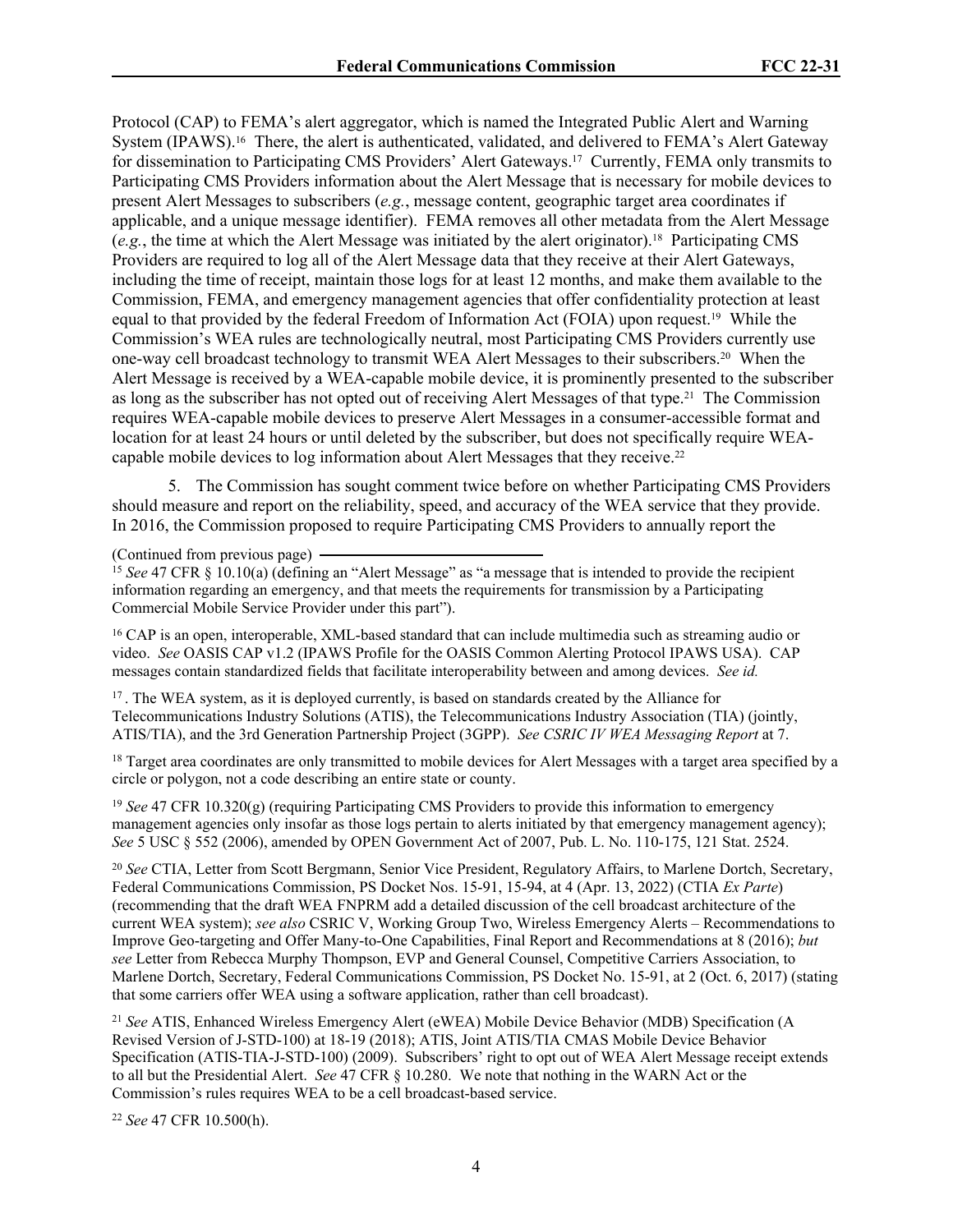reliability and availability, latency, and geotargeting of their respective WEA systems.<sup>23</sup> The Commission also sought comment on whether Participating CMS Providers should update additional WEA network elements and mobile device software to log the receipt of WEA alerts, because performance reporting necessitates performance measurement, including at the end user device where WEAs are received.<sup>24</sup> In 2018, the Commission again sought comment on how WEA's performance should be measured and reported, how the Commission should address inconsistent WEA delivery, and why WEA alerts were not being delivered to all handsets within a targeted area.<sup>25</sup> Participating CMS Providers comment that burdensome performance requirements would be inconsistent with the voluntary nature of WEA,<sup>26</sup> and that performance measurement would be difficult because of Participating CMS Providers' lack of visibility into WEA's receipt at mobile devices.<sup>27</sup> Emergency management agencies and consumer groups, on the other hand, comment that better information about how WEA works in practice would help them to use WEA more adeptly and would promote confidence that the system will work as intended when needed.<sup>28</sup> The California Governor's Office of Emergency Services (CalOES) states that "the elements of geo-targeting accuracy, alert latency, and availability and reliability cover the main concerns of state and local alert originators."<sup>29</sup> APCO states that reporting on WEA's performance "will increase transparency and improve the system's trustworthiness and effectiveness,<sup>30</sup> and Nassau

<sup>24</sup> *See id.* at 11215, paras. 173-74 (seeking comment on "whether the logging requirements . . . should extend beyond the CMS Provider Alert Gateway to the [Radio Access Network (RAN)] . . . and to WEA-capable mobile devices, . . . whether requiring Participating CMS Providers to log data relevant to the accuracy of geo-targeting, the extent of alert delivery latency, and the system availability and reliability could contribute to the collection of data for Annual WEA Performance Reports," and whether the Commission should standardize the presentation of WEA performance logs for the benefit of emergency management agencies).

<sup>25</sup> *See Amendment of Part 11 of the Commission's Rules Regarding the Emergency Alert System; Wireless Emergency Alerts*, PS Docket Nos. 15-91, 15-94, Report and Order and Further Notice of Proposed Rulemaking, 33 FCC Rcd 7086, 7105-06, paras. 46-49 (2018) (*Alerting Reliability FNPRM*). The *Alerting Reliability FNPRM* did not specifically reference the *2016 WEA R&O and FNPRM* although it sought comment on the same issues of performance reporting and measurement.

26 AT&T Services, Inc., Comments, PS Docket No. 15-91, at 19-21 (Dec. 8, 2016) (AT&T 2016 Comments); T-Mobile USA, Inc., Comments, PS Docket No. 15-91, at 12 (Dec. 9, 2016) (T-Mobile 2016 Comments); CTIA, Comments, PS Docket No. 15-91, at 2 (Sep. 10, 2018) (CTIA 2018 Comments); *see Alerting Reliability FNPRM*, 33 FCC Rcd 7086.

<sup>27</sup> AT&T Services, Inc., Comments, PS Docket No. 15-91, at 3 (Sep. 10, 2018) (AT&T 2018 Comments); *CTIA 2018 Comments* at 9.

<sup>28</sup> APCO International, Comments, PS Docket No. 15-91, at 5 (Dec. 8, 2016); Nassau County Office of Emergency Management, Comments, PS Docket No. 15-91, at 2 (Dec. 8, 2016); Harris County, Texas Homeland Security and Emergency Management, Comment, PS Docket No. 15-91, at 1 (Sep. 7, 2018); New York City Emergency Management Department, Comments, PS Docket No. 15-91, at 15 (Dec. 8, 2016); Wireless RERC & CACP, Comments, PS Docket No. 15-91, at 14 (Dec. 8, 2016).

<sup>29</sup> California Governor's OES Comments, PS Docket No. 15-91 at 7 (Dec. 8, 2016).

30 APCO International, Comments, at 5 (Dec. 8, 2016) (APCO Comments).

<sup>23</sup> *See WEA First R&O and FNPRM*, 31 FCC Rcd at 1120916, paras. 15974 (proposing to amend Section 10.350 to require Participating CMS Providers to submit annual reports to the Commission that demonstrate reliability and availability, latency, and geotargeting for their nationwide WEA deployment and proposing "to require that Participating CMS Providers grant emergency management agencies' requests for locality-specific versions of these performance metrics if and only if the requesting entity agrees to provide confidentiality protection at least equal to that provided by FOIA") (seeking comment on whether annual is the right frequency for reporting; the specific data elements that Participating CMS Providers would need to collect to measure reliability and availability, latency, and geotargeting; and the methodology that Participating CMS Providers would use to compile performance reports, including through State/Local WEA Tests conducted in a "representative sample of the different real-world environments in which the WEA system would be used (*e.g.*, the dense urban, urban, suburban and rural morphologies defined by the ATIS-0500011 standard)").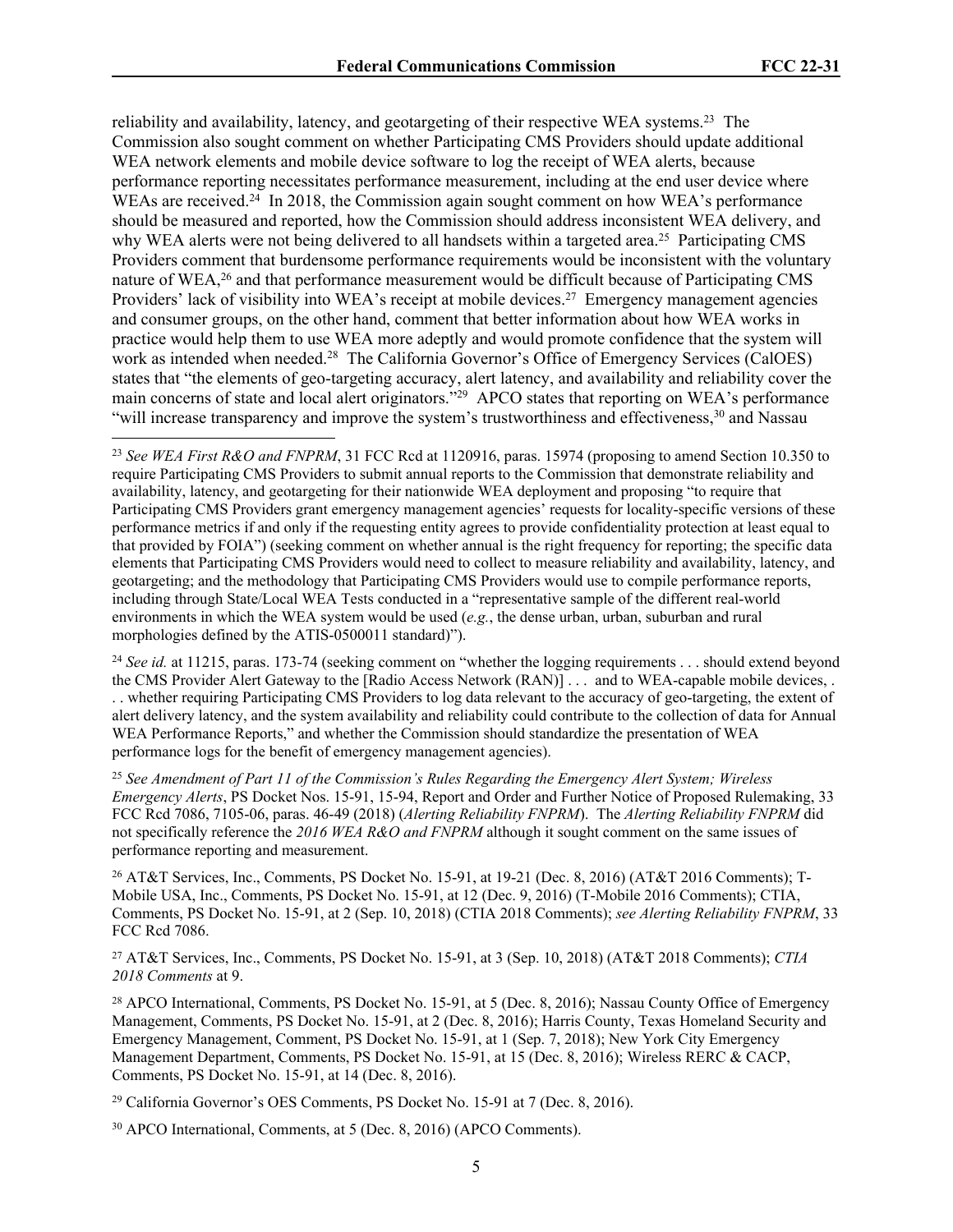County states that "[w]e feel . . . [WEA performance reporting] is important so we feel confident that the alert messages are being delivered swiftly and correctly targeted."<sup>31</sup> The Harris County Office of Homeland Security and Emergency Management states that "additional information from wireless carriers on message delivery and delivery failures is crucial to identifying what areas are being over and under alerted during an emergency."<sup>32</sup> Wireless RERC states that reporting on WEA's performance "will allow for data to be collected and analyzed to set a baseline from which to measure implementation progress and effectiveness of WEA with regards to system performance."33

6. In 2020, the Government Accountability Office (GAO) recommended that the Commission "develop specific, measurable goals and performance measures for its efforts to monitor the performance of new WEA capabilities, such as enhanced geo-targeting and message length."<sup>34</sup> In response, the Commission committed to "[c]omplet[ing] geo-targeting pilot testing with selected local jurisdiction partner(s)" and "[c]omplet[ing] associated rulemaking to adopt performance measures for enhanced WEA capabilities, as appropriate."<sup>35</sup>

7. In 2021, the Commission took a significant step in measuring WEA's performance when PSHSB partnered with 11 federal, state, and local emergency management agencies to gather data about the end user's experience with the nationwide WEA test.36 The Public Safety & Homeland Security Bureau (Bureau) gathered and analyzed data from dedicated volunteer respondents across the country on performance factors that Participating CMS Providers are not required to measure under the Commission's current rules, such as the rate of test receipt on mobile devices, how long it takes for the test to reach mobile devices, and whether the test is presented as designed. The Bureau's Report on the 2021 Nationwide WEA Test found that approximately 90% of respondents received the test message, and that they received it within two minutes of transmission.37 The Report found that WEA's reliability was largely consistent across CMS Providers, generation of wireless network technology (i.e., 4G or 5G), mobile device manufacturer, device operating system, whether a user was indoors or outdoors, and whether the mobile device was already in use at the time of the test.<sup>38</sup> The Report also found, however, that many mobile devices erroneously received a duplicate nationwide WEA test message, and that there may be opportunities to improve WEA's reliability.<sup>39</sup> In addition, the Report found that survey respondents attached to the networks of Mobile Virtual Network Operators (MVNOs) that had not

<sup>31</sup> Nassau County Office of Emergency Management, Comments, at 2 (Dec. 8, 2016) (Nassau County Comments).

<sup>&</sup>lt;sup>32</sup> Harris County, Texas Homeland Security and Emergency Management, Comment, at 1 (Sep. 7, 2018) (Harris County Comments); New York City Emergency Management Department, Comments, at 15 (Dec. 8, 2016) ("NYCEM strongly supports the need for regular, CMSP-by-CMSP, reporting on WEA capability, including the elements proposed by the Commission.").

<sup>33</sup> Wireless RERC & CACP, Comments, at 14 (Dec. 8, 2016) (Wireless RERC Comments).

<sup>&</sup>lt;sup>34</sup> Government Accountability Office, Emergency Alerting: Agencies Need to Address Pending Applications and Monitor Industry Progress on System Improvements at 25-27 (2020), [https://www.gao.gov/assets/gao-20-294.pdf.](https://www.gao.gov/assets/gao-20-294.pdf)

<sup>&</sup>lt;sup>35</sup> FCC, Emergency Alerting (103277) Corrective Action Plan at 2 (2020), [https://www.gao.gov/products/gao-20-](https://www.gao.gov/products/gao-20-294) [294](https://www.gao.gov/products/gao-20-294).

<sup>36</sup> *See* News Release, FCC Acting Chairwoman Rosenworcel Announces Federal, State, and Local Partnerships to Assess Wireless Emergency Alert Test Performance (July 20, 2021), [https://www.fcc.gov/document/fcc-announces](https://www.fcc.gov/document/fcc-announces-survey-partnerships-wireless-emergency-alert-test)[survey-partnerships-wireless-emergency-alert-test](https://www.fcc.gov/document/fcc-announces-survey-partnerships-wireless-emergency-alert-test).

<sup>37</sup> *See 2021 Nationwide WEA Test Report* at 3.

<sup>38</sup> *See id*.

<sup>39</sup> *See id.*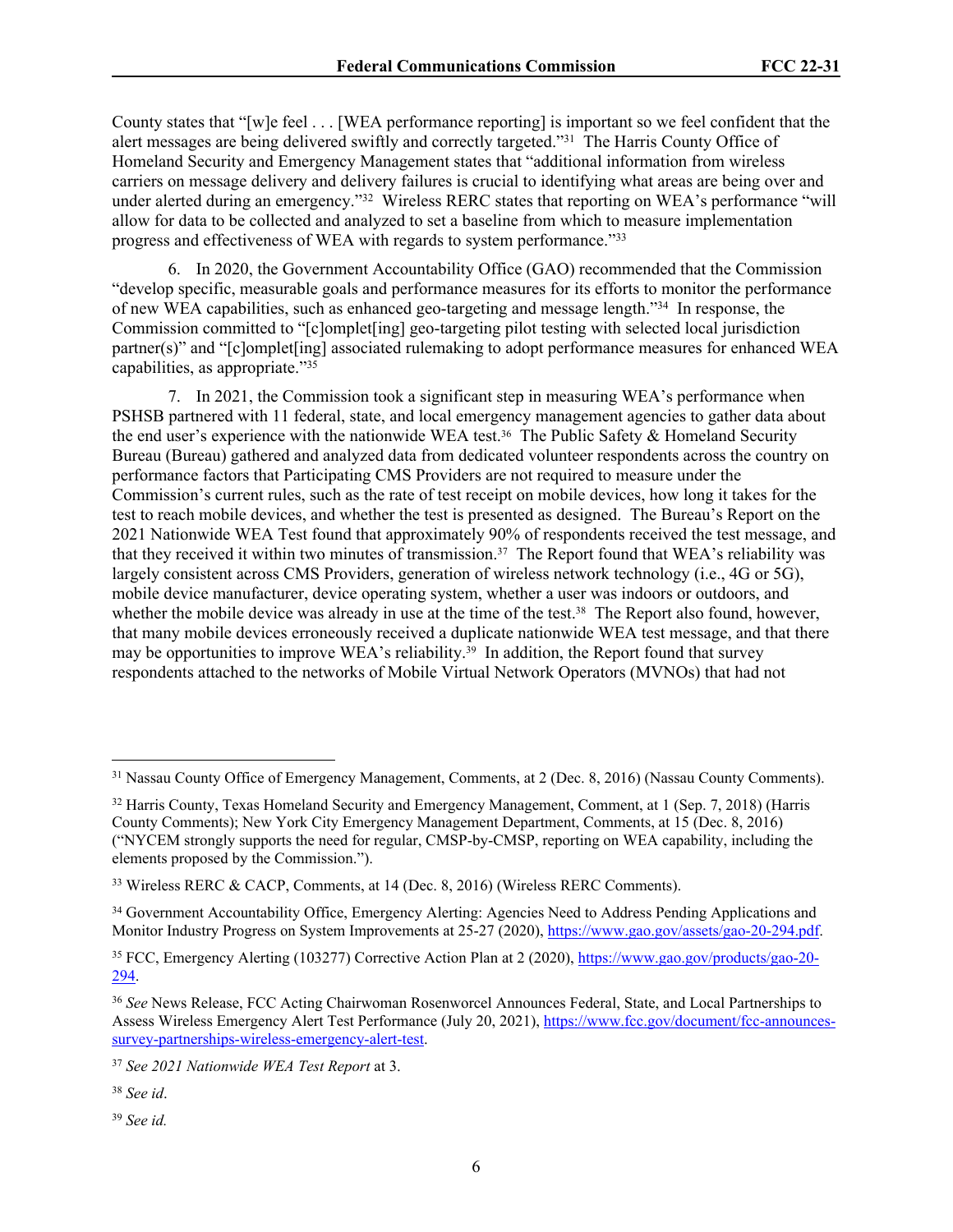formally submitted to the Commission letters attesting to their intent to participate in WEA nonetheless received the nationwide WEA test.<sup>40</sup>

#### **III. DISCUSSION**

#### **A. WEA Performance Metrics and Reporting**

8. Emergency management agencies have made it clear that information about WEA performance is essential to develop confidence in WEA's ability to perform effectively during an emergency.<sup>41</sup> The record in the underlying proceedings reflects emergency management agencies' perspective that increased transparency about WEA's reliability, speed, and accuracy in a given market will help provide necessary data to emergency managers to help them assess WEA's utility in their respective jurisdictions and with respect to specific use cases.<sup>42</sup> In addition, understanding WEA's endto-end performance will also help identify areas for improvement. We therefore seek to build upon the Commission's prior proposals and refresh the record to develop metrics for WEA performance and reporting. We clarify that we are not proposing to set minimum performance benchmarks at this time. Instead, we propose that Participating CMS Providers report on key metrics that will help stakeholders develop an understanding of WEA end-to-end performance, and we seek comment on the implementation of this proposal.

9. As an initial matter, we seek comment on how WEA's reliability, speed, and accuracy should be defined. In 2016, the Commission proposed to define "reliability" as "the annual percentage of WEA Alert Messages that the Participating CMS Provider processes successfully, and a summary of the most common errors with Alert Message transmission."43 The Commission considered speed in terms of latency, and proposed to define "latency" as "[a]n end-to-end analysis of the amount of time that it takes for the Participating CMS Provider to transmit a WEA Alert Message."44 The Commission proposed to couch accuracy in terms of geotargeting, as "[t]he accuracy with which the Participating CMS Provider can distribute WEA Alert Messages to a geographic area specified by an alert originator."45 CalOES states that "these three parameters, appropriately presented (*e.g.*, as distributions, not just averages) appropriately support the vast majority of emergency managers and public safety officials."46 Do these definitions best capture the reliability, speed, and accuracy of WEA? Alternatively, we seek comment on whether WEA's reliability should be defined as the proportion of devices within the targeted area while the alert is active that successfully displayed the alert. We seek comment on whether WEA's speed should be measured as the difference between the time that an alert is initiated by an authorized alert originator and the time that the alert is displayed at the mobile device. We seek comment on whether WEA's accuracy should be defined as the proportion of alert recipients that received the alert within and further than 0.1 miles from the target area. We seek comment on whether reliability, speed, and accuracy are the most pertinent measures of WEA's performance to emergency management agencies and the

<sup>42</sup> *See id.*

<sup>45</sup> *Id.*

<sup>40</sup> *See id.*; *see also* PSHSB, Report: October 3, 2018 Nationwide WEA and EAS Test at 6 n.24 (2019), <https://docs.fcc.gov/public/attachments/DOC-356902A1.pdf>(identifying survey respondents as receiving the nationwide WEA test on MVNO networks in 2018).

<sup>41</sup> *Supra* at para. 5.

<sup>43</sup> *Wireless Emergency Alerts, Amendments to Part 11 of the Commission's Rules Regarding the Emergency Alert System*, PS Docket No. 15-91, PS Docket No. 15-94, Report and Order and Further Notice of Proposed Rulemaking, 13 FCC Rcd 11112, 11210, para. 162 (2016) (*2016 WEA R&O and FNPRM*).

<sup>44</sup> *Id.*

<sup>46</sup> California Governor's OES Comments, PS Docket No. 15-91 at 7 (Dec. 8, 2016).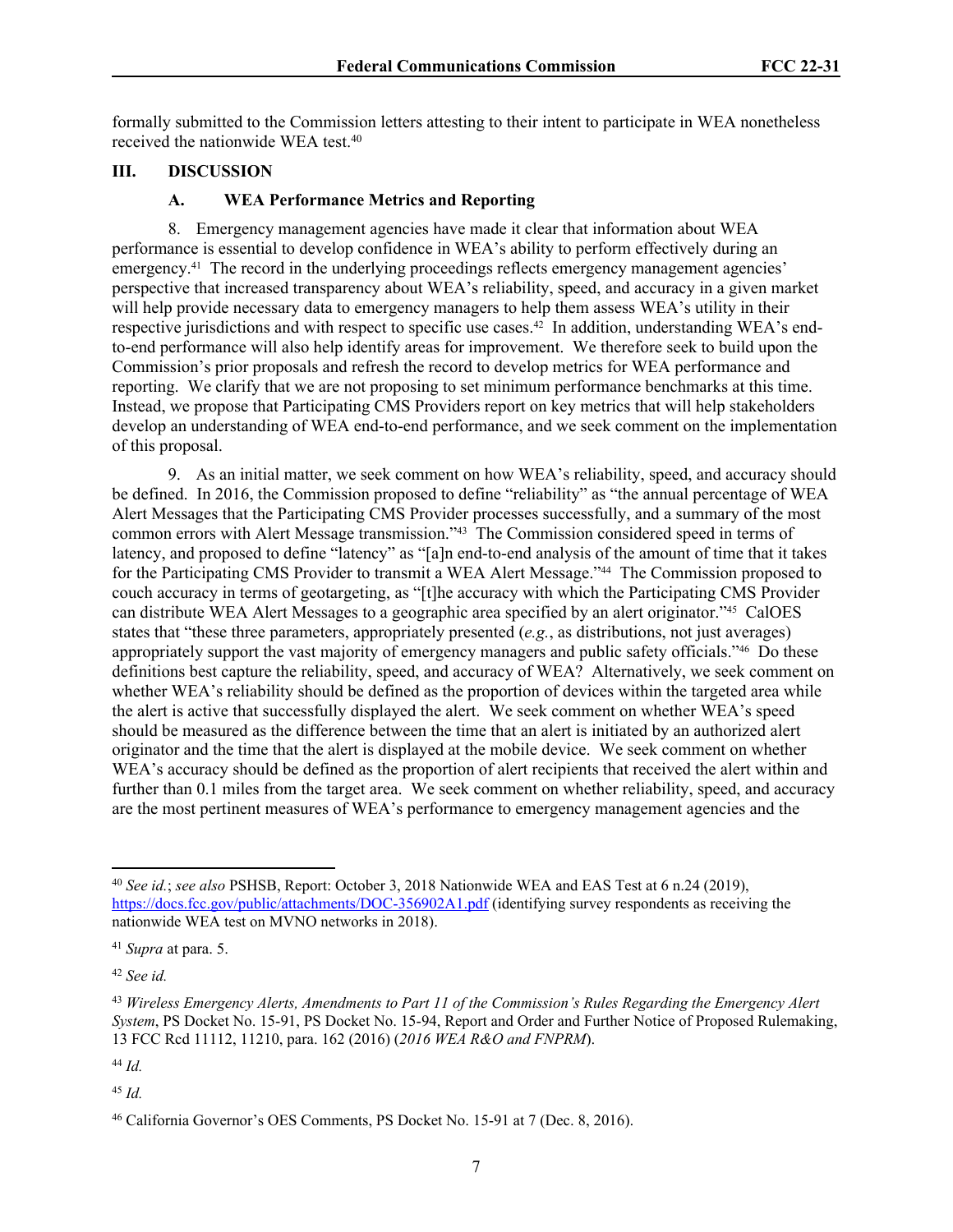public. What other (or additional) measures of WEA's performance should the Commission consider as relevant to emergency management agencies and the public, if any?<sup>47</sup>

10. We seek comment on how Participating CMS Providers should measure the performance of their WEA service for the purpose of generating WEA performance reports.We note that the Commission previously proposed to require that Participating CMS Providers submit WEA performance reports based on aggregated data from all WEA activations during the reporting period. 48 The Commission sought comment, in the alternative, on whether WEA's performance could be measured based on the issuance of a single State/Local WEA Test, and through additional testing only as needed in light of material network upgrades.49 NYCEM argues that WEA performance reports "should be based on an analysis of all WEA messages that were or should have been transmitted during the reporting period and NOT only limited to [discrete] State/Local WEA tests."50 Should the Commission allow these reports to be based on discrete WEA tests conducted by Participating CMS Providers in partnership with federal, state, or local emergency management agencies in a representative sample of dense urban, urban, suburban and rural geographic environments?51 Or, should the Commission require WEA performance reports to be based on aggregated data from real-time WEA use? If the latter, how might that be effectuated?

11. We seek comment on when and how these reports should be provided to the Commission. In 2016, the Commission proposed to require Participating CMS Providers to report on the performance of their WEA service annually or, in the alternative, to require a single report and additional reports only in response to "material" network upgrades.52 CalOES "recommends that performance reporting occur annually," but NYCEM opposes less-than-annual reporting because "WEA is a mission-critical system and needs to be tested and reported on in light of routine CMSP maintenance and upgrade activity."<sup>53</sup> Alternatively, to limit the burden of reporting while still gaining visibility into end-to-end WEA performance, should we require Participating CMS Providers to submit multiple reports, such as a series of three reports? Should the submission of those reports coincide with any particular developments or milestones? We seek comment on whether this approach would allow the Commission to track WEA performance over time and still obtain sufficient information to assess WEA performance. If we require the submission of more than one report (for example, three reports), when should each of these reports be submitted to the Commission, and what periods of time should their contents cover? How could the Commission best ensure that the information in each subsequent report could be directly compared against one another, in order to draw accurate conclusions about improvements or declines in WEA performance over time? As another alternative, noting that Emergency Alert System (EAS) Participants are required to file reports after each national test scheduled by the Commission in consultation with

<sup>49</sup> *See id.*

<sup>&</sup>lt;sup>47</sup> We do not seek comment on the potential issues that alert originators may have with rapidly issuing WEA alerts during emergencies due to issues such as lack of direct access to IPAWS or insufficient training because the Commission's WEA authority does not extend to the federal, state, local, tribal, and territorial emergency management agencies that initiate WEA alerts. *Cf.* Government Accountability Office, Emergency Alerting: Agencies Need to Address Pending Applications and Monitor Industry Progress on System Improvements, GAO-20-294 at 9 (2020), <https://www.gao.gov/assets/gao-20-294.pdf>.

<sup>48</sup> *See WEA R&O and FNPRM*, 31 FCC Rcd at 11210 at paras 161-63.

<sup>50</sup> NYCEM 2016 Comments at 15.

<sup>51</sup> *See* ATIS, Location Technology Performance Data - Define Topologies & Data Collection Methodology, ATIS-0500011 (2007), [https://webstore.ansi.org/Standards/ATIS/ATIS0500011.](https://webstore.ansi.org/Standards/ATIS/ATIS0500011)

<sup>52</sup> *WEA R&O and FNPRM*, 31 FCC Rcd at 11210 at paras 161-63.

<sup>53</sup> California Governor's OES Comments, PS Docket No. 15-91 at 7 (Dec. 8, 2016); NYCEM 2016 Comments at 15. We note that no other commenters have addressed the frequency of reporting in their comments.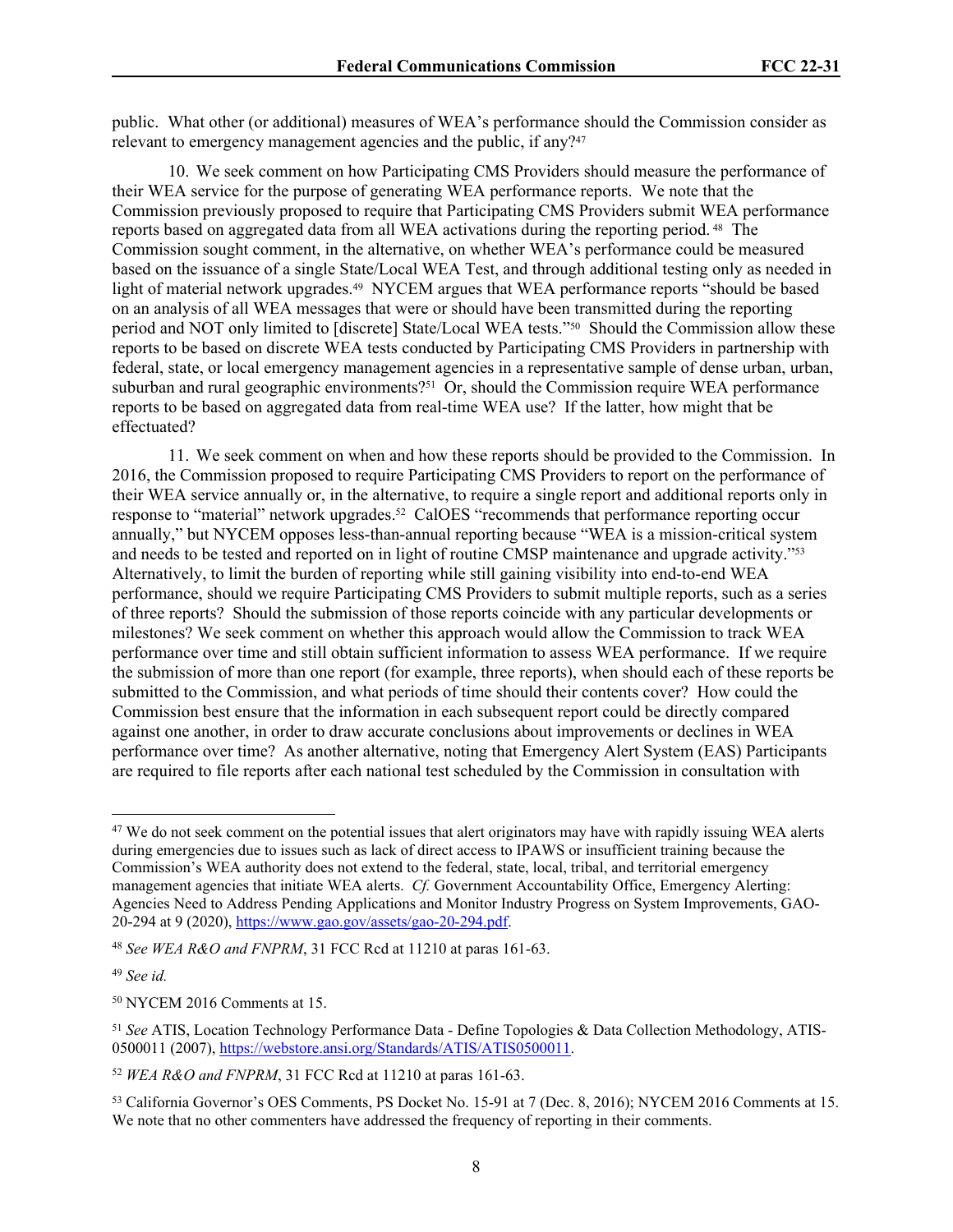FEMA,54 we seek comment on whether a similar approach would be appropriate for WEA performance reporting.

12. In 2016, the Commission proposed to require that Participating CMS Providers grant emergency management agencies' requests for a locality-specific version of these performance metrics where the requesting entity agrees to provide confidentiality protection at least equal to that provided by the federal Freedom of Information Act (FOIA).<sup>55</sup> Commenters did not address this issue directly. We again seek comment on the extent to which locality specific WEA performance reports would be necessary for emergency management agencies and the public to understand how WEA works within their local areas as compared to Participating CMS Providers' nationwide WEA deployment. In the event that the record demonstrates there are sound public policy reasons for protecting the confidentiality of the information provided by Participating CMS Providers, could the Commission instead offer aggregated/anonymized reports, based on all WEA performance reports? Would this be sufficiently granular to help inform emergency managers regarding WEA effectiveness in their area and if not, how could that be better addressed while still protecting the confidentiality of the information as needed?

13. What information would Participating CMS Providers need to collect to assess WEA performance? Is it feasible for Participating CMS Providers to generate WEA performance reports using information that is already collected, or could be collected, based on WEA's current architecture and from WEA-capable mobile devices connected to providers' networks, including leveraging information currently logged at their Alert Gateway?<sup>56</sup> Should these reports reflect specific information about the actual time and location of alert receipt? In order to be useful, how granular should that information be (e.g., to the second and within 0.1 mile)? Should these reports take into account those device makes and models that cannot be updated to deliver alerts within 0.1 miles of the target area?

14. If it is not feasible for Participating CMS Providers to collect this information from WEA networks and devices as currently designed, then what network or device firmware or software changes would be needed for Participating CMS Providers to comply with the proposed reporting requirements?<sup>57</sup> How much time would be necessary to complete these steps? We do not envision that our proposed reporting requirements would necessarily implicate changes to the one-way cell broadcast transmission of WEA alerts currently used by many Participating CMS Providers. Rather, we envision that Participating CMS Providers – at their option – could continue to use cell broadcast to transmit WEA alerts and develop an additional mechanism to receive WEA performance data from mobile devices (*e.g.*, through a System Information Block control channel or with a mobile device Application Programming Interface (API) that connects the WEA firmware to another mobile device application from which Participating CMS Providers already receive data).58 We note that the Commission's Communications Security, Reliability, and Interoperability Council (CSRIC) VIII is tasked with defining an API to allow the WEA software "to pull capabilities from other mobile device applications and firmware to enhance the presentation of WEA messages."59 While CSRIC VIII's task is specifically directed towards enabling

#### <sup>54</sup> 47 C.F.R. § 11.61(a)(3).

<sup>55</sup> *See WEA R&O and FNPRM*, 31 FCC Rcd at 11213-14, para. 171; *see also* 47 CFR § 10.320(g)(3) ("Participating CMS Providers are also required to make alert logs available to emergency management agencies that offer confidentiality protection at least equal to that provided by the federal Freedom of Information Act (FOIA) upon request, but only insofar as those logs pertain to Alert Messages initiated by that emergency management agency.").

<sup>56</sup> *See* ATIS, Wireless Emergency Alert (WEA) 3.0 Federal Alert Gateway to CMSP Gateway Interface Specification, ATIS-0600037.v002, at 16 (2019); 47 CFR § 10.320(g). We anticipate that FEMA may need to share with Participating CMS Providers the time that an Alert Message was originated in order for Participating CMS Providers to measure the WEA's speed end to end.

<sup>57</sup> *See* CTIA *Ex Parte* at 4 (recommending that the Commission "seek comment on . . . whether the Commission's proposals are technically feasible").

<sup>58</sup> *See id.* (recommending that the Commission "seek comment on how the proposed performance measurements and reporting would affect the system").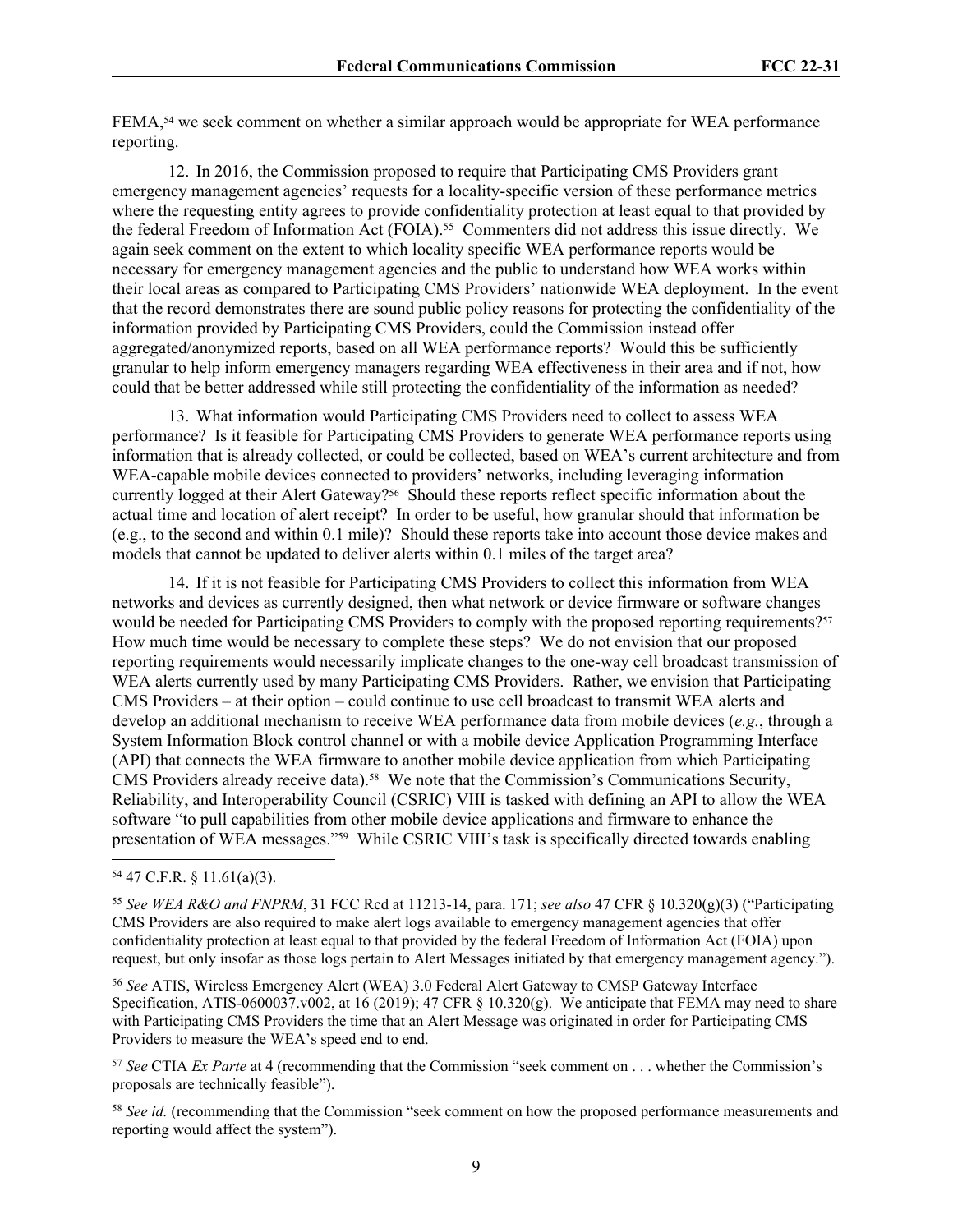mapping and accessibility features, we seek comment on the extent to which this API could be used to facilitate the generation of WEA performance reports as proposed in this proceeding. Alternatively, we seek comment on how Participating CMS Providers would recommend measuring and reporting on the performance of their WEA service.<sup>60</sup> Are there other ways to collect this information that do not require network or device changes? We seek comment on whether information about how, when, and where alerts are being delivered to devices would be beneficial to emergency managers that are evaluating WEA's effectiveness. If so, how would emergency managers use this information to improve their emergency operations?

15. Should we also require that Participating CMS Providers offer WEA-capable mobile devices that automatically report WEA performance information back to the provider for the sole and limited purpose of being used in performance reports? If so, what steps would Participating CMS Providers, device manufacturers, and others need to take in order to enable WEA-capable mobile devices to log this information and automatically report it to a provider? How much time would be necessary to complete those steps? How should performance reports address WEA-capable mobile devices that are considered to be "end-of-life" and may not be updated with support for performance measurement? How can the end-to-end performance of WEA be accurately evaluated if a significant portion of WEA-capable devices do not support performance measurement?

16. Are there consumer privacy concerns associated with the automatic reporting of WEA performance information from WEA-capable mobile devices? The Commission does not anticipate that any personally identifiable information (PII) would be disclosed in WEA performance reports. Is it necessary for Participating CMS Providers to collect PII (*e.g.*, precise geolocation) to compile WEA performance reports? To the extent that the collection of PII would be necessary to compile WEA performance reports, what steps can be taken to mitigate any privacy concerns and ensure the collection of information only as and when necessary to generate WEA performance reports? For example, should we require Participating CMS Providers to obtain consumer opt-in or other form of consent prior to receiving or using WEA information to generate WEA performance reports? If the Commission requires some form of opt-in or other consent before a Participating CMS Provider may receive or use such information, should that consent be periodically refreshed, and if so, how frequently? What elements should be required for such consumer consent? If the logging and reporting of WEA performance information is made automatic, would it be possible to limit such logging and reporting to only consenting consumers? To the extent that any mobile device or network changes are necessary to measure WEA's performance, we seek comment on the extent to which they would implicate consumer privacy. We ask commenters weighing in on privacy considerations to keep in mind the requirements of potentially applicable statutes.<sup>61</sup>

17. *Costs.* The *2016 WEA R&O and FNPRM* sought detailed comment on the costs of WEA performance reporting but the Commission received no comments responsive to this issue.62 We seek

<sup>60</sup> *See* CTIA *Ex Parte* at 4 (recommending "that the Commission seek comment on how Participating CMSPs *would*  measure the performance of WEA service including whether the Commission's proposals are technically feasible") (emphasis in original).

<sup>61</sup> *See*, *e.g*., 5 U.S.C. § 552a; 18 U.S.C. § 2701, *et seq.*

<sup>(</sup>Continued from previous page)

<sup>59</sup> FCC, Communications Security, Reliability, and Interoperability Council VIII Working Groups (2021), [https://www.fcc.gov/file/21891/download.](https://www.fcc.gov/file/21891/download) The roman numerals following the name of the federal advisory committee, "CSRIC," enumerate the successive years during which the Commission has chartered CSRIC to provide recommendations on selected topics.

<sup>62</sup> *See WEA R&O and FNPRM*, 31 FCC Rcd at 11221-24, paras. 187-90 (seeking comment on whether WEA performance reporting would require changes to WEA standards and software; how the Commission should quantify the paperwork burden of producing performance reports; and whether the cost of measuring WEA's performance through discrete tests would be comparable to the costs of establishing, analyzing, and reporting on the results of 911 location accuracy test beds).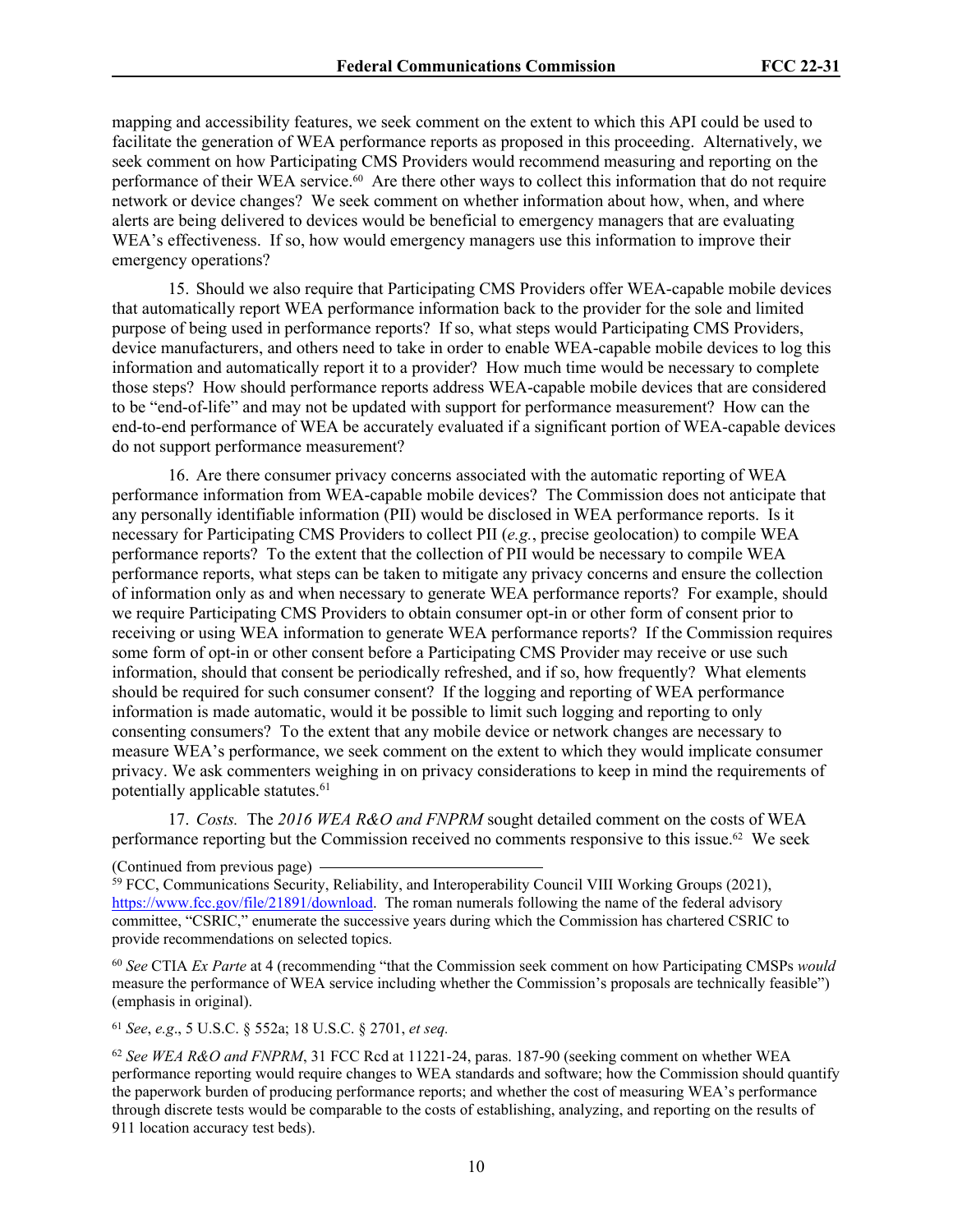comment on the costs associated with Participating CMS Providers' production of WEA performance reports. Regarding the cost of reporting WEA performance information to the Commission, the Office of Management and Budget has approved the Commission's estimate that the total annual cost of compliance with the Commission's WEA election requirements is \$1 million for industry.<sup>63</sup> This figure represents the total effort required by Participating CMS Providers to assess the extent of their readiness to participate in WEA and report such to new and existing subscribers and the Commission. We seek comment on whether this figure is a reasonable cost ceiling for CMS Providers to generate and submit WEA performance tests because both lines of effort entail reporting and analysis of WEA-related network infrastructure. Alternatively, we seek comment on whether the cost to establish and report on the results of E911 location accuracy testing would be a more accurate analog to the cost of reporting on WEA's performance.64 In addition to the cost of reporting, we seek comment on whether standards revisions or software and firmware updates to CMS network equipment and mobile devices may be necessary to log WEA performance data. In the 2016 *WEA R&O and FNPRM*, the Commission concluded that the maximum reasonable cost of compliance with the new WEA requirements proposed at the time that entailed standards and software revisions (*e.g.*, an expanded alert message character limit and support for Spanish-language alerts) was approximately \$40 million as a one-time cost.<sup>65</sup> We seek comment on whether this figure is a reasonable ceiling for the cost of revising the standards, software, and firmware necessary to enable Participating CMS Providers to log WEA performance data.<sup>66</sup> In the event that Participating CMS Providers were to facilitate automatic logging and reporting of information from WEA devices, what would be the associated initial development and ongoing maintenance costs? We also seek comment on the effect of our proposals on the level of participation in WEA.

18. In addition, we seek comment on measures that the Commission could take to limit the burden of WEA performance reporting. We seek comment on the extent to which the Commission could limit the overall economic impact of WEA performance reporting by providing increased flexibility for businesses identified as small by the Small Business Administration or by limiting the applicability of the requirement to only three nationwide CMS Providers. How might the scope of this limitation be adjusted in the event that additional CMS Providers offer nationwide service at a future date?

19. *Benefits.* We seek comment on the extent to which the availability of empirical data on WEA's reliability, speed, and accuracy would promote emergency managers' use of WEA during circumstances where it could be used as life-saving tool and promote public confidence in WEA. We seek additional comment on other benefits from WEA performance reporting. Would consumers' choice of providers incentivize additional carriers to participate in the program? How would Participating CMS Providers, emergency managers, and the public benefit? What publicly-available information and data should the Commission review in order to perform a proper cost-benefit analysis, and how can the Commission best evaluate the corresponding benefits? We seek comment on any measures that the Commission could take to augment the value of WEA performance reports for emergency management

<sup>63</sup> *See* Election Whether to Participate in the Wireless Emergency Alert System 3060-1113, Supporting Statement (Apr. 2021).

<sup>64</sup> *See* E911 Location Accuracy Requirements, OMB 3060-1210, 80 FR 30235 (2015); *see also Wireless E911 Location Accuracy Requirements*, PS Docket No. 07-114, Fourth Report and Order, 30 FCC Rcd 1259, para. 170 (2015) (quantifying the cost of compliance with wireless location accuracy requirements without specific reference to the costs of the test bed process).

<sup>65</sup> *See 2016 WEA R&O and FNPRM*, 31 FCC Rcd at 11175-79, paras. 98-110.

<sup>66</sup> No commenter addressed whether the Commission's cost analysis from the *2016 WEA Order* could be reasonably applied to the performance reporting requirement on which the Commission sought comment in the accompanying Further Notice of Proposed Rulemaking.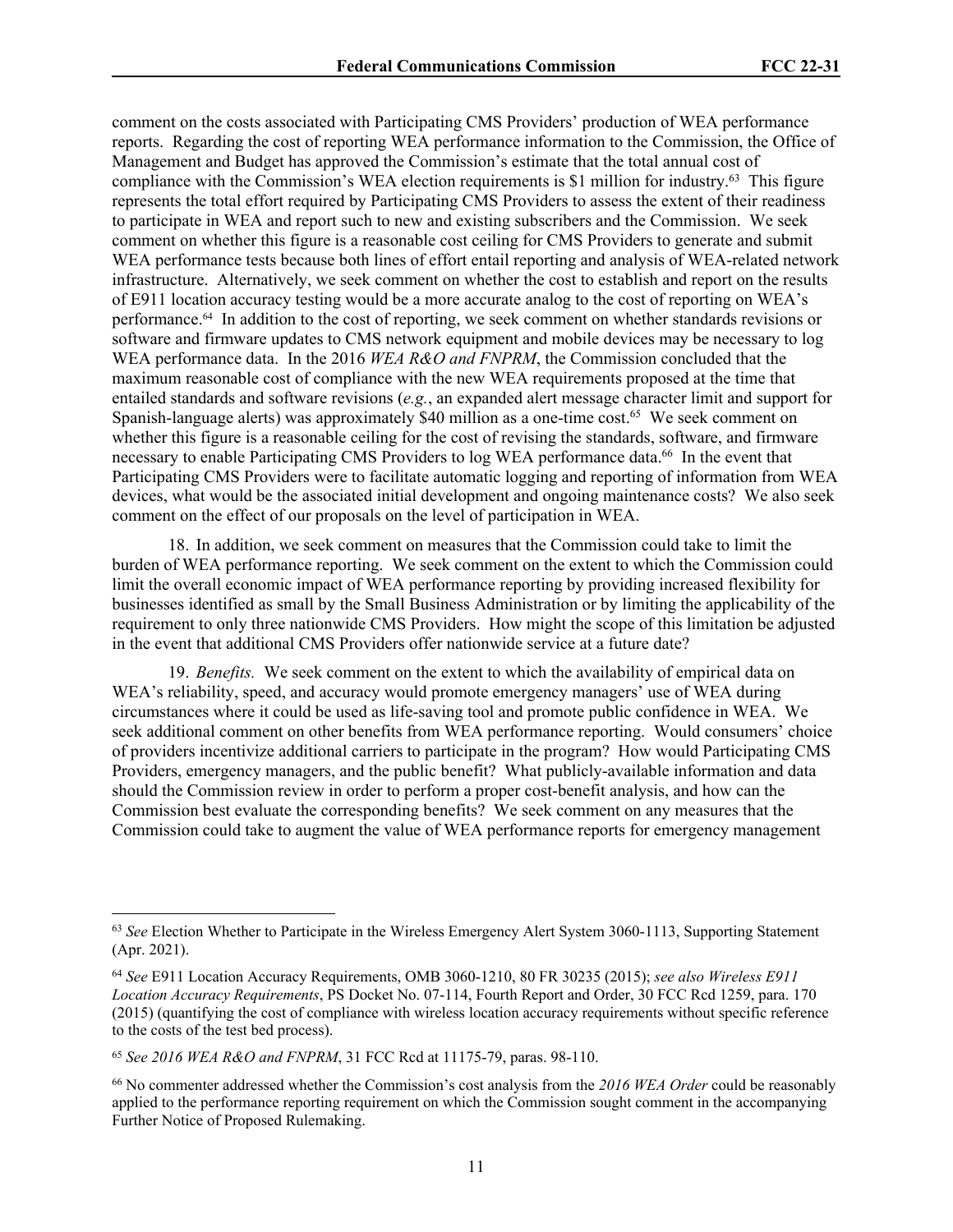agencies and the public. We seek comment on whether the benefits of WEA performance reporting would outweigh the costs.<sup>67</sup>

#### **B. Further Improvements to WEA**

20. We seek comment on ways in which we can further improve WEA's consistency and the pace at which messages are received, based on findings from the 2021 nationwide WEA test.68 While performance during the 2021 nationwide test demonstrated that, on the whole, WEA generally is performing well, the test results also showed there is room to make WEA more consistently effective.

21. The Commission does not require Participating CMS Providers to deliver WEA alerts to the public with a particular consistency or within a particular timeframe from when they receive it from the IPAWS gateway. Ten percent of WEA-capable mobile devices within the target area that had opted in to receive the nationwide WEA test nonetheless did not receive it.<sup>69</sup> Participating CMS Providers' responses to the nationwide WEA test, illustrate how WEA alerts currently transit the nationwide CMS Providers' networks from the alert gateway to the cell site, and how long each step in that process takes.70 Based on responses to the Commission's nationwide WEA test survey, at least half of the WEA-capable mobile devices that received the nationwide WEA test received it within two minutes of FEMA's transmission.<sup>71</sup>

22. To help inform the Commission's approach, including in connection with the proposals above, we seek comment on measures Participating CMS Providers could take to improve WEA's consistency and the rate at which alerts are received. We seek comment on the extent to which Participating CMS Providers include network extenders, repeaters, and in-building microcells among the network components that are eligible to transmit WEA alerts as a means of ensuring that as many wireless subscribers within the targeted area as possible receive alerts intended for them.<sup>72</sup> We seek comment on whether Participating CMS Providers could make WEA both faster and more effective by increasing the periodicity with which their cell broadcast facilities retransmit WEA alerts and the periodicity with which mobile devices in motion check to determine whether they are within the target area.<sup>73</sup> Would the latter significantly impact device performance or battery life? Are there technical impediments to either action?

<sup>68</sup> *See 2021 Nationwide WEA Test Report* at 3.

<sup>69</sup> *See id.* at 9.

<sup>71</sup> *See 2021 Nationwide WEA Test Report* at 19-20 (stating that at least 25% of these devices received the nationwide WEA test in less than one minute).

<sup>72</sup> The only explanation offered in the record that could explain the non-receipt observed by the nationwide WEA test is that mobile devices "served by a network extender, repeater, or in-building microcell that is not identified by the Participating CMS Provider's network as part of an alert area" would not receive alerts. *See* CTIA 2018 Comments at 2.

<sup>73</sup> NYCEM 2018 Comments at 5 ("To mitigate such propagation issues, NYCEM advises the Commission to adopt rules requiring CMS providers re-broadcast WEA messages every three (3) to five (5) minutes for the entirety of the broadcast duration as specified by the alert originator or until cancelled.").

<sup>67</sup> *See* CTIA *Ex Parte* at 5 (recommending "that the Commission also seek comment on whether the benefit of adding performance measurement reporting would outweigh the time and costs associated with potentially significant technical modifications and/or operational changes that would be necessary to meet the proposed methods of reporting").

<sup>70</sup> *See* Letter from Robert Morse, Associate General Counsel, Verizon, to Lisa Fowlkes, Chief, Public Safety and Homeland Security Bureau, Federal Communications Commission, PS Docket Nos. 15-91, 15-94 (Oct. 27, 2021); Letter from Jaime (Mike) Tan, Director, Federal Regulatory, AT&T, to Lisa Fowlkes, Chief, Public Safety and Homeland Security Bureau, Federal Communications Commission, PS Docket Nos. 15-91, 15-94 (Oct. 29, 2021); Letter from Shellie Blakeney, Director, Federal Regulatory Affairs, T-Mobile, to Lisa Fowlkes, Chief, Public Safety and Homeland Security Bureau, Federal Communications Commission, PS Docket Nos. 15-91, 15-94 (Nov. 8, 2021).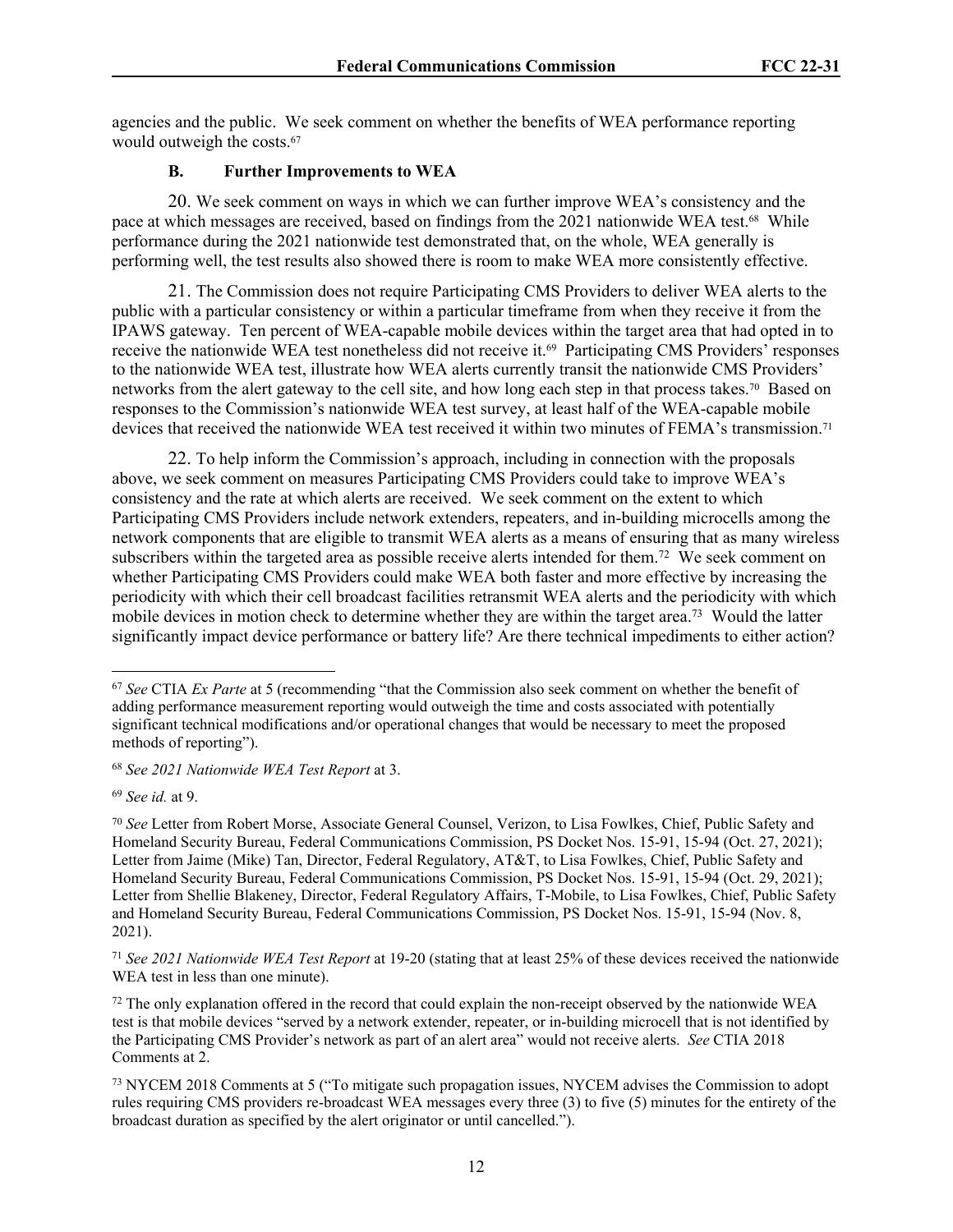Does the geographic scope of the alert have any bearing on the speed with which the alert is delivered? To what extent should the Commission expect that WEAs will be delivered faster during non-nationwide activations? To what extent do Participating CMS Providers follow network reliability and security best practices identified by the Communications Security, Reliability and Interoperability Council (CSRIC) that are relevant to WEA's effectiveness?<sup>74</sup>

23. We seek comment on whether there are steps that Participating CMS Providers can take to prevent the incidence of unintentional duplicate alerts that the Commission observed during the 2021 nationwide WEA test. While some duplicate alerts may have been attributable to a specific software failure in a Participating CMS Provider's network, many were not.75 To what extent do all WEA-capable mobile devices use both a unique alert message identifier and a CMS Provider-specific serial number to suppress the presentation of duplicate alerts?<sup>76</sup> To what extent are some WEA-capable mobile devices programmed to present the WEA vibration cadence and attention signal an second time if the alert is not acknowledged by the user within a specified timeframe?

24. We seek comment on the extent to which MVNOs, mobile satellite service providers, or other wireless providers deliver WEA alerts to their subscribers, notwithstanding the fact that they have not elected to participate in WEA. Do MVNOs or other wireless providers receive WEA alerts directly from FEMA IPAWS? If not, where do they receive WEA alerts? On what factors does an MVNO's ability to serve their subscribers with WEA alerts depend? We seek comment on whether all wireless service providers that serve their subscribers with WEA alerts should formally elect to participate in WEA, or take other steps to notify their subscribers that they can expect to receive WEA alerts on their networks.

25. The Commission, as part of its continuing effort to advance digital equity for all, $77$  including people of color, persons with disabilities, persons who live in rural or Tribal areas, and others who are or have been historically underserved, marginalized, or adversely affected by persistent poverty or inequality, invites comment on any equity-related considerations<sup>78</sup> and benefits (if any) that may be associated with the proposals and issues discussed herein. Specifically, we seek comment on how our proposals may promote or inhibit advances in diversity, equity, inclusion, and accessibility, as well the scope of the Commission's relevant legal authority.

<sup>74</sup> *See*, *e.g.*, FCC, CSRIC Best Practices, [https://opendata.fcc.gov/Public-Safety/CSRIC-Best-Practices/qb45](https://opendata.fcc.gov/Public-Safety/CSRIC-Best-Practices/qb45-rw2t/data) [rw2t/data](https://opendata.fcc.gov/Public-Safety/CSRIC-Best-Practices/qb45-rw2t/data) (last visited Oct. 15, 2021). For example, CSRIC network reliability best practice #12-10-0559 states that Network Operators, Service Providers, and Public Safety should consider validating upgrades, new procedures and commands in a lab or other test environment that simulates the target network and load prior to the first application in the field.

<sup>75</sup> *See 2021 Nationwide WEA Test Report* at 22-23.

<sup>76</sup> *See* 47 CFR 10.500 (requiring mobile devices to suppress duplicate alerts).

<sup>77</sup> Section 1 of the Communications Act of 1934 as amended provides that the FCC "regulat[es] interstate and foreign commerce in communication by wire and radio so as to make [such service] available, so far as possible, to all the people of the United States, without discrimination on the basis of race, color, religion, national origin, or sex." 47 U.S.C. § 151.

<sup>&</sup>lt;sup>78</sup> The term "equity" is used here consistent with Executive Order 13985 as the consistent and systematic fair, just, and impartial treatment of all individuals, including individuals who belong to underserved communities that have been denied such treatment, such as Black, Latino, and Indigenous and Native American persons, Asian Americans and Pacific Islanders and other persons of color; members of religious minorities; lesbian, gay, bisexual, transgender, and queer (LGBTQ+) persons; persons with disabilities; persons who live in rural areas; and persons otherwise adversely affected by persistent poverty or inequality. *See* Exec. Order No. 13985, 86 Fed. Reg. 7009, Executive Order on Advancing Racial Equity and Support for Underserved Communities Through the Federal Government (Jan. 20, 2021).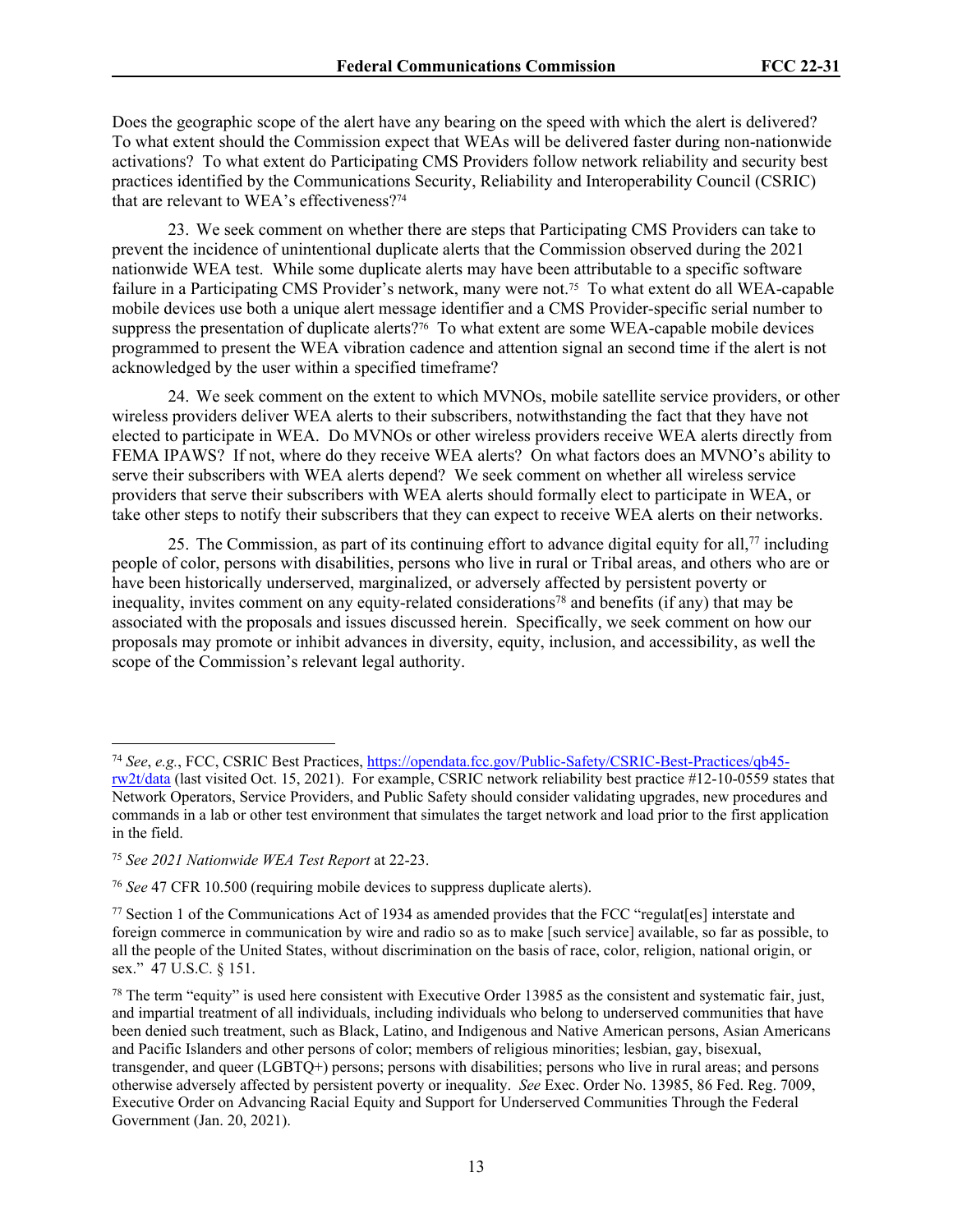# **IV. PROCEDURAL MATTERS**

#### **A. Accessible Formats**

26. To request materials in accessible formats for people with disabilities (braille, large print, electronic files, audio format), send an e-mail to fcc504@fcc.gov or call the Consumer & Governmental Affairs Bureau at 202-418-0530 (voice), 202-418-0432 (TTY).

# **B. Ex Parte Rules**

27. The proceeding this *Further Notice of Proposed Rulemaking* initiates shall be treated as a "permit-but-disclose" proceeding in accordance with the Commission's *ex parte* rules.<sup>79</sup> Persons making *ex parte* presentations must file a copy of any written presentation or a memorandum summarizing any oral presentation within two business days after the presentation (unless a different deadline applicable to the Sunshine period applies). Persons making oral *ex parte* presentations are reminded that memoranda summarizing the presentation must: (1) list all persons attending or otherwise participating in the meeting at which the *ex parte* presentation was made; and (2) summarize all data presented and arguments made during the presentation. If the presentation consisted in whole or in part of the presentation of data or arguments already reflected in the presenter's written comments, memoranda, or other filings in the proceeding, the presenter may provide citations to such data or arguments in his or her prior comments, memoranda, or other filings (specifying the relevant page and/or paragraph numbers where such data or arguments can be found) in lieu of summarizing them in the memorandum. Documents shown or given to Commission staff during *ex parte* meetings are deemed to be written *ex parte* presentations and must be filed consistent with rule 1.1206(b). In proceedings governed by rule 1.49(f) or for which the Commission has made available a method of electronic filing, written *ex parte* presentations and memoranda summarizing oral *ex parte* presentations, and all attachments thereto, must be filed through the electronic comment filing system available for that proceeding, and must be filed in their native format (*e.g.*, .doc, .xml, .ppt, searchable .pdf). Participants in this proceeding should familiarize themselves with the Commission's *ex parte* rules.

# **C. Comment Filing Procedures**

28. Pursuant to Sections 1.415 and 1.419 of the Commission's rules, 47 CFR §§ 1.415, 1.419, interested parties may file comments and reply comments in response to this *Notice* on or before the dates indicated on the first page of this document. Comments may be filed using the Commission's Electronic Comment Filing System (ECFS). *See Electronic Filing of Documents in Rulemaking Proceedings*, 63 FR 24121 (1998).

- Electronic Filers: Comments may be filed electronically using the Internet by accessing the ECFS: http://apps.fcc.gov/ecfs/.
- Paper Filers: Parties who choose to file by paper must file an original and one copy of each filing.
- Filings can be sent by commercial overnight courier, or by first-class or overnight U.S. Postal Service mail. All filings must be addressed to the Commission's Secretary, Office of the Secretary, Federal Communications Commission.
- Commercial overnight mail (other than U.S. Postal Service Express Mail and Priority Mail) must be sent to 9050 Junction Drive, Annapolis Junction, MD 20701.U.S. Postal Service first-class, Express, and Priority mail must be addressed to 45 L Street NE, Washington, DC 20554.
- Effective March 19, 2020, and until further notice, the Commission no longer accepts any hand or messenger delivered filings. This is a temporary measure taken to help protect the health and safety of individuals, and to mitigate the transmission of COVID-19. See FCC Announces

<sup>79</sup> 47 C.F.R. §§ 1.1200 *et seq.*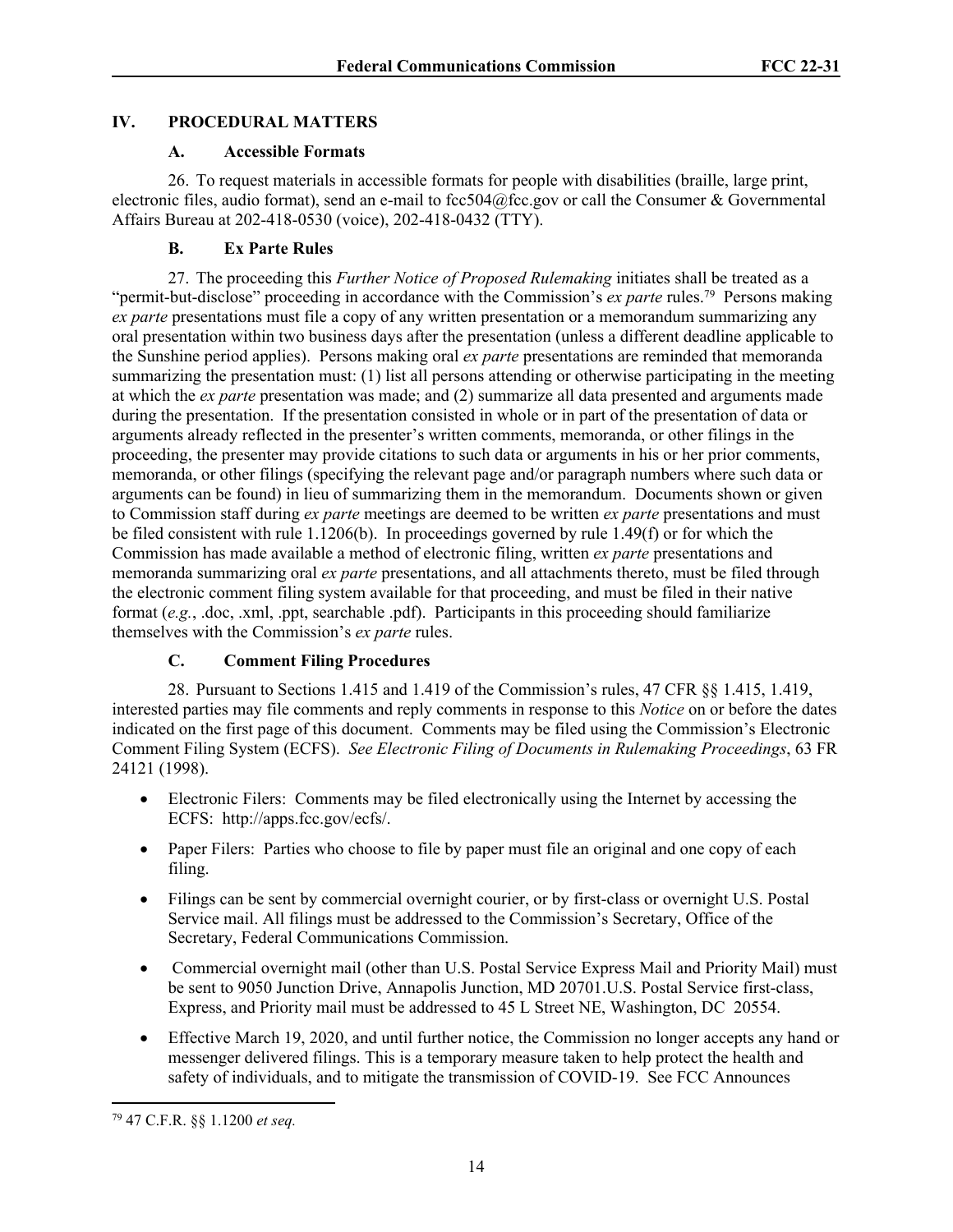Closure of FCC Headquarters Open Window and Change in Hand-Delivery Policy, Public Notice, DA 20-304 (March 19, 2020). [https://www.fcc.gov/document/fcc-closes-headquarters](https://www.fcc.gov/document/fcc-closes-headquarters-open-window-and-changes-hand-delivery-policy)[open-window-and-changes-hand-delivery-policy](https://www.fcc.gov/document/fcc-closes-headquarters-open-window-and-changes-hand-delivery-policy).

People with Disabilities: To request materials in accessible formats for people with disabilities (braille, large print, electronic files, audio format), send an e-mail to  $fcc504@$  fcc.gov or call the Consumer & Governmental Affairs Bureau at 202-418-0530 (voice), 202-418-0432 (TTY).

# **V. REGULATORY FLEXIBILITY ACT**

29. The Regulatory Flexibility Act of 1980, as amended  $(RFA)$ ,<sup>80</sup> requires that an agency prepare a regulatory flexibility analysis for notice and comment rulemakings, unless the agency certifies that "the rule will not, if promulgated, have a significant economic impact on a substantial number of small entities."81 Accordingly, the Commission has prepared an Initial Regulatory Flexibility Analysis (IRFA) on the potential impact of the rule and policy changes contained in this *Further Notice of Proposed Rulemaking,* on small entities. The IRFA is set forth in Appendix A.

# **A. Initial Paperwork Reduction Analysis**

30. This document contains proposed new and modified information collection requirements. The Commission, as part of its continuing effort to reduce paperwork burdens, invites the general public and the Office of Management and Budget (OMB) to comment on the information collection requirements contained in this document, as required by the Paperwork Reduction Act of 1995, Public Law 104-13. In addition, pursuant to the Small Business Paperwork Relief Act of 2002, Public Law 107-198, *see* 44 U.S.C. 3506(c)(4), we seek specific comment on how we might further reduce the information collection burden for small business concerns with fewer than 25 employees.

# **VI. FURTHER INFORMATION**

31. For further information regarding this *Further Notice of Proposed Rulemaking*, please contact James Wiley, Cybersecurity and Communications Reliability Division, Public Safety and Homeland Security Bureau, (202) 418-1678, or by email to [james.wiley@fcc.gov,](mailto:james.wiley@fcc.gov) or David Kirschner, Cybersecurity and Communications Reliability Division, Public Safety and Homeland Security Bureau, (202) 418-0695, or by email to [david.kirschner@fcc.gov](mailto:david.kirschner@fcc.gov).

# **VII. ORDERING CLAUSES**

32. Accordingly, IT IS ORDERED, pursuant to Sections 1, 2, 4(i), 4(o), 301, 303(r), 303(v), 307, 309, 335, 403, 624(g), 706, and 715 of the Communications Act of 1934, as amended, 47 U.S.C. §§ 151, 152, 154(i), 154(o), 301, 301(r), 303(v), 307, 309, 335, 403, 544(g), 606, and 615, as well as by sections 602(a),(b),(c), (f), 603, 604, 605, and 606 of the WARN Act, as amended, 47 U.S.C. §§ 1202(a),(b),(c), (f), 1203, 1204, 1205, and 1206, that the *Further Notice of Proposed Rulemaking* in PS Docket No. 15-91 and 15-94 IS HEREBY ADOPTED.

33. IT IS FURTHER ORDERED that the Commission's Consumer and Governmental Affairs Bureau, Reference Information Center, SHALL SEND a copy of this *Further Notice of Proposed Rulemaking,* including the Initial Regulatory Flexibility Analysis, to the Chief Counsel for Advocacy of the Small Business Administration.

<sup>80</sup> *See* 5 U.S.C. § 603. The RFA, 5 U.S.C. §§ 601–612, was amended by the Small Business Regulatory Enforcement Fairness Act of 1996 (SBREFA), Pub. L. No. 104-121, Title II, 110 Stat. 857 (1996).

 $81$  *Id.* § 605(b).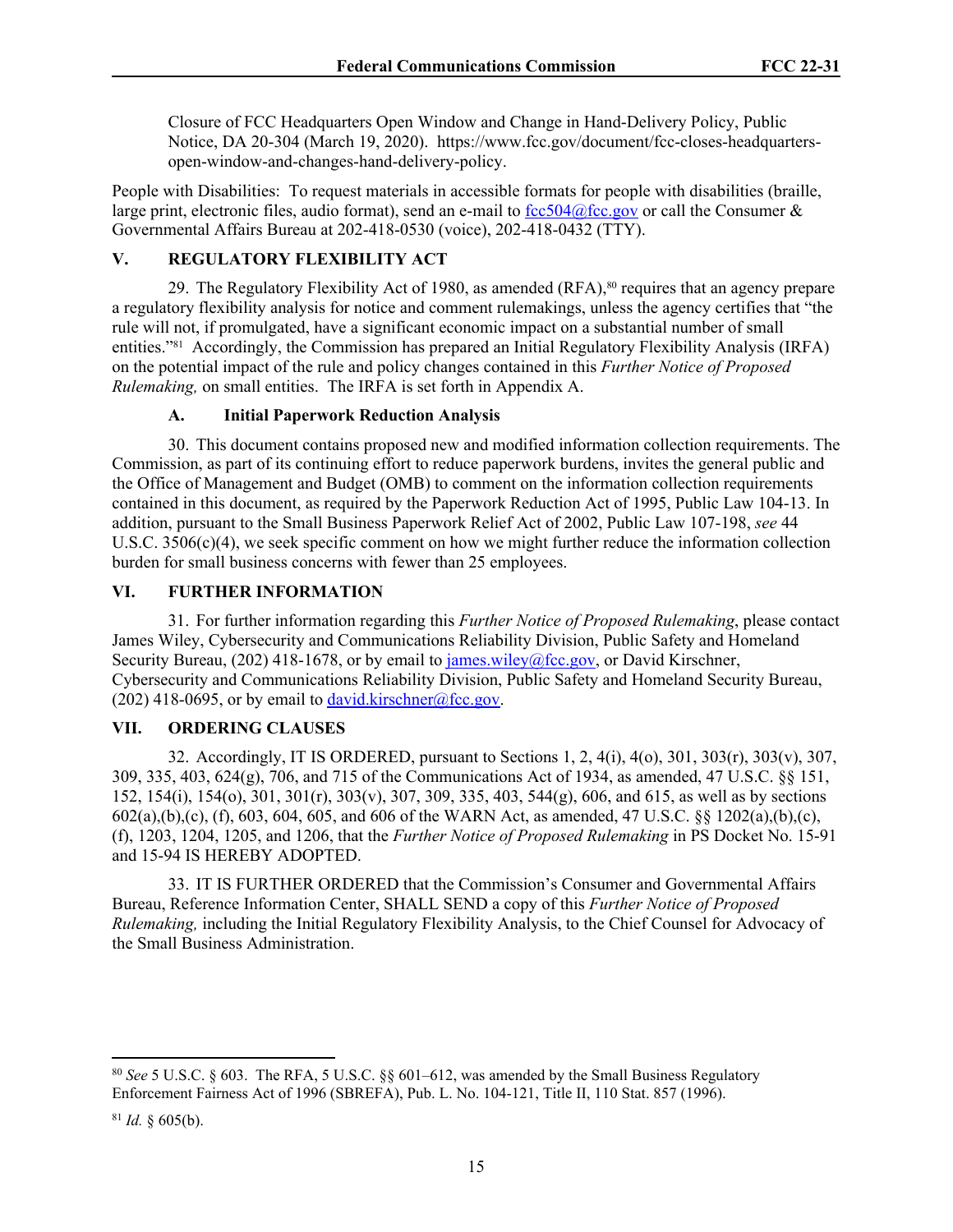# FEDERAL COMMUNICATIONS COMMISSION

Marlene H. Dortch Secretary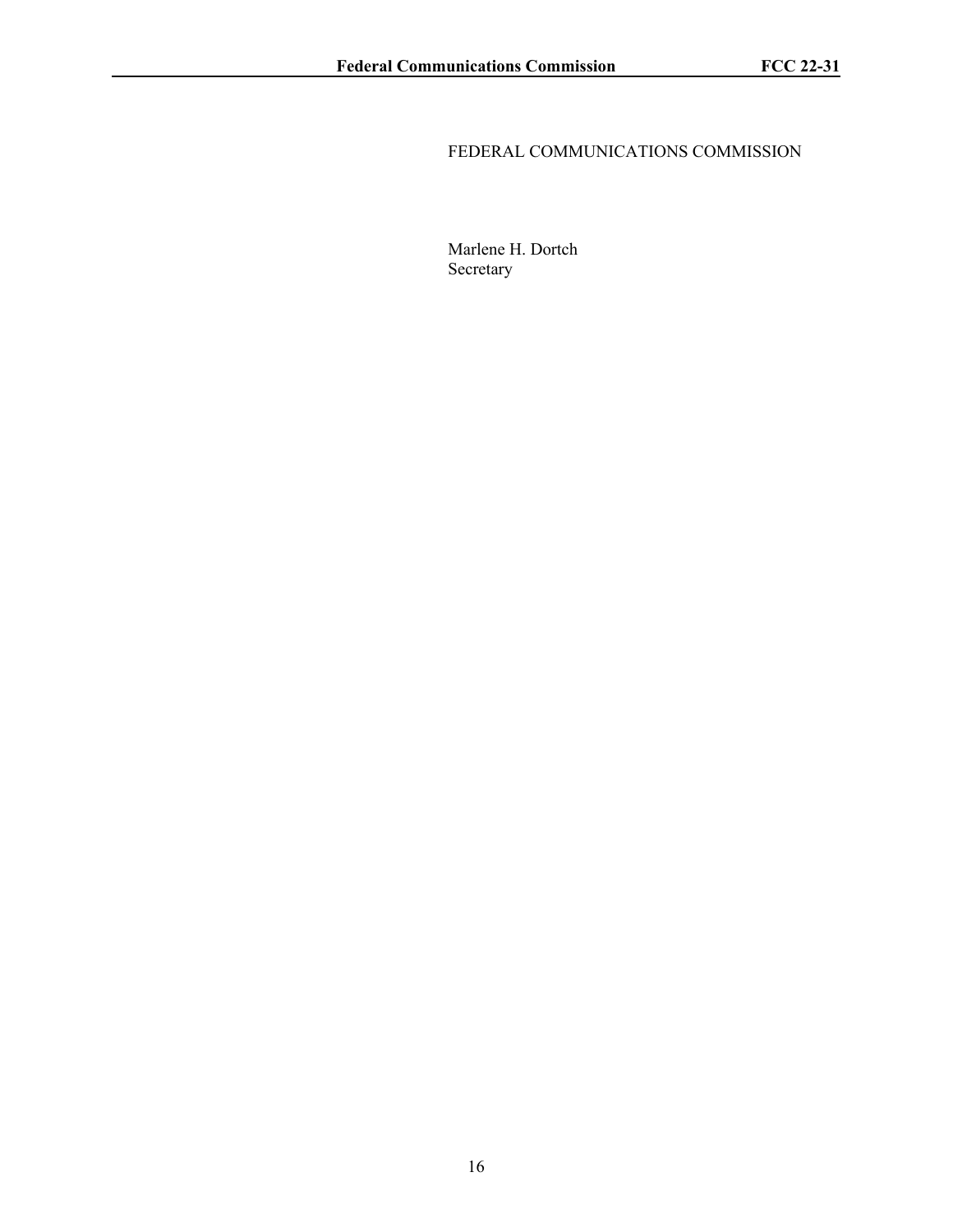# **APPENDIX A**

### **Initial Regulatory Flexibility Analysis**

1. As required by the Regulatory Flexibility Act of 1980, as amended  $(RFA)$ ,<sup>1</sup> the Commission has prepared this Initial Regulatory Flexibility Analysis (IRFA) of the possible significant economic impact on a substantial number of small entities by the policies and rules proposed in the Further Notice of Proposed Rulemaking (*Further Notice*). Written public comments are requested on this IRFA. Comments must be identified as responses to the IRFA and must be filed by the deadlines for comments on the *Further Notice*. The Commission will send a copy of the *Further Notice*, including this IRFA, to the Chief Counsel for Advocacy of the Small Business Administration (SBA).<sup>2</sup> In addition, the *Further Notice* and IRFA (or summaries thereof) will be published in the Federal Register.<sup>3</sup>

# **A. Need for, and Objectives of, the Proposed Rules**

2. In the *Further Notice*, the Commission seeks to improve the effectiveness of WEA by building upon and refreshing the record on the Commission's prior proposals to require commercial mobile service (CMS) providers participating in WEA (Participating CMS Providers)<sup>4</sup> to file with the Commission, public reports on WEA's reliability, speed, and accuracy.<sup>5</sup> Further, we seek to strengthen WEA's effectiveness through the development of performance metrics and reporting standards that will help emergency management and other stakeholders understand the effectiveness of WEA in their particular area, and identify areas where improvement is needed. More specifically, in the *Further Notice*  we propose that CMS providers who choose to participate in WEA file public reports with the Commission on important attributes of WEA's performance and comment on (1) how WEA's reliability, speed, and accuracy should be defined, and whether these are the most pertinent measures of WEA's performance; (2) how Participating CMS Providers should measure performance of WEA for the purpose of generating WEA performance reports; (3) how and when WEA performance reports should be provided to the Commission; (4) whether WEA performance reports should include information collected at the consumer's device, including information about the actual time and location of alert receipt, and whether consumer devices should automatically report this information to Participating CMS Providers; and, (5) how the Commission can further improve WEA's speed and reliability based on the findings of the 2021 nationwide WEA test. We believe that having empirical data on WEA's reliability, speed, and accuracy, and developing a shared understanding among emergency management agencies and the public regarding the system's capabilities will help promote and increase emergency managers' use of WEA during emergencies and other critical situations which will save lives. We also believe that our actions will help increase public confidence in WEA.

#### **B. Legal Basis**

3. The proposed action is taken pursuant to Sections 1, 2,  $4(i)$ ,  $4(0)$ ,  $301$ ,  $303(r)$ ,  $303(v)$ ,  $307$ , 309, 335, 403, 624(g), 706, and 715 of the Communications Act of 1934, as amended, 47 U.S.C. §§ 151,

<sup>2</sup> *See* 5 U.S.C. § 603(a).

<sup>3</sup> *See id.*

4 To date, 76 Commercial Mobile Service (CMS) providers have voluntarily elected to participate in WEA. *See* FCC, *Master WEA Registry*,<https://www.fcc.gov/files/weamasterregistry112019xls>(last visited Mar. 25, 2022).

<sup>5</sup> *See Wireless Emergency Alerts, Amendments to Part 11 of the Commission's Rules Regarding the Emergency Alert System*, PS Docket No. 15-91, PS Docket No. 15-94, Report and Order and Further Notice of Proposed Rulemaking, 13 FCC Rcd 11112 (2016) (*2016 WEA R&O and FNPRM*); *see also Amendment of Part 11 of the Commission's Rules Regarding the Emergency Alert System; Wireless Emergency Alerts*, PS Docket Nos. 15-91, 15-94, Report and Order and Further Notice of Proposed Rulemaking, 33 FCC Rcd 7086, 7105-06, paras. 46-49 (2018) (*Alerting Reliability FNPRM*).

<sup>1</sup> *See* 5 U.S.C. § 603. The RFA, 5 U.S.C. §§ 601-612, has been amended by the Small Business Regulatory Enforcement Fairness Act of 1996 (SBREFA), Pub. L. No. 104-121, Title II, 110 Stat. 857 (1996).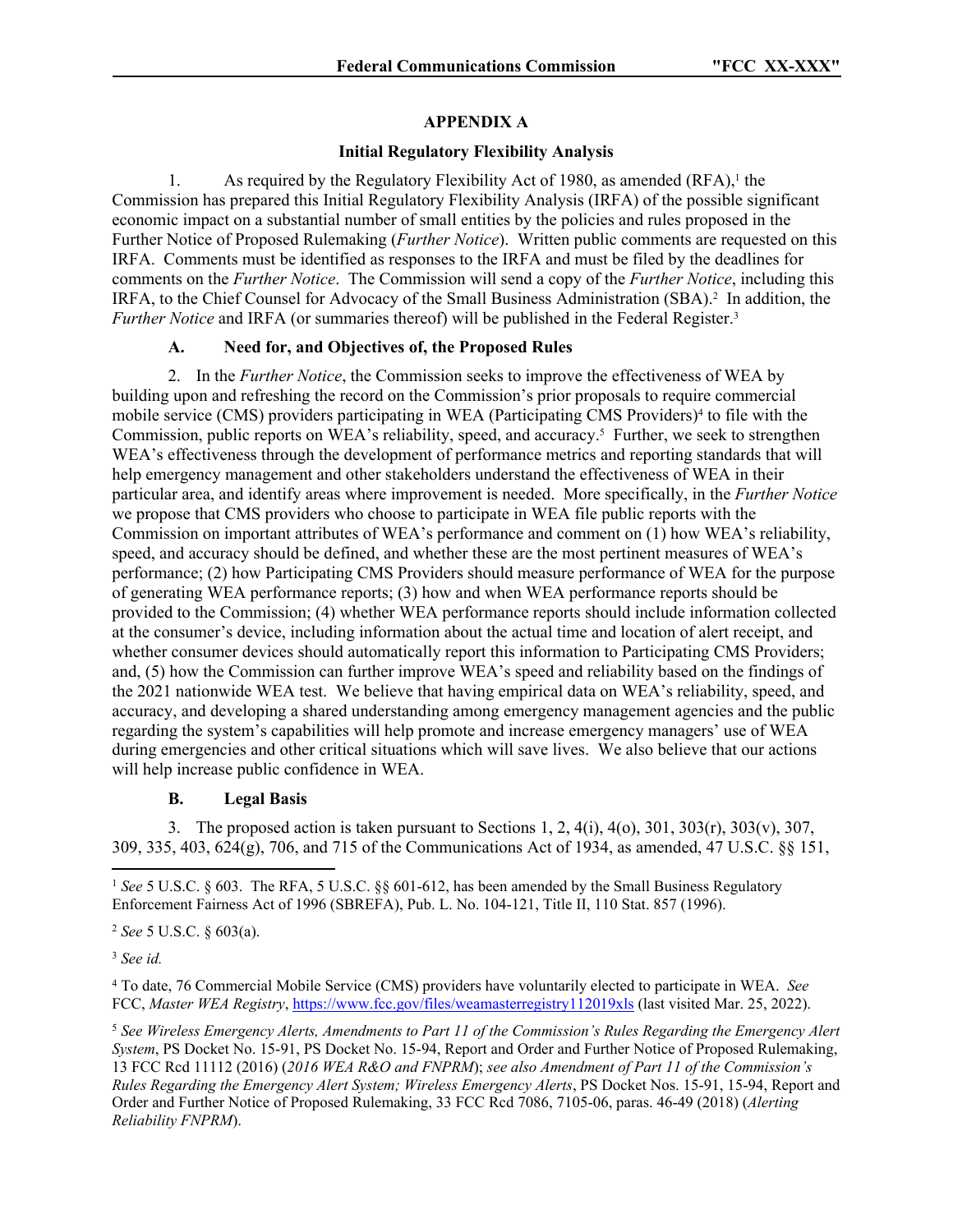152, 154(i), 154(o), 301, 301(r), 303(v), 307, 309, 335, 403, 544(g), 606, and 615, as well as by sections 602(a),(b),(c), (f), 603, 604, 605 and 606 of the WARN Act, 47 U.S.C. §§ 1202(a),(b),(c), (f), 1203, 1204, 1205 and 1206.

#### **C. Description and Estimate of the Number of Small Entities to Which the Proposed Rules Will Apply**

4. The RFA directs agencies to provide a description of and, where feasible, an estimate of, the number of small entities that may be affected by the proposed rules, if adopted.<sup>6</sup> The RFA generally defines the term "small entity" as having the same meaning as the terms "small business," "small organization," and "small governmental jurisdiction."<sup>7</sup> In addition, the term "small business" has the same meaning as the term "small business concern" under the Small Business Act.<sup>8</sup> A "small business concern" is one which: (1) is independently owned and operated; (2) is not dominant in its field of operation; and (3) satisfies any additional criteria established by the SBA.<sup>9</sup>

5. *Small Businesses, Small Organizations, Small Governmental Jurisdictions.* Our actions, over time, may affect small entities that are not easily categorized at present. We therefore describe here, at the outset, three broad groups of small entities that could be directly affected herein.10 First, while there are industry specific size standards for small businesses that are used in the regulatory flexibility analysis, according to data from the Small Business Administration's (SBA) Office of Advocacy, in general a small business is an independent business having fewer than 500 employees.<sup>11</sup> These types of small businesses represent 99.9% of all businesses in the United States, which translates to 32.5 million businesses.<sup>12</sup>

6. Next, the type of small entity described as a "small organization" is generally "any not-forprofit enterprise which is independently owned and operated and is not dominant in its field."13 The Internal Revenue Service (IRS) uses a revenue benchmark of \$50,000 or less to delineate its annual electronic filing requirements for small exempt organizations.14 Nationwide, for tax year 2020, there

7 5 U.S.C. § 601(6).

9 15 U.S.C. § 632.

<sup>10</sup> *See* 5 U.S.C. § 601(3)-(6).

<sup>11</sup> *See* SBA, Office of Advocacy, Frequently Asked Questions, "What is a small business?," <https://cdn.advocacy.sba.gov/wp-content/uploads/2021/11/03093005/Small-Business-FAQ-2021.pdf>. (Nov 2021).

 $12 \, \text{Id}$ 

<sup>13</sup> *See* 5 U.S.C. § 601(4).

<sup>14</sup> The IRS benchmark is similar to the population of less than 50,000 benchmark in 5 U.S.C  $\S$  601(5) that is used to define a small governmental jurisdiction. Therefore, the IRS benchmark has been used to estimate the number small organizations in this small entity description. S*ee* Annual Electronic Filing Requirement for Small Exempt Organizations — Form 990-N (e-Postcard), "Who must file,"

[https://www.irs.gov/charities-non-profits/annual-electronic-filing-requirement-for-small-exempt-organizations](https://www.irs.gov/charities-non-profits/annual-electronic-filing-requirement-for-small-exempt-organizations-form-990-n-e-postcard)[form-990-n-e-postcard](https://www.irs.gov/charities-non-profits/annual-electronic-filing-requirement-for-small-exempt-organizations-form-990-n-e-postcard). We note that the IRS data does not provide information on whether a small exempt organization is independently owned and operated or dominant in its field.

 $6$  5 U.S.C. § 603(b)(3).

<sup>8</sup> 5 U.S.C. § 601(3) (incorporating by reference the definition of "small-business concern" in the Small Business Act, 15 U.S.C. § 632). Pursuant to 5 U.S.C. § 601(3), the statutory definition of a small business applies "unless an agency, after consultation with the Office of Advocacy of the Small Business Administration and after opportunity for public comment, establishes one or more definitions of such term which are appropriate to the activities of the agency and publishes such definition(s) in the Federal Register."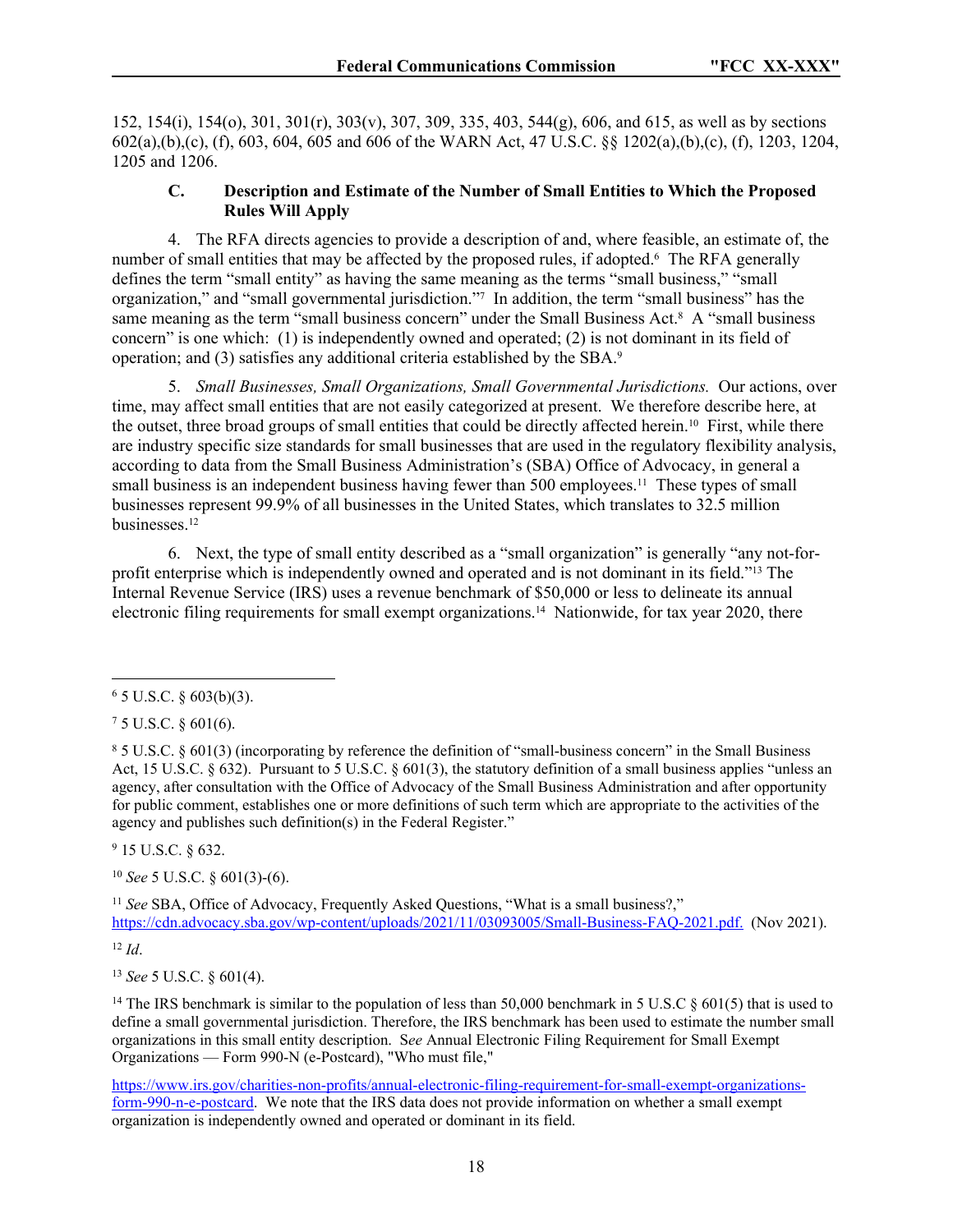were approximately 447,689 small exempt organizations in the U.S. reporting revenues of \$50,000 or less according to the registration and tax data for exempt organizations available from the IRS.<sup>15</sup>

7. Finally, the small entity described as a "small governmental jurisdiction" is defined generally as "governments of cities, counties, towns, townships, villages, school districts, or special districts, with a population of less than fifty thousand."16 U.S. Census Bureau data from the 2017 Census of Governments<sup>17</sup> indicate that there were 90,075 local governmental jurisdictions consisting of general purpose governments and special purpose governments in the United States.18 Of this number there were  $36,931$  general purpose governments (county<sup>19</sup>, municipal and town or township<sup>20</sup>) with populations of less than 50,000 and 12,040 special purpose governments - independent school districts<sup>21</sup> with enrollment populations of less than 50,000.22 Accordingly, based on the 2017 U.S. Census of Governments data, we estimate that at least 48,971 entities fall into the category of "small governmental jurisdictions."<sup>23</sup>

<sup>16</sup> *See* 5 U.S.C. § 601(5).

<sup>15</sup> *See* Exempt Organizations Business Master File Extract (EO BMF), "CSV Files by Region,"

[https://www.irs.gov/charities-non-profits/exempt-organizations-business-master-file-extract-eo-bmf.](https://www.irs.gov/charities-non-profits/exempt-organizations-business-master-file-extract-eo-bmf) The IRS Exempt Organization Business Master File (EO BMF) Extract provides information on all registered taxexempt/non-profit organizations. The data utilized for purposes of this description was extracted from the IRS EO BMF data for businesses for the tax year 2020 with revenue less than or equal to \$50,000, for Region 1-Northeast Area (58,577), Region 2-Mid-Atlantic and Great Lakes Areas (175,272), and Region 3-Gulf Coast and Pacific Coast Areas (213,840) which includes the continental U.S., Alaska, and Hawaii. This data does not include information for Puerto Rico.

<sup>&</sup>lt;sup>17</sup> *See* 13 U.S.C. § 161. The Census of Governments survey is conducted every five (5) years compiling data for years ending with "2" and "7". *See also* Census of Governments, [https://www.census.gov/programs](https://www.census.gov/programs-surveys/cog/about.html)[surveys/cog/about.html.](https://www.census.gov/programs-surveys/cog/about.html)

<sup>18</sup> *See* U.S. Census Bureau, 2017 Census of Governments – Organization Table 2. Local Governments by Type and State: 2017 [CG1700ORG02], <https://www.census.gov/data/tables/2017/econ/gus/2017-governments.html>. Local governmental jurisdictions are made up of general purpose governments (county, municipal and town or township) and special purpose governments (special districts and independent school districts). *See also* tbl.2. CG1700ORG02 Table Notes\_Local Governments by Type and State\_2017.

<sup>&</sup>lt;sup>19</sup> See id. at tbl.5. County Governments by Population-Size Group and State: 2017 [CG1700ORG05], <https://www.census.gov/data/tables/2017/econ/gus/2017-governments.html>. There were 2,105 county governments with populations less than 50,000. This category does not include subcounty (municipal and township) governments.

<sup>20</sup> *See id. at* tbl.6. Subcounty General-Purpose Governments by Population-Size Group and State: 2017 [CG1700ORG06], <https://www.census.gov/data/tables/2017/econ/gus/2017-governments.html>. There were 18,729 municipal and 16,097 town and township governments with populations less than 50,000.

<sup>21</sup> *See id.* at tbl.10. Elementary and Secondary School Systems by Enrollment-Size Group and State: 2017 [CG1700ORG10], <https://www.census.gov/data/tables/2017/econ/gus/2017-governments.html>. There were 12,040 independent school districts with enrollment populations less than 50,000. *See also* tbl.4. Special-Purpose Local Governments by State Census Years 1942 to 2017 [CG1700ORG04], CG1700ORG04 Table Notes\_Special Purpose Local Governments by State Census Years 1942 to 2017.

<sup>&</sup>lt;sup>22</sup> While the special purpose governments category also includes local special district governments, the 2017 Census of Governments data does not provide data aggregated based on population size for the special purpose governments category. Therefore, only data from independent school districts is included in the special purpose governments category.

<sup>&</sup>lt;sup>23</sup> This total is derived from the sum of the number of general purpose governments (county, municipal and town or township) with populations of less than 50,000 (36,931) and the number of special purpose governments independent school districts with enrollment populations of less than 50,000 (12,040), from the 2017 Census of Governments - Organizations tbls.5, 6 & 10.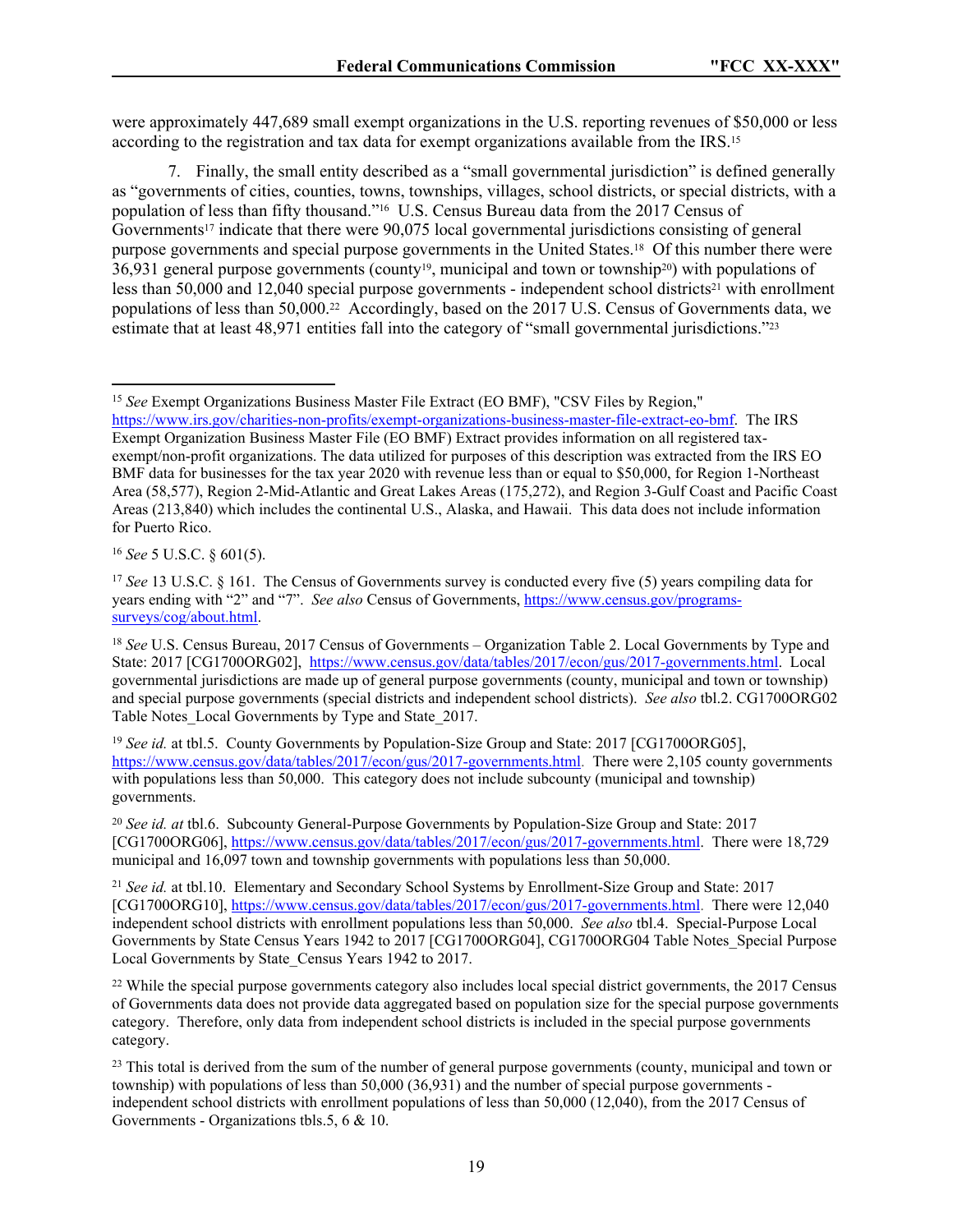8. *Wireless Telecommunications Carriers (except Satellite).* This industry comprises establishments engaged in operating and maintaining switching and transmission facilities to provide communications via the airwaves.24 Establishments in this industry have spectrum licenses and provide services using that spectrum, such as cellular services, paging services, wireless internet access, and wireless video services.<sup>25</sup> The SBA size standard for this industry classifies a business as small if it has 1,500 or fewer employees.26 U.S. Census Bureau data for 2017 show that there were 2,893 firms in this industry that operated for the entire year.<sup>27</sup> Of that number, 2,837 firms employed fewer than 250 employees.28 Additionally, based on Commission data in the 2021 Universal Service Monitoring Report, as of December 31, 2020, there were 797 providers that reported they were engaged in the provision of wireless services.<sup>29</sup> Of these providers, the Commission estimates that 715 providers have 1,500 or fewer employees.30 Consequently, using the SBA's small business size standard, most of these providers can be considered small entities.

9. *Broadband Personal Communications Service.* The broadband personal communications services (PCS) spectrum encompasses services in the 1850-1910 and 1930-1990 MHz bands.<sup>31</sup> The closest industry with a SBA small business size standard applicable to these services is Wireless Telecommunications Carriers (except Satellite).<sup>32</sup> The SBA small business size standard for this industry classifies a business as small if it has 1,500 or fewer employees.33 U.S. Census Bureau data for 2017 show that there were 2,893 firms that operated in this industry for the entire year.34 Of this number, 2,837 firms employed fewer than 250 employees.<sup>35</sup> Thus under the SBA size standard, the Commission estimates that a majority of licensees in this industry can be considered small.

<sup>25</sup> *Id.*

<sup>28</sup> *Id.* The available U.S. Census Bureau data does not provide a more precise estimate of the number of firms that meet the SBA size standard.

<sup>29</sup> Federal-State Joint Board on Universal Service, Universal Service Monitoring Report at 26, Table 1.12 (2021), https://docs.fcc.gov/*pubId.lic*[/attachments/DOC-379181A1.pdf.](https://docs.fcc.gov/public/attachments/DOC-379181A1.pdf)

<sup>30</sup> *Id.*

<sup>31</sup> *See* 47 CFR § 24.200.

<sup>33</sup> *See* 13 CFR § 121.201, NAICS Code 517312.

<sup>24</sup> *See* U.S. Census Bureau, *2017 NAICS Definition, "517312 Wireless Telecommunications Carriers (except Satellite),"* [https://www.census.gov/naics/?input=517312&year=2017&details=517312.](https://www.census.gov/naics/?input=517312&year=2017&details=517312)

<sup>26</sup> *See* 13 CFR § 121.201, NAICS Code 517312.

<sup>27</sup> *See* U.S. Census Bureau, *2017 Economic Census of the United States*, *Employment Size of Firms for the U.S.: 2017,* Table ID: EC1700SIZEEMPFIRM, NAICS Code 517312, [https://data.census.gov/cedsci/table?y=2017&n=517312&tid=ECNSIZE2017.EC1700SIZEEMPFIRM&hidePrevie](https://data.census.gov/cedsci/table?y=2017&n=517312&tid=ECNSIZE2017.EC1700SIZEEMPFIRM&hidePreview=false) [w=false.](https://data.census.gov/cedsci/table?y=2017&n=517312&tid=ECNSIZE2017.EC1700SIZEEMPFIRM&hidePreview=false)

<sup>32</sup> *See* U.S. Census Bureau, *2017 NAICS Definition, "517312 Wireless Telecommunications Carriers* (*except Satellite*)," [https://www.census.gov/naics/?input=517312&year=2017&details=517312.](https://www.census.gov/naics/?input=517312&year=2017&details=517312)

<sup>34</sup> *See* U.S. Census Bureau, *2017 Economic Census of the United States*, *Employment Size of Firms for the U.S.: 2017,* Table ID: EC1700SIZEEMPFIRM, NAICS Code 517312, [https://data.census.gov/cedsci/table?y=2017&n=517312&tid=ECNSIZE2017.EC1700SIZEEMPFIRM&hidePrevie](https://data.census.gov/cedsci/table?y=2017&n=517312&tid=ECNSIZE2017.EC1700SIZEEMPFIRM&hidePreview=false) [w=false.](https://data.census.gov/cedsci/table?y=2017&n=517312&tid=ECNSIZE2017.EC1700SIZEEMPFIRM&hidePreview=false)

<sup>&</sup>lt;sup>35</sup> *Id*. The available U.S. Census Bureau data does not provide a more precise estimate of the number of firms that meet the SBA size standard.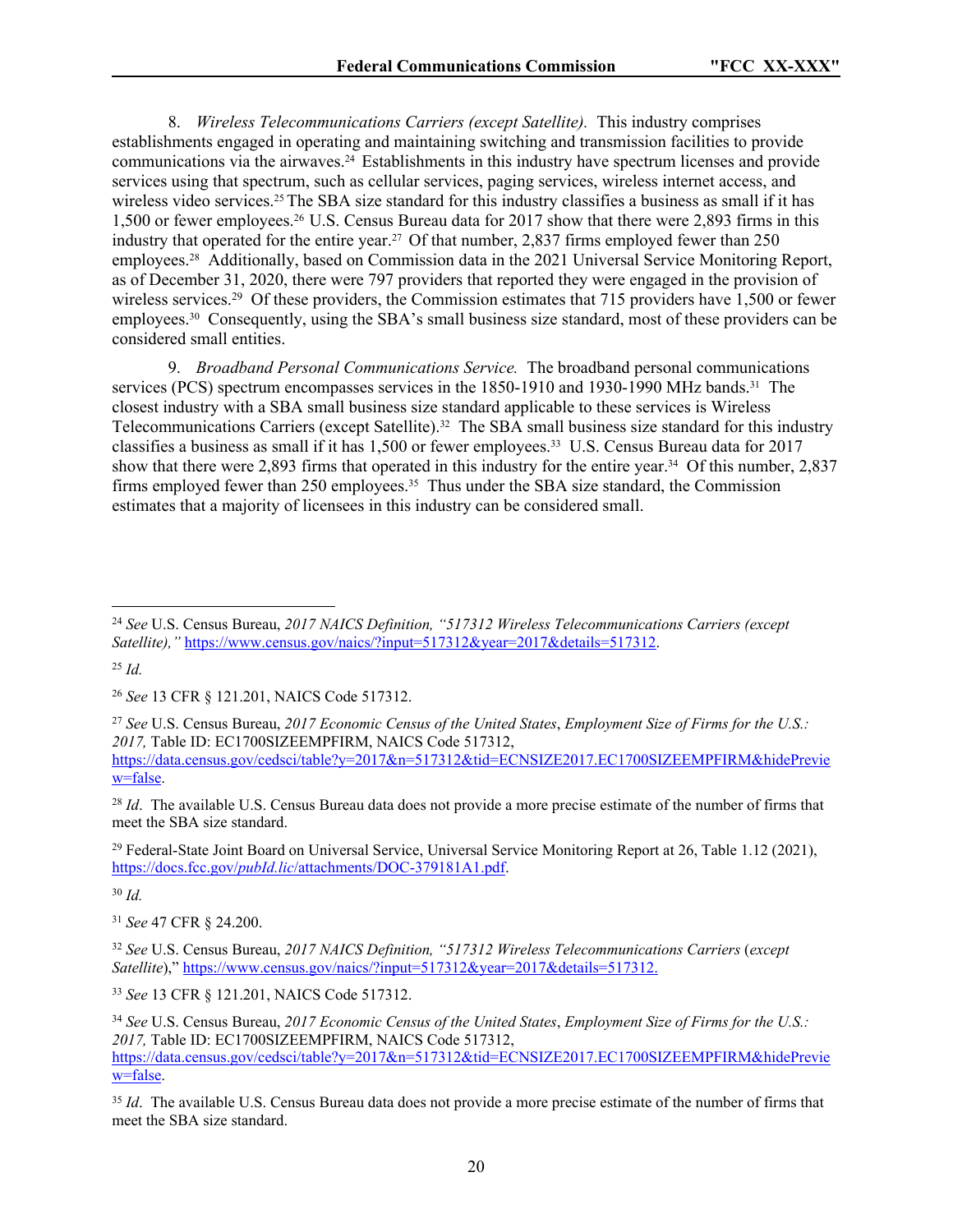10. Based on Commission data as of November 2021, there were approximately 5,060 active licenses in the Broadband PCS service.36 The Commission's small business size standards with respect to Broadband PCS involve eligibility for bidding credits and installment payments in the auction of licenses for these services. In auctions for these licenses, the Commission defined "small business" as an entity that, together with its affiliates and controlling interests, has average gross revenues not exceeding \$40 million for the preceding three years, and a "very small business" as an entity that, together with its affiliates and controlling interests, has had average annual gross revenues not exceeding \$15 million for the preceding three years.<sup>37</sup> Winning bidders claiming small business credits won Broadband PCS licenses in C, D, E, and F Blocks.<sup>38</sup>

11. In frequency bands where licenses were subject to auction, the Commission notes that as a general matter, the number of winning bidders that qualify as small businesses at the close of an auction does not necessarily represent the number of small businesses currently in service. Further, the Commission does not generally track subsequent business size unless, in the context of assignments or transfers, unjust enrichment issues are implicated. Additionally, since the Commission does not collect data on the number of employees for licensees providing these, at this time we are not able to estimate the number of licensees with active licenses that would qualify as small under the SBA's small business size standard.

*12. Narrowband Personal Communications Services.* Narrowband Personal Communications Services *(Narrowband PCS)* are PCS services operating in the 901-902 MHz, 930-931 MHz, and 940-941 MHz bands.39 PCS services are radio communications that encompass mobile and ancillary fixed communication that provide services to individuals and businesses and can be integrated with a variety of competing networks.<sup>40</sup> Wireless Telecommunications Carriers (*except* Satellite)<sup>41</sup> is the closest industry with a SBA small business size standard applicable to these services. The SBA small business size standard for this industry classifies a business as small if it has 1,500 or fewer employees.<sup>42</sup> U.S. Census Bureau data for 2017 show that there were 2,893 firms that operated in this industry for the entire year.<sup>43</sup> Of this number, 2,837 firms employed fewer than 250 employees.<sup>44</sup> Thus under the SBA size standard, the Commission estimates that a majority of licensees in this industry can be considered small.

<sup>39</sup> *See* 47 CFR § 24.5.

<sup>40</sup> *Id*.

<sup>42</sup> *See* 13 CFR § 121.201, NAICS Code 517312.

<sup>36</sup> Based on a FCC Universal Licensing System search on November 16, 2021,

[https://wireless2.fcc.gov/UlsApp/UlsSearch/searchAdvanced.jsp.](https://wireless2.fcc.gov/UlsApp/UlsSearch/searchAdvanced.jsp) Search parameters: Service Group = All, "Match only the following radio service(s)", Radio Service = CW; Authorization Type = All; Status = Active. We note that the number of active licenses does not equate to the number of licensees. A licensee can have one or more licenses.

<sup>37</sup> *See* 47 CFR § 24.720(b).

<sup>38</sup> *See* Federal Communications Commission, Office of Economics and Analytics, Auctions, Auctions 4, 5, 10, 11, 22, 35, 58, 71 and 78,<https://www.fcc.gov/auctions>.

<sup>41</sup> *See* U.S. Census Bureau, *2017 NAICS Definition, "517312 Wireless Telecommunications Carriers* (*except Satellite*)," [https://www.census.gov/naics/?input=517312&year=2017&details=517312.](https://www.census.gov/naics/?input=517312&year=2017&details=517312)

<sup>43</sup> *See* U.S. Census Bureau, *2017 Economic Census of the United States*, *Employment Size of Firms for the U.S.: 2017,* Table ID: EC1700SIZEEMPFIRM, NAICS Code 517312, [https://data.census.gov/cedsci/table?y=2017&n=517312&tid=ECNSIZE2017.EC1700SIZEEMPFIRM&hidePrevie](https://data.census.gov/cedsci/table?y=2017&n=517312&tid=ECNSIZE2017.EC1700SIZEEMPFIRM&hidePreview=false) [w=false.](https://data.census.gov/cedsci/table?y=2017&n=517312&tid=ECNSIZE2017.EC1700SIZEEMPFIRM&hidePreview=false)

<sup>44</sup> *Id*. The available U.S. Census Bureau data does not provide a more precise estimate of the number of firms that meet the SBA size standard.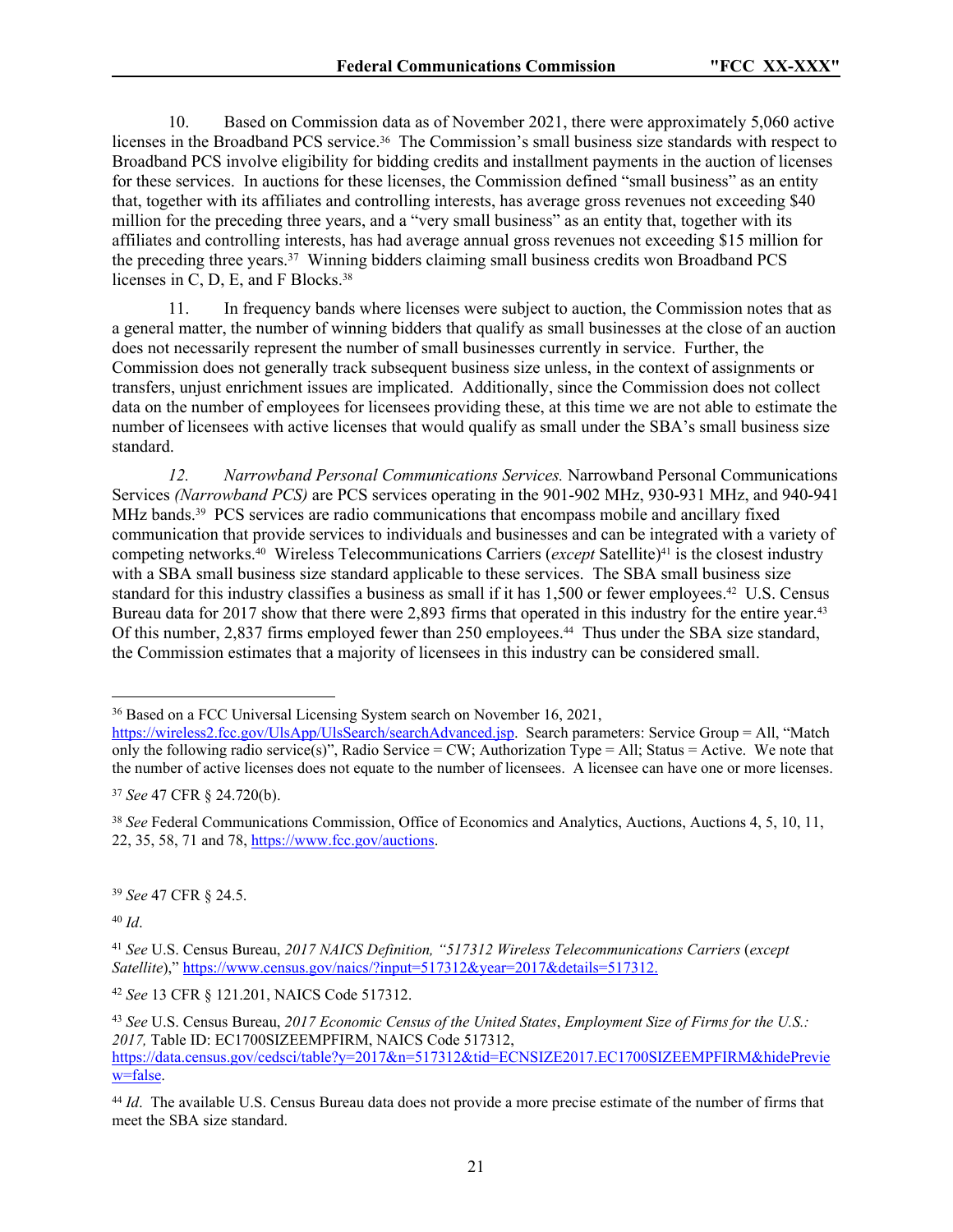13. According to Commission data as of December 2021, there were approximately 4, 211 active *Narrowband PCS* licenses.45 The Commission's small business size standards with respect to *Narrowband PCS* involve eligibility for bidding credits and installment payments in the auction of licenses for these services. For the auction of these licenses, the Commission defined a "small business" as an entity that, together with affiliates and controlling interests, has average gross revenues for the three preceding years of not more than \$40 million.46 A "very small business" is defined as an entity that, together with affiliates and controlling interests, has average gross revenues for the three preceding years of not more than \$15 million.47 Pursuant to these definitions, 7 winning bidders claiming small and very small bidding credits won approximately 359 licenses.<sup>48</sup> One of the winning bidders claiming a small business status classification in these *Narrowband PCS* license auctions had an active license as of December 2021.<sup>49</sup>

14. In frequency bands where licenses were subject to auction, the Commission notes that as a general matter, the number of winning bidders that qualify as small businesses at the close of an auction does not necessarily represent the number of small businesses currently in service. Further, the Commission does not generally track subsequent business size unless, in the context of assignments or transfers, unjust enrichment issues are implicated. Additionally, since the Commission does not collect data on the number of employees for licensees providing these services, at this time we are not able to estimate the number of licensees with active licenses that would qualify as small under the SBA's small business size standard.

15. *Wireless Communications Services*. Wireless Communications Services (WCS) can be used for a variety of fixed, mobile, radiolocation, and digital audio broadcasting satellite services. Wireless spectrum is made available and licensed for the provision of wireless communications services in several frequency bands subject to Part 27 of the Commission's rules.<sup>50</sup> Wireless Telecommunications Carriers (*except* Satellite)<sup>51</sup> is the closest industry with a SBA small business size standard applicable to these services. The SBA small business size standard for this industry classifies a business as small if it has 1,500 or fewer employees.<sup>52</sup> U.S. Census Bureau data for 2017 show that there were 2,893 firms that operated in this industry for the entire year.53 Of this number, 2,837 firms employed fewer than 250

<sup>46</sup> *See* 47 CFR § 24.321(a)(1)-(2).

<sup>47</sup> *Id.*

<sup>48</sup> *See* Federal Communications Commission, Economics and Analytics, Auctions, Auction 41: Narrowband PCS, Summary, Closing Charts, License By Bidder,

[https://www.fcc.gov/sites/default/files/wireless/auctions/41/charts/41cls2.pdf;](https://www.fcc.gov/sites/default/files/wireless/auctions/41/charts/41cls2.pdf) Auction 50: Narrowband PCS, Summary, Closing Charts, License By Bidder,

[https://www.fcc.gov/sites/default/files/wireless/auctions/50/charts/50cls2.pdf.](https://www.fcc.gov/sites/default/files/wireless/auctions/50/charts/50cls2.pdf)

<sup>49</sup> Based on a FCC Universal Licensing System search on December 10, 2021,

<sup>50</sup> *See* 47 CFR §§ 27.1 – 27.1607.

<sup>52</sup> *See* 13 CFR § 121.201, NAICS Code 517312.

(continued….)

<sup>45</sup> Based on a FCC Universal Licensing System search on December 10, 2021,

[https://wireless2.fcc.gov/UlsApp/UlsSearch/searchAdvanced.jsp.](https://wireless2.fcc.gov/UlsApp/UlsSearch/searchAdvanced.jsp) Search parameters: Service Group = All, "Match only the following radio service(s)", Radio Service = CN; Authorization Type = All; Status = Active. We note that the number of active licenses does not equate to the number of licensees. A licensee can have one or more licenses.

[https://wireless2.fcc.gov/UlsApp/UlsSearch/searchAdvanced.jsp.](https://wireless2.fcc.gov/UlsApp/UlsSearch/searchAdvanced.jsp) Search parameters: Service Group = All, "Match only the following radio service(s)", Radio Service = CN; Authorization Type = All; Status = Active. We note that the number of active licenses does not equate to the number of licensees. A licensee can have one or more licenses.

<sup>51</sup> *See* U.S. Census Bureau, *2017 NAICS Definition, "517312 Wireless Telecommunications Carriers* (*except Satellite*)," [https://www.census.gov/naics/?input=517312&year=2017&details=517312.](https://www.census.gov/naics/?input=517312&year=2017&details=517312)

<sup>53</sup> *See* U.S. Census Bureau, *2017 Economic Census of the United States*, *Employment Size of Firms for the U.S.: 2017,* Table ID: EC1700SIZEEMPFIRM, NAICS Code 517312,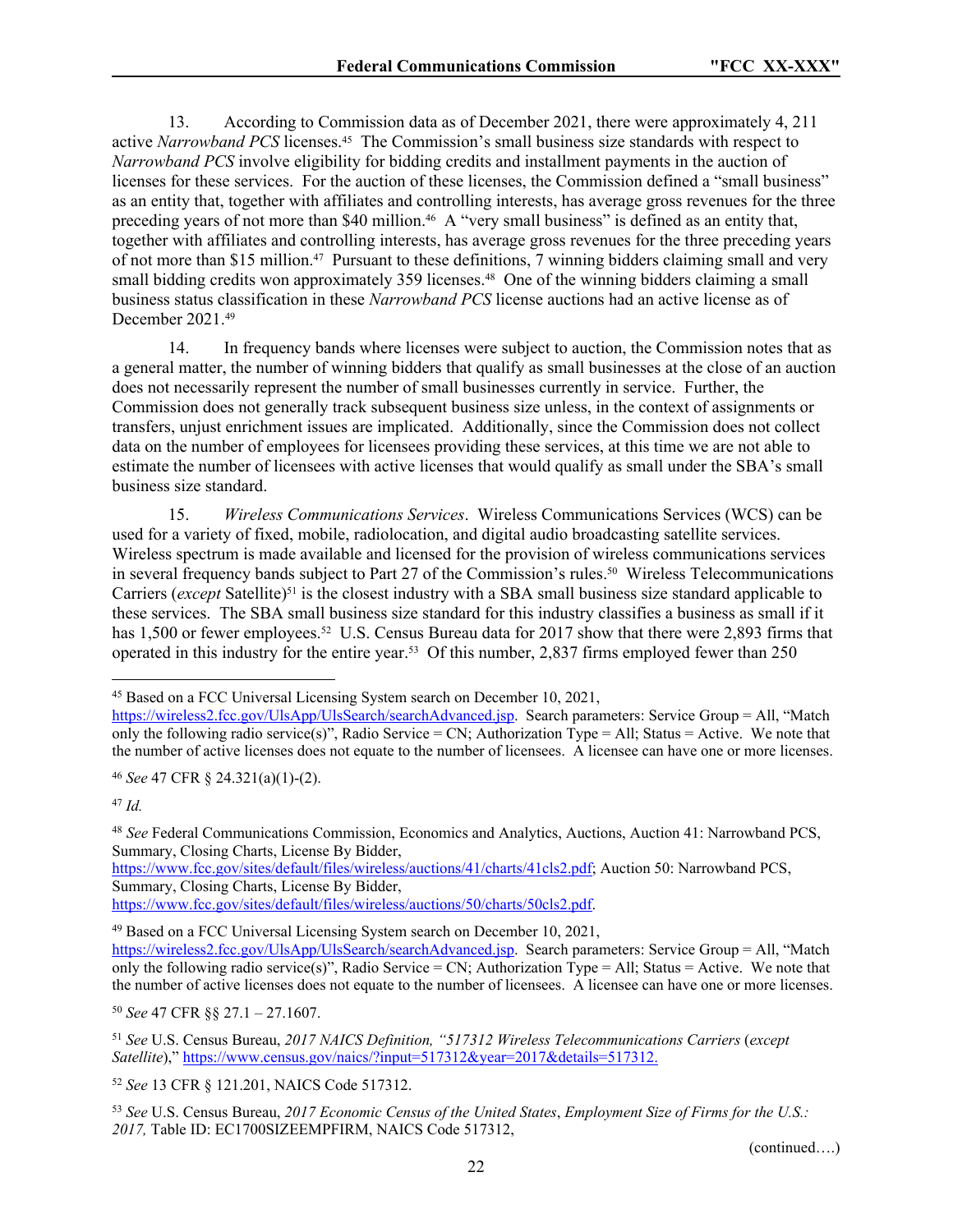employees.54 Thus under the SBA size standard, the Commission estimates that a majority of licensees in this industry can be considered small.

16. The Commission's small business size standards with respect to WCS involve eligibility for bidding credits and installment payments in the auction of licenses for the various frequency bands included in WCS. When bidding credits are adopted for the auction of licenses in WCS frequency bands, such credits may be available to several types of small businesses based average gross revenues (small, very small and entrepreneur) pursuant to the competitive bidding rules adopted in conjunction with the requirements for the auction and/or as identified in the designated entities section in Part 27 of the Commission's rules for the specific WCS frequency bands.<sup>55</sup>

17. In frequency bands where licenses were subject to auction, the Commission notes that as a general matter, the number of winning bidders that qualify as small businesses at the close of an auction does not necessarily represent the number of small businesses currently in service. Further, the Commission does not generally track subsequent business size unless, in the context of assignments or transfers, unjust enrichment issues are implicated. Additionally, since the Commission does not collect data on the number of employees for licensees providing these services, at this time we are not able to estimate the number of licensees with active licenses that would qualify as small under the SBA's small business size standard.

18. *700 MHz Guard Band Licensees*. The 700 MHz Guard Band encompasses spectrum in 746-747/776-777 MHz and 762-764/792-794 MHz frequency bands. Wireless Telecommunications Carriers (*except* Satellite)<sup>56</sup> is the closest industry with a SBA small business size standard applicable to licenses providing services in these bands. The SBA small business size standard for this industry classifies a business as small if it has 1,500 or fewer employees.57 U.S. Census Bureau data for 2017 show that there were 2,893 firms that operated in this industry for the entire year.<sup>58</sup> Of this number, 2,837 firms employed fewer than 250 employees.<sup>59</sup> Thus under the SBA size standard, the Commission estimates that a majority of licensees in this industry can be considered small.

19. According to Commission data as of December 2021, there were approximately 224 active 700 MHz Guard Band licenses.<sup>60</sup> The Commission's small business size standards with respect to

[https://data.census.gov/cedsci/table?y=2017&n=517312&tid=ECNSIZE2017.EC1700SIZEEMPFIRM&hidePrevie](https://data.census.gov/cedsci/table?y=2017&n=517312&tid=ECNSIZE2017.EC1700SIZEEMPFIRM&hidePreview=false) [w=false.](https://data.census.gov/cedsci/table?y=2017&n=517312&tid=ECNSIZE2017.EC1700SIZEEMPFIRM&hidePreview=false)

<sup>54</sup> *Id*. The available U.S. Census Bureau data does not provide a more precise estimate of the number of firms that meet the SBA size standard.

<sup>55</sup> *See* 47 CFR §§ 27.201 – 27.1601. The Designated entities sections in Subparts D – Q each contain the small business size standards adopted for the auction of the frequency band covered by that subpart.

<sup>56</sup> *See* U.S. Census Bureau, *2017 NAICS Definition, "517312 Wireless Telecommunications Carriers* (*except Satellite*)," [https://www.census.gov/naics/?input=517312&year=2017&details=517312.](https://www.census.gov/naics/?input=517312&year=2017&details=517312)

<sup>57</sup> *See* 13 CFR § 121.201, NAICS Code 517312.

<sup>58</sup> *See* U.S. Census Bureau, *2017 Economic Census of the United States*, *Employment Size of Firms for the U.S.: 2017,* Table ID: EC1700SIZEEMPFIRM, NAICS Code 517312, [https://data.census.gov/cedsci/table?y=2017&n=517312&tid=ECNSIZE2017.EC1700SIZEEMPFIRM&hidePrevie](https://data.census.gov/cedsci/table?y=2017&n=517312&tid=ECNSIZE2017.EC1700SIZEEMPFIRM&hidePreview=false) [w=false.](https://data.census.gov/cedsci/table?y=2017&n=517312&tid=ECNSIZE2017.EC1700SIZEEMPFIRM&hidePreview=false)

<sup>59</sup> *Id*. The available U.S. Census Bureau data does not provide a more precise estimate of the number of firms that meet the SBA size standard.

<sup>60</sup> Based on a FCC Universal Licensing System search on December 14, 2021,

[https://wireless2.fcc.gov/UlsApp/UlsSearch/searchAdvanced.jsp.](https://wireless2.fcc.gov/UlsApp/UlsSearch/searchAdvanced.jsp) Search parameters: Service Group = All, "Match only the following radio service(s)", Radio Service = WX; Authorization Type = All; Status = Active. We note that the number of active licenses does not equate to the number of licensees. A licensee can have one or more licenses.

<sup>(</sup>Continued from previous page)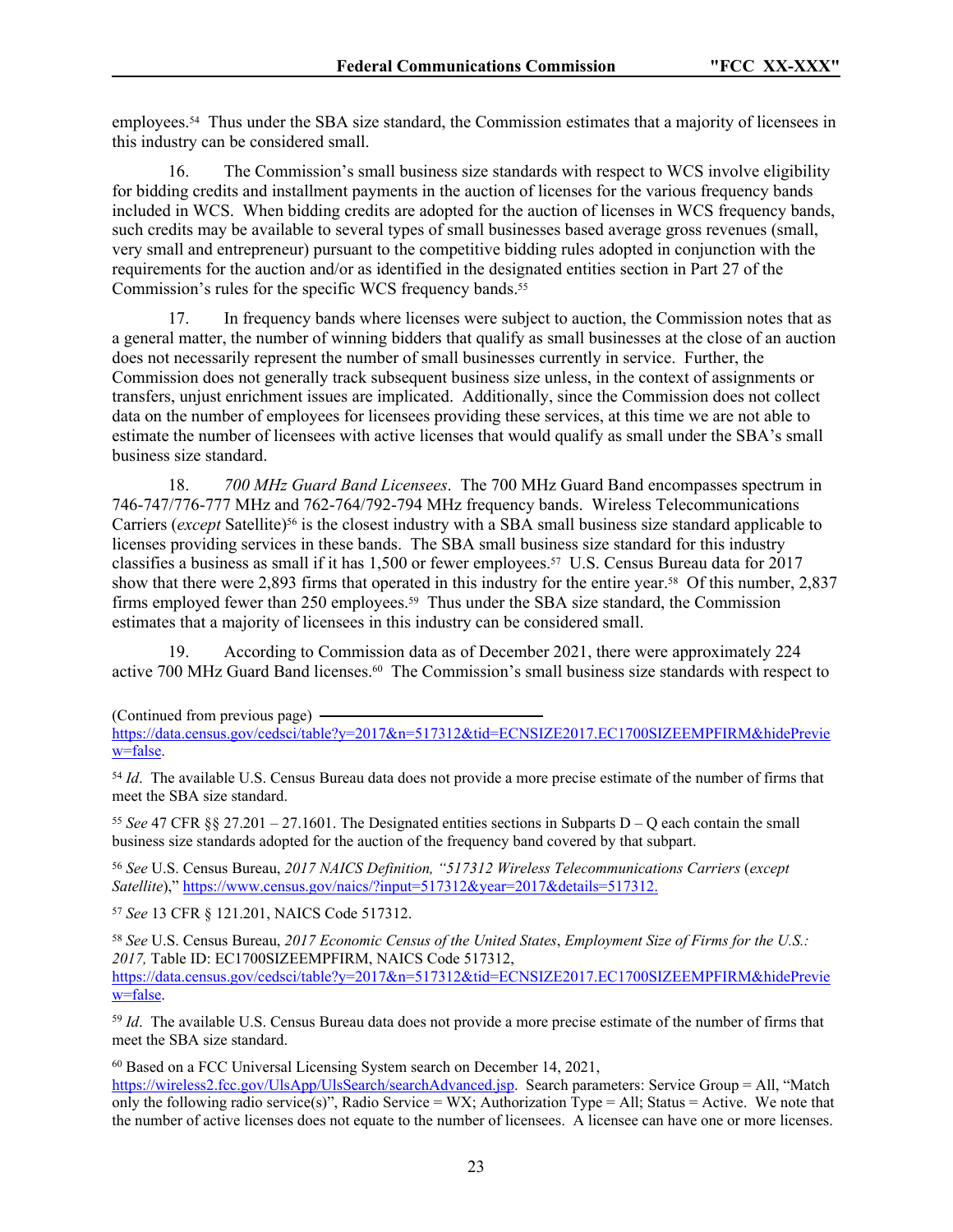700 MHz Guard Band licensees involve eligibility for bidding credits and installment payments in the auction of licenses. For the auction of these licenses, the Commission defined a "small business" as an entity that, together with its affiliates and controlling principals, has average gross revenues not exceeding \$40 million for the preceding three years, and a "very small business" an entity that, together with its affiliates and controlling principals, has average gross revenues that are not more than \$15 million for the preceding three years.61 Pursuant to these definitions, five winning bidders claiming one of the small business status classifications won 26 licenses, and one winning bidder claiming small business won two licenses.62 None of the winning bidders claiming a small business status classification in these 700 MHz Guard Band license auctions had an active license as of December 2021.<sup>63</sup>

20. In frequency bands where licenses were subject to auction, the Commission notes that as a general matter, the number of winning bidders that qualify as small businesses at the close of an auction does not necessarily represent the number of small businesses currently in service. Further, the Commission does not generally track subsequent business size unless, in the context of assignments or transfers, unjust enrichment issues are implicated. Additionally, since the Commission does not collect data on the number of employees for licensees providing these services, at this time we are not able to estimate the number of licensees with active licenses that would qualify as small under the SBA's small business size standard.

21. *Lower 700 MHz Band Licenses*. The lower 700 MHz band encompasses spectrum in the 698-746 MHz frequency bands. Permissible operations in these bands include flexible fixed, mobile, and broadcast uses, including mobile and other digital new broadcast operation; fixed and mobile wireless commercial services (including FDD- and TDD-based services); as well as fixed and mobile wireless uses for private, internal radio needs, two-way interactive, cellular, and mobile television broadcasting services.<sup>64</sup> Wireless Telecommunications Carriers (*except* Satellite)<sup>65</sup> is the closest industry with a SBA small business size standard applicable to licenses providing services in these bands. The SBA small business size standard for this industry classifies a business as small if it has 1,500 or fewer employees.<sup>66</sup> U.S. Census Bureau data for 2017 show that there were 2,893 firms that operated in this industry for the entire year.<sup>67</sup> Of this number, 2,837 firms employed fewer than 250 employees.<sup>68</sup> Thus under the SBA

[https://www.fcc.gov/sites/default/files/wireless/auctions/33/charts/33cls2.pdf,](https://www.fcc.gov/sites/default/files/wireless/auctions/33/charts/33cls2.pdf) Auction 38: Upper 700 MHz Guard Bands, Summary, Closing Charts, Licenses by Bidder,

[https://www.fcc.gov/sites/default/files/wireless/auctions/38/charts/38cls2.pdf.](https://www.fcc.gov/sites/default/files/wireless/auctions/38/charts/38cls2.pdf)

 $63$  Based on a FCC Universal Licensing System search on December 14, 2021,

[https://wireless2.fcc.gov/UlsApp/UlsSearch/searchAdvanced.jsp.](https://wireless2.fcc.gov/UlsApp/UlsSearch/searchAdvanced.jsp) Search parameters: Service Group = All, "Match only the following radio service(s)", Radio Service = WX; Authorization Type = All; Status = Active. We note that the number of active licenses does not equate to the number of licensees. A licensee can have one or more licenses.

<sup>64</sup> *See* Federal Communications Commission, Economics and Analytics, Auctions, Auctions 44, 49, 60: Lower 700 MHz Band, Fact Sheet, Permissible Operations,<https://www.fcc.gov/auction/44/factsheet>, [https://www.fcc.gov/auction/49/factsheet,](https://www.fcc.gov/auction/49/factsheet) [https://www.fcc.gov/auction/60/factsheet.](https://www.fcc.gov/auction/60/factsheet)

<sup>65</sup> *See* U.S. Census Bureau, *2017 NAICS Definition, "517312 Wireless Telecommunications Carriers* (*except Satellite*)," [https://www.census.gov/naics/?input=517312&year=2017&details=517312.](https://www.census.gov/naics/?input=517312&year=2017&details=517312)

<sup>66</sup> *See* 13 CFR § 121.201, NAICS Code 517312.

<sup>67</sup> *See* U.S. Census Bureau, *2017 Economic Census of the United States*, *Employment Size of Firms for the U.S.: 2017,* Table ID: EC1700SIZEEMPFIRM, NAICS Code 517312, [https://data.census.gov/cedsci/table?y=2017&n=517312&tid=ECNSIZE2017.EC1700SIZEEMPFIRM&hidePrevie](https://data.census.gov/cedsci/table?y=2017&n=517312&tid=ECNSIZE2017.EC1700SIZEEMPFIRM&hidePreview=false) [w=false.](https://data.census.gov/cedsci/table?y=2017&n=517312&tid=ECNSIZE2017.EC1700SIZEEMPFIRM&hidePreview=false)

<sup>68</sup> *Id*. The available U.S. Census Bureau data does not provide a more precise estimate of the number of firms that meet the SBA size standard.

<sup>61</sup> *See* 47 CFR § 27.502(a).

<sup>62</sup> *See* Federal Communications Commission, Economics and Analytics, Auctions, Auction 33: Upper 700 MHz Guard Bands, Summary, Closing Charts, Licenses by Bidder,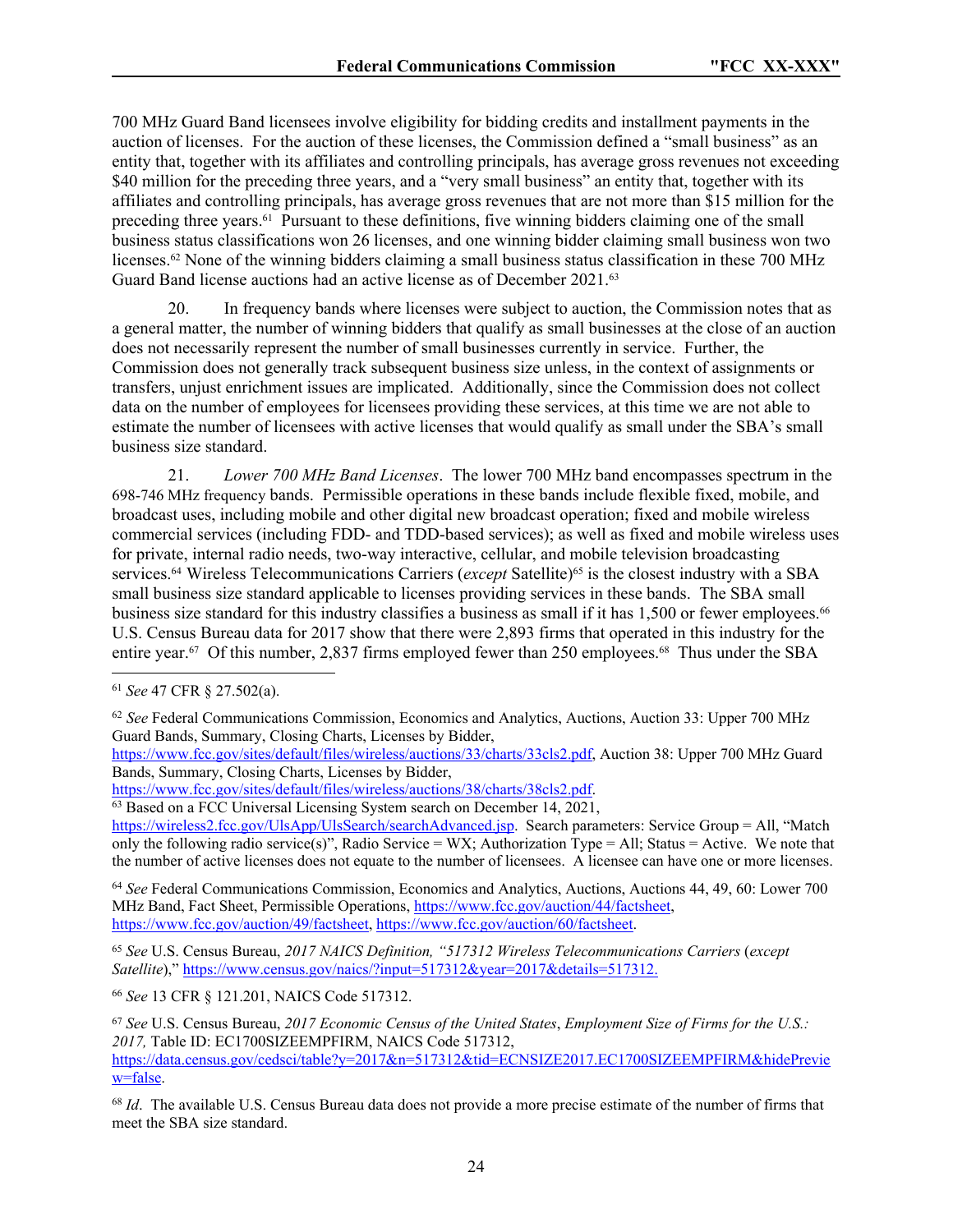size standard, the Commission estimates that a majority of licensees in this industry can be considered small.

22. According to Commission data as of December 2021, there were approximately 2,824 active Lower 700 MHz Band licenses.<sup>69</sup> The Commission's small business size standards with respect to Lower 700 MHz Band licensees involve eligibility for bidding credits and installment payments in the auction of licenses. For auctions of Lower 700 MHz Band licenses the Commission adopted criteria for three groups of small businesses. A very small business was defined as an entity that, together with its affiliates and controlling interests, has average annual gross revenues not exceeding \$15 million for the preceding three years, a small business was defined as an entity that, together with its affiliates and controlling interests, has average gross revenues not exceeding \$40 million for the preceding three years, and an entrepreneur was defined as an entity that, together with its affiliates and controlling interests, has average gross revenues not exceeding \$3 million for the preceding three years.70 In auctions for Lower 700 MHz Band licenses seventy-two winning bidders claiming a small business classification won 329 licenses,<sup>71</sup> twenty-six winning bidders claiming a small business classification won 214 licenses,<sup>72</sup> and three winning bidders claiming a small business classification won all five auctioned licenses.<sup>73</sup>

23. In frequency bands where licenses were subject to auction, the Commission notes that as a general matter, the number of winning bidders that qualify as small businesses at the close of an auction does not necessarily represent the number of small businesses currently in service. Further, the Commission does not generally track subsequent business size unless, in the context of assignments or transfers, unjust enrichment issues are implicated. Additionally, since the Commission does not collect data on the number of employees for licensees providing these services, at this time we are not able to estimate the number of licensees with active licenses that would qualify as small under the SBA's small business size standard.

24. *Upper 700 MHz Band Licenses*. The upper 700 MHz band encompasses spectrum in the 746-806 MHz bands. Upper 700 MHz D Block licenses are nationwide licenses associated with the 758- 763 MHz and 788-793 MHz bands.<sup>74</sup> Permissible operations in these bands include flexible fixed, mobile, and broadcast uses, including mobile and other digital new broadcast operation; fixed and mobile wireless commercial services (including FDD- and TDD-based services); as well as fixed and mobile wireless uses for private, internal radio needs, two-way interactive, cellular, and mobile television broadcasting services.75 Wireless Telecommunications Carriers (*except* Satellite)76 is the closest industry

<sup>69</sup> Based on a FCC Universal Licensing System search on December 14, 2021,

[https://wireless2.fcc.gov/UlsApp/UlsSearch/searchAdvanced.jsp.](https://wireless2.fcc.gov/UlsApp/UlsSearch/searchAdvanced.jsp) Search parameters: Service Group = All, "Match only the following radio service(s)", Radio Service = WY, WZ; Authorization Type = All; Status = Active. We note that the number of active licenses does not equate to the number of licensees. A licensee can have one or more licenses.

<sup>70</sup> *See* 47 CFR § 27.702(a)(1)-(3).

<sup>71</sup> *See* Federal Communications Commission, Economics and Analytics, Auctions, Auction 44: Lower 700 MHz Guard Bands, Summary, Closing Charts, Licenses by Bidder, [https://www.fcc.gov/sites/default/files/wireless/auctions/44/charts/44cls2.pdf.](https://www.fcc.gov/sites/default/files/wireless/auctions/44/charts/44cls2.pdf)

<sup>72</sup> *See* Federal Communications Commission, Economics and Analytics, Auctions, Auction 49: Lower 700 MHz Guard Bands, Summary, Closing Charts, Licenses by Bidder, [https://www.fcc.gov/sites/default/files/wireless/auctions/49/charts/49cls2.pdf.](https://www.fcc.gov/sites/default/files/wireless/auctions/49/charts/49cls2.pdf)

<sup>73</sup> *See* Federal Communications Commission, Economics and Analytics, Auctions, Auction 60: Lower 700 MHz Guard Bands, Summary, Closing Charts, Licenses by Bidder, [https://www.fcc.gov/sites/default/files/wireless/auctions/60/charts/60cls2.pdf.](https://www.fcc.gov/sites/default/files/wireless/auctions/60/charts/60cls2.pdf)

<sup>74</sup> *See* 47 CFR § 27.4.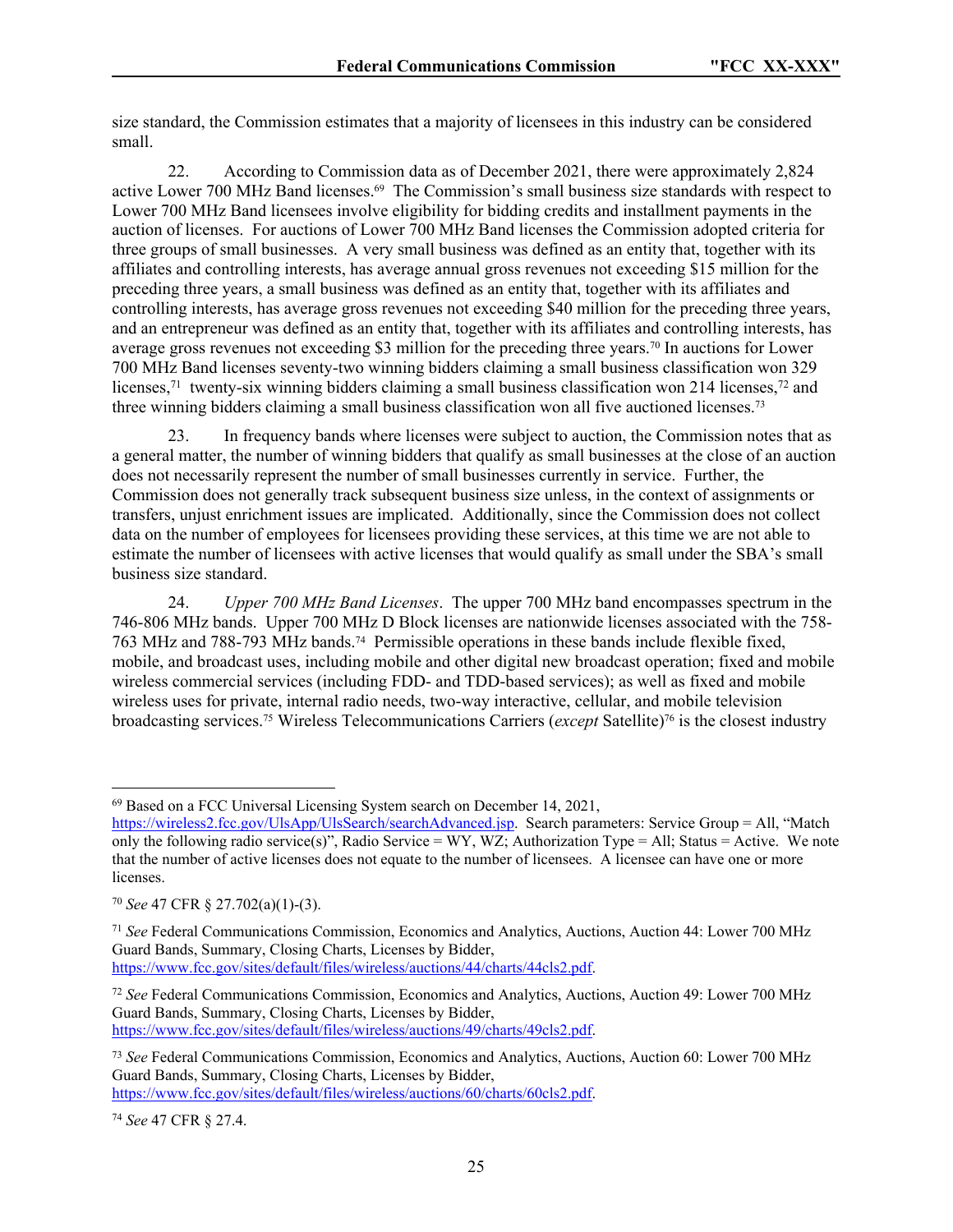with a SBA small business size standard applicable to licenses providing services in these bands. The SBA small business size standard for this industry classifies a business as small if it has 1,500 or fewer employees.<sup>77</sup> U.S. Census Bureau data for 2017 show that there were 2,893 firms that operated in this industry for the entire year.<sup>78</sup> Of that number, 2,837 firms employed fewer than 250 employees.<sup>79</sup> Thus, under the SBA size standard, the Commission estimates that a majority of licensees in this industry can be considered small.

25. According to Commission data as of December 2021, there were approximately 152 active Upper 700 MHz Band licenses. $80$  The Commission's small business size standards with respect to Upper 700 MHz Band licensees involve eligibility for bidding credits and installment payments in the auction of licenses. For the auction of these licenses, the Commission defined a "small business" as an entity that, together with its affiliates and controlling principals, has average gross revenues not exceeding \$40 million for the preceding three years, and a "very small business" an entity that, together with its affiliates and controlling principals, has average gross revenues that are not more than \$15 million for the preceding three years.81 Pursuant to these definitions, three winning bidders claiming very small business status won five of the twelve available licenses.<sup>82</sup>

26. In frequency bands where licenses were subject to auction, the Commission notes that as a general matter, the number of winning bidders that qualify as small businesses at the close of an auction does not necessarily represent the number of small businesses currently in service. Further, the Commission does not generally track subsequent business size unless, in the context of assignments or transfers, unjust enrichment issues are implicated. Additionally, since the Commission does not collect data on the number of employees for licensees providing these services, at this time we are not able to estimate the number of licensees with active licenses that would qualify as small under the SBA's small business size standard.

27. *Advanced Wireless Services (AWS) - (1710–1755 MHz and 2110–2155 MHz bands (AWS-1); 1915–1920 MHz, 1995–2000 MHz, 2020–2025 MHz and 2175–2180 MHz bands (AWS-2); 2155–2175 MHz band (AWS-3);* 2000-2020 MHz and 2180-2200 MHz (AWS-4)*)*. Spectrum is made

<sup>75</sup> See Federal Communications Commission, Economics and Analytics, Auctions, Auction 73: 700 MHz Band, Fact Sheet, Permissible Operations,<https://www.fcc.gov/auction/73/factsheet>. We note that in Auction 73, Upper 700 MHz Band C and D Blocks as well as Lower 700 MHz Band A, B, and E Blocks were auctioned.

<sup>76</sup> *See* U.S. Census Bureau, *2017 NAICS Definition, "517312 Wireless Telecommunications Carriers* (*except Satellite*)," [https://www.census.gov/naics/?input=517312&year=2017&details=517312.](https://www.census.gov/naics/?input=517312&year=2017&details=517312)

<sup>77</sup> *See* 13 CFR § 121.201, NAICS Code 517312.

<sup>78</sup> *See* U.S. Census Bureau, *2017 Economic Census of the United States*, *Employment Size of Firms for the U.S.: 2017,* Table ID: EC1700SIZEEMPFIRM, NAICS Code 517312, [https://data.census.gov/cedsci/table?y=2017&n=517312&tid=ECNSIZE2017.EC1700SIZEEMPFIRM&hidePrevie](https://data.census.gov/cedsci/table?y=2017&n=517312&tid=ECNSIZE2017.EC1700SIZEEMPFIRM&hidePreview=false) [w=false.](https://data.census.gov/cedsci/table?y=2017&n=517312&tid=ECNSIZE2017.EC1700SIZEEMPFIRM&hidePreview=false)

<sup>79</sup> *Id*. The available U.S. Census Bureau data does not provide a more precise estimate of the number of firms that meet the SBA size standard.

<sup>80</sup> Based on a FCC Universal Licensing System search on December 14, 2021,

[https://wireless2.fcc.gov/UlsApp/UlsSearch/searchAdvanced.jsp.](https://wireless2.fcc.gov/UlsApp/UlsSearch/searchAdvanced.jsp) Search parameters: Service Group = All, "Match only the following radio service(s)", Radio Service = WP, WU; Authorization Type = All; Status = Active. We note that the number of active licenses does not equate to the number of licensees. A licensee can have one or more licenses.

<sup>81</sup> *See* 47 CFR § 27.502(a).

<sup>82</sup> *See Auction of 700 MHz Band Licenses Closes; Winning Bidders Announced for Auction 73*, Public Notice, DA-08-595, Attachment A, Report No. AUC-08-73-I (Auction 73) (March 20, 2008). The results for Upper 700 MHz Band C Block can be found on pp. 62-63.

<sup>(</sup>Continued from previous page)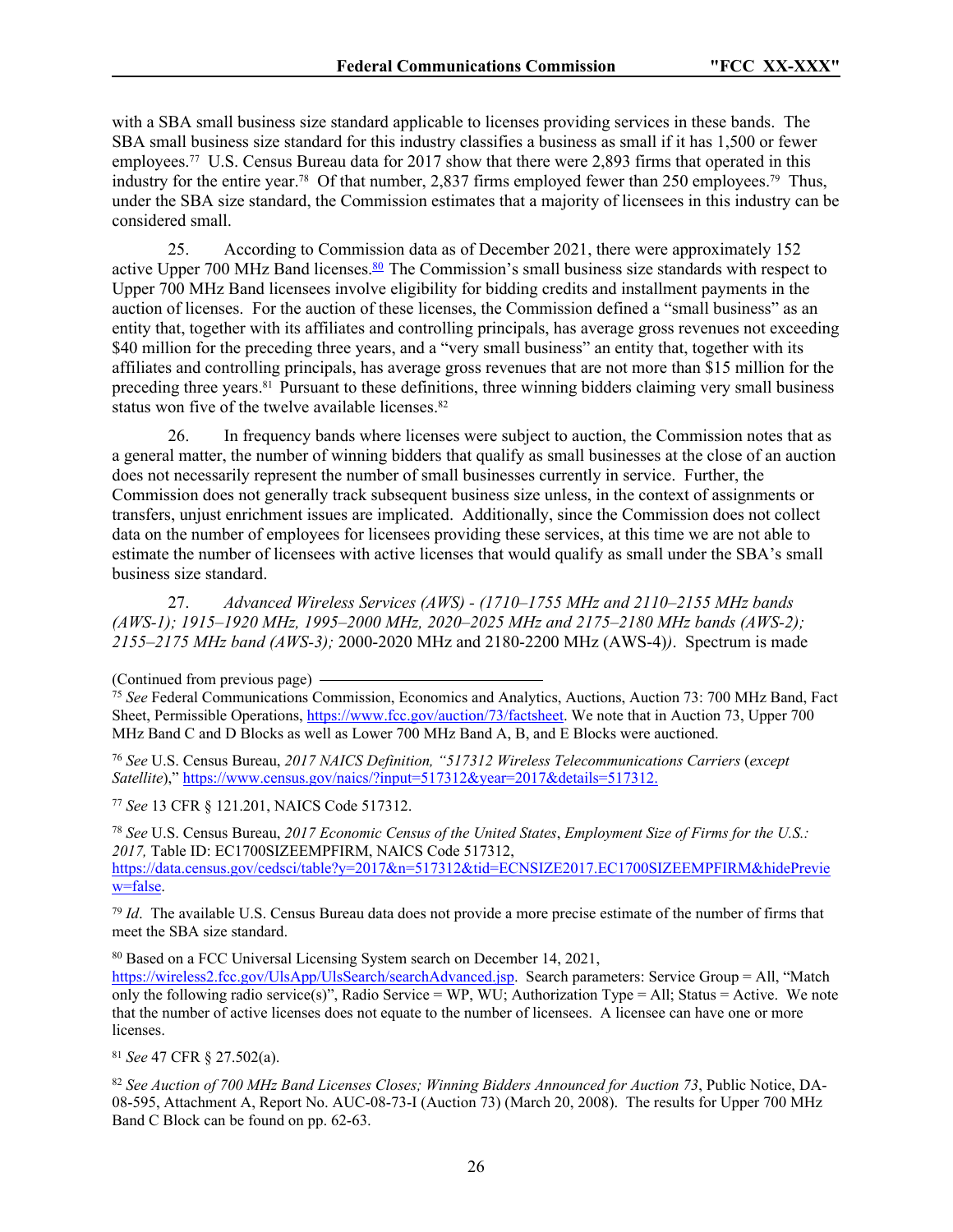available and licensed in these bands for the provision of various wireless communications services.<sup>83</sup> Wireless Telecommunications Carriers (*except* Satellite)<sup>84</sup> is the closest industry with a SBA small business size standard applicable to these services. The SBA small business size standard for this industry classifies a business as small if it has 1,500 or fewer employees.<sup>85</sup> U.S. Census Bureau data for 2017 show that there were 2,893 firms that operated in this industry for the entire year.86 Of this number, 2,837 firms employed fewer than 250 employees.<sup>87</sup> Thus, under the SBA size standard, the Commission estimates that a majority of licensees in this industry can be considered small.

28. According to Commission data as December 2021, there were approximately 4,472 active AWS licenses.88 The Commission's small business size standards with respect to AWS involve eligibility for bidding credits and installment payments in the auction of licenses for these services. For the auction of AWS licenses, the Commission defined a "small business" as an entity with average annual gross revenues for the preceding three years not exceeding \$40 million, and a "very small business" as an entity with average annual gross revenues for the preceding three years not exceeding \$15 million.<sup>89</sup> Pursuant to these definitions, 57 winning bidders claiming status as small or very small businesses won 215 of 1,087 licenses.90 In the most recent auction of AWS licenses 15 of 37 bidders qualifying for status as small or very small businesses won licenses.<sup>91</sup>

29. In frequency bands where licenses were subject to auction, the Commission notes that as a general matter, the number of winning bidders that qualify as small businesses at the close of an auction does not necessarily represent the number of small businesses currently in service. Further, the Commission does not generally track subsequent business size unless, in the context of assignments or transfers, unjust enrichment issues are implicated. Additionally, since the Commission does not collect data on the number of employees for licensees providing these services, at this time we are not able to estimate the number of licensees with active licenses that would qualify as small under the SBA's small business size standard.

30. *Broadband Radio Service and Educational Broadband Service.* Broadband Radio Service systems, previously referred to as Multipoint Distribution Service (MDS) and Multichannel Multipoint Distribution Service (MMDS) systems, and "wireless cable,"92 transmit video programming to

<sup>85</sup> *See* 13 CFR § 121.201, NAICS Code 517312.

<sup>86</sup> *See* U.S. Census Bureau, *2017 Economic Census of the United States*, *Employment Size of Firms for the U.S.: 2017,* Table ID: EC1700SIZEEMPFIRM, NAICS Code 517312, [https://data.census.gov/cedsci/table?y=2017&n=517312&tid=ECNSIZE2017.EC1700SIZEEMPFIRM&hidePrevie](https://data.census.gov/cedsci/table?y=2017&n=517312&tid=ECNSIZE2017.EC1700SIZEEMPFIRM&hidePreview=false) [w=false.](https://data.census.gov/cedsci/table?y=2017&n=517312&tid=ECNSIZE2017.EC1700SIZEEMPFIRM&hidePreview=false)

<sup>87</sup> *Id.* The available U.S. Census Bureau data does not provide a more precise estimate of the number of firms that meet the SBA size standard.

88 Based on a FCC Universal Licensing System search on December 10, 2021,

[https://wireless2.fcc.gov/UlsApp/UlsSearch/searchAdvanced.jsp.](https://wireless2.fcc.gov/UlsApp/UlsSearch/searchAdvanced.jsp) Search parameters: Service Group = All, "Match only the following radio service(s)", Radio Service = AD, AH, AT, AW; Authorization Type = All; Status = Active. We note that the number of active licenses does not equate to the number of licensees. A licensee can have one or more licenses.

<sup>89</sup> *See* 47 CFR §§ 27.1002, 27.1102, 27.1104, 27.1106. <sup>90</sup> *See* Federal Communications Commission, Economics and Analytics, Auctions, Auction 66: Advanced Wireless Services (AWS-1), Summary, Spreadsheets, [https://www.fcc.gov/sites/default/files/wireless/auctions/66/charts/66cls2.pdf.](https://www.fcc.gov/sites/default/files/wireless/auctions/66/charts/66cls2.pdf)

<sup>83</sup> *See* 47 CFR § 27.1(b).

<sup>84</sup> *See* U.S. Census Bureau, *2017 NAICS Definition, "517312 Wireless Telecommunications Carriers* (*except Satellite*)," [https://www.census.gov/naics/?input=517312&year=2017&details=517312.](https://www.census.gov/naics/?input=517312&year=2017&details=517312)

<sup>91</sup> *See Auction of Advanced Wireless Services (AWS-3) Licenses Closes; Winning Bidders Announced for Auction 97*, Public Notice, DA-15-131, Attachments A-B, (Auction No. 97) (January 30, 2015).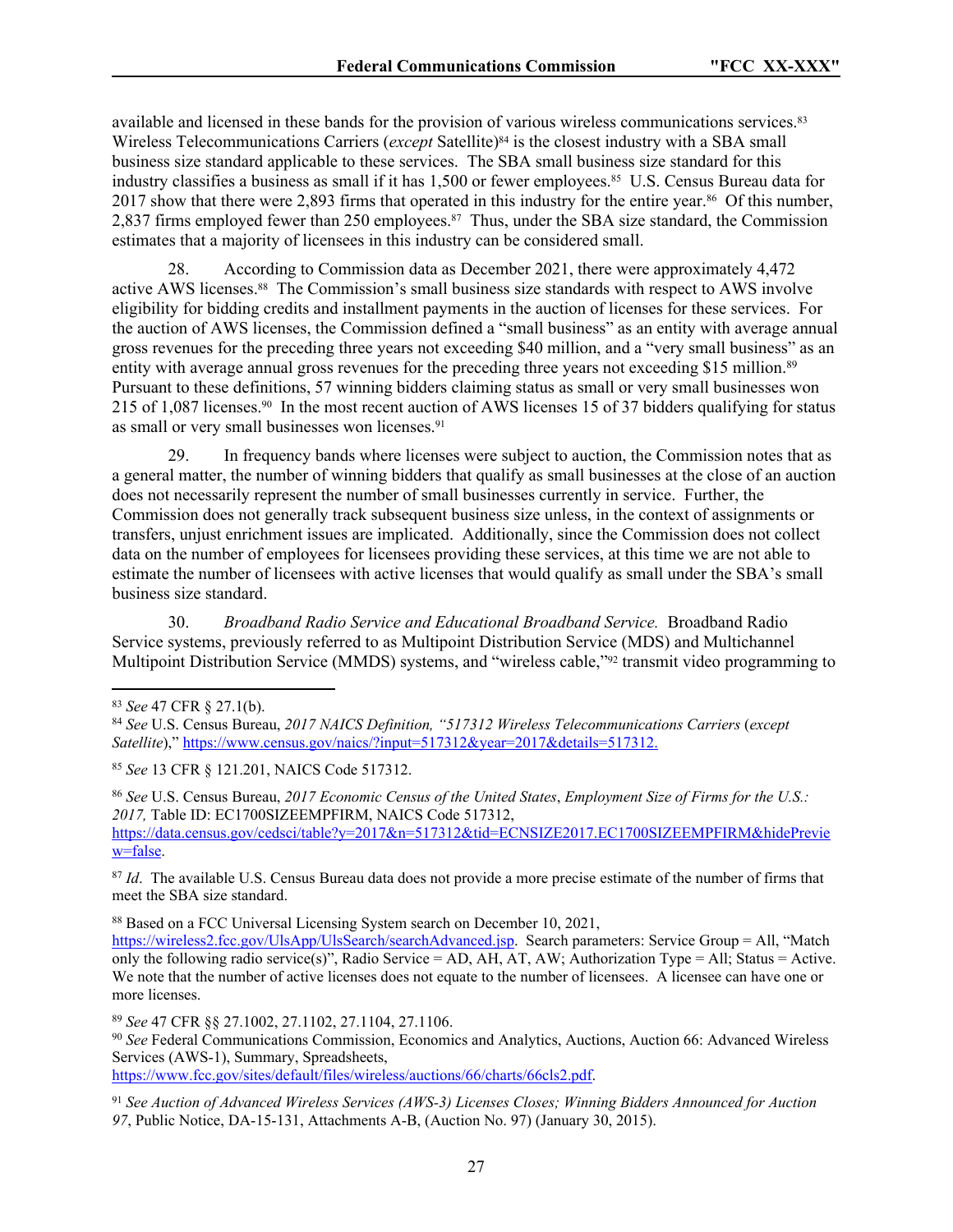subscribers and provide two-way high speed data operations using the microwave frequencies of the Broadband Radio Service (BRS) and Educational Broadband Service (EBS) (previously referred to as the Instructional Television Fixed Service (ITFS)).93 Wireless cable operators that use spectrum in the BRS often supplemented with leased channels from the EBS, provide a competitive alternative to wired cable and other multichannel video programming distributors. Wireless cable programming to subscribers resembles cable television, but instead of coaxial cable, wireless cable uses microwave channels.<sup>94</sup>

31. In light of the use of wireless frequencies by BRS and EBS services, the closest industry with a SBA small business size standard applicable to these services is Wireless Telecommunications Carriers (*except* Satellite).<sup>95</sup> The SBA small business size standard for this industry classifies a business as small if it has 1,500 or fewer employees.<sup>96</sup> U.S. Census Bureau data for 2017 show that there were 2,893 firms that operated in this industry for the entire year.97 Of this number, 2,837 firms employed fewer than 250 employees.<sup>98</sup> Thus under the SBA size standard, the Commission estimates that a majority of licensees in this industry can be considered small.

32. According to Commission data as December 2021, there were approximately 5,869 active BRS and EBS licenses.99 The Commission's small business size standards with respect to BRS involves eligibility for bidding credits and installment payments in the auction of licenses for these services. For the auction of BRS licenses, the Commission adopted criteria for three groups of small businesses. A very small business is an entity that, together with its affiliates and controlling interests, has average annual gross revenues exceed \$3 million and did not exceed \$15 million for the preceding three years, a small business is an entity that, together with its affiliates and controlling interests, has average gross revenues exceed \$15 million and did not exceed \$40 million for the preceding three years, and an entrepreneur is an entity that, together with its affiliates and controlling interests, has average gross revenues not exceeding \$3 million for the preceding three years.100 Of the ten winning bidders for BRS

(Continued from previous page)

 $92$  The use of the term "wireless cable" does not imply that it constitutes cable television for statutory or regulatory purposes.

<sup>93</sup> *See* 47 CFR § 27.4; *see also Amendment of Parts 21 and 74 of the Commission's Rules with Regard to Filing Procedures in the Multipoint Distribution Service and in the Instructional Television Fixed Service and Implementation of Section 309(j) of the Communications Act—Competitive Bidding*, Report and Order, 10 FCC Rcd 9589, 9593, para. 7 (1995).

<sup>94</sup> Generally, a wireless cable system may be described as a microwave station transmitting on a combination of BRS and EBS channels to numerous receivers with antennas, such as single-family residences, apartment complexes, hotels, educational institutions, business entities and governmental offices. The range of the transmission depends upon the transmitter power, the type of receiving antenna and the existence of a line-of-sight path between the transmitter or signal booster and the receiving antenna.

<sup>95</sup> *See* U.S. Census Bureau, *2017 NAICS Definition, "517312 Wireless Telecommunications Carriers* (*except Satellite*)," [https://www.census.gov/naics/?input=517312&year=2017&details=517312.](https://www.census.gov/naics/?input=517312&year=2017&details=517312)

<sup>96</sup> *See* 13 CFR § 121.201, NAICS Code 517312.

<sup>97</sup> *See* U.S. Census Bureau, *2017 Economic Census of the United States*, *Employment Size of Firms for the U.S.: 2017,* Table ID: EC1700SIZEEMPFIRM, NAICS Code 517312, [https://data.census.gov/cedsci/table?y=2017&n=517312&tid=ECNSIZE2017.EC1700SIZEEMPFIRM&hidePrevie](https://data.census.gov/cedsci/table?y=2017&n=517312&tid=ECNSIZE2017.EC1700SIZEEMPFIRM&hidePreview=false) [w=false.](https://data.census.gov/cedsci/table?y=2017&n=517312&tid=ECNSIZE2017.EC1700SIZEEMPFIRM&hidePreview=false)

<sup>98</sup> *Id*. The available U.S. Census Bureau data does not provide a more precise estimate of the number of firms that meet the SBA size standard.

<sup>99</sup> Based on a FCC Universal Licensing System search on December 10, 2021,

[https://wireless2.fcc.gov/UlsApp/UlsSearch/searchAdvanced.jsp.](https://wireless2.fcc.gov/UlsApp/UlsSearch/searchAdvanced.jsp) Search parameters: Service Group = All, "Match only the following radio service(s)", Radio Service =BR, ED; Authorization Type = All; Status = Active. We note that the number of active licenses does not equate to the number of licensees. A licensee can have one or more licenses.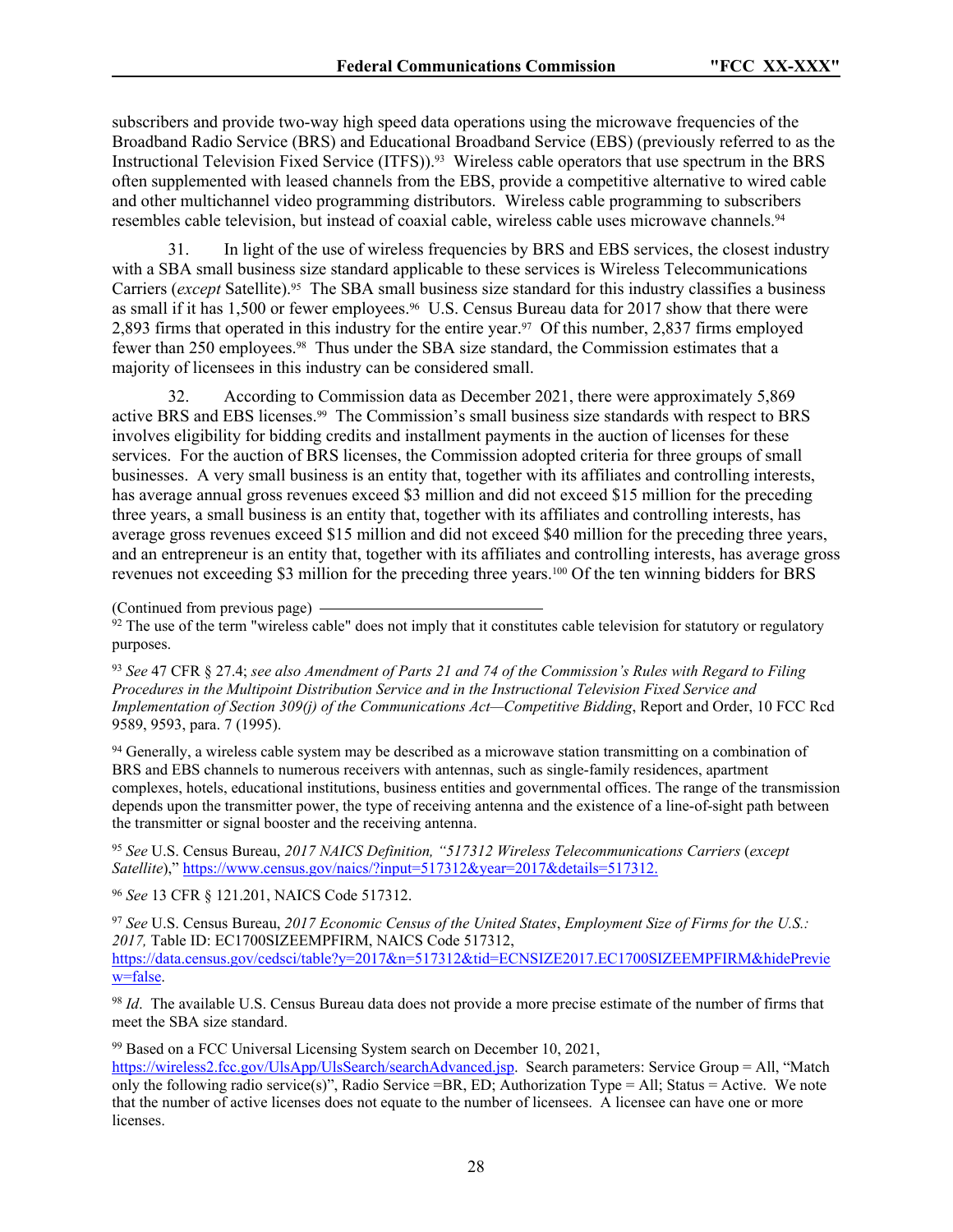licenses, two bidders claiming the small business status won 4 licenses, one bidder claiming the very small business status won three licenses and two bidders claiming entrepreneur status won six licenses.<sup>101</sup> One of the winning bidders claiming a small business status classification in the BRS license auction has an active licenses as of December 2021.<sup>102</sup>

33. The Commission's small business size standards for EBS define a small business as an entity that, together with its affiliates, its controlling interests and the affiliates of its controlling interests, has average gross revenues that are not more than \$55 million for the preceding five (5) years, and a very small business is an entity that, together with its affiliates, its controlling interests and the affiliates of its controlling interests, has average gross revenues that are not more than \$20 million for the preceding five (5) years.103 In frequency bands where licenses were subject to auction, the Commission notes that as a general matter, the number of winning bidders that qualify as small businesses at the close of an auction does not necessarily represent the number of small businesses currently in service. Further, the Commission does not generally track subsequent business size unless, in the context of assignments or transfers, unjust enrichment issues are implicated. Additionally, since the Commission does not collect data on the number of employees for licensees providing these services, at this time we are not able to estimate the number of licensees with active licenses that would qualify as small under the SBA's small business size standard.

34. *The Educational Broadcasting Services.* Cable-based educational broadcasting services fall under the broad category of the Wired Telecommunications Carriers industry.<sup>104</sup> The Wired Telecommunications Carriers industry comprises establishments primarily engaged in operating and/or providing access to transmission facilities and infrastructure that they own and/or lease for the transmission of voice, data, text, sound, and video using wired telecommunications networks.<sup>105</sup> Transmission facilities may be based on a single technology or a combination of technologies.<sup>106</sup> Establishments in this industry use the wired telecommunications network facilities that they operate to provide a variety of services, such as wired telephony services, including VoIP services; wired (cable) audio and video programming distribution; and wired broadband Internet services."<sup>107</sup>

(Continued from previous page) <sup>100</sup> *See* 47 CFR § 27.1218(a).

<sup>101</sup> *See* Federal Communications Commission, Economics and Analytics, Auctions, Auction 86: Broadband Radio Service, Summary, Reports, All Bidders, <https://www.fcc.gov/sites/default/files/wireless/auctions/86/charts/86bidder.xls>.

<sup>102</sup> Based on a FCC Universal Licensing System search on December 10, 2021, [https://wireless2.fcc.gov/UlsApp/UlsSearch/searchAdvanced.jsp.](https://wireless2.fcc.gov/UlsApp/UlsSearch/searchAdvanced.jsp) Search parameters: Service Group = All, "Match only the following radio service(s)", Radio Service =BR; Authorization Type = All; Status = Active. We note that the number of active licenses does not equate to the number of licensees. A licensee can have one or more licenses.

<sup>103</sup> *See* 47 CFR § 27.1219(a).

<sup>104</sup> *See* U.S. Census Bureau, *2017 NAICS Definition, "517311 Wired Telecommunications Carriers,"* [https://www.census.gov/naics/?input=517311&year=2017&details=517311.](https://www.census.gov/naics/?input=517311&year=2017&details=517311) Examples of this category are: broadband Internet service providers (e.g*.*, cable, DSL); local telephone carriers (wired); cable television distribution services; long-distance telephone carriers (wired); closed circuit television (CCTV) services; VoIP service providers, using owner operated wired telecommunications infrastructure; direct-to-home satellite system (DTH) services; telecommunications carriers (wired); satellite television distribution systems; and multichannel multipoint distribution services (MMDS).

<sup>105</sup> *Id.*

<sup>106</sup> *Id.*

<sup>107</sup> *Id.*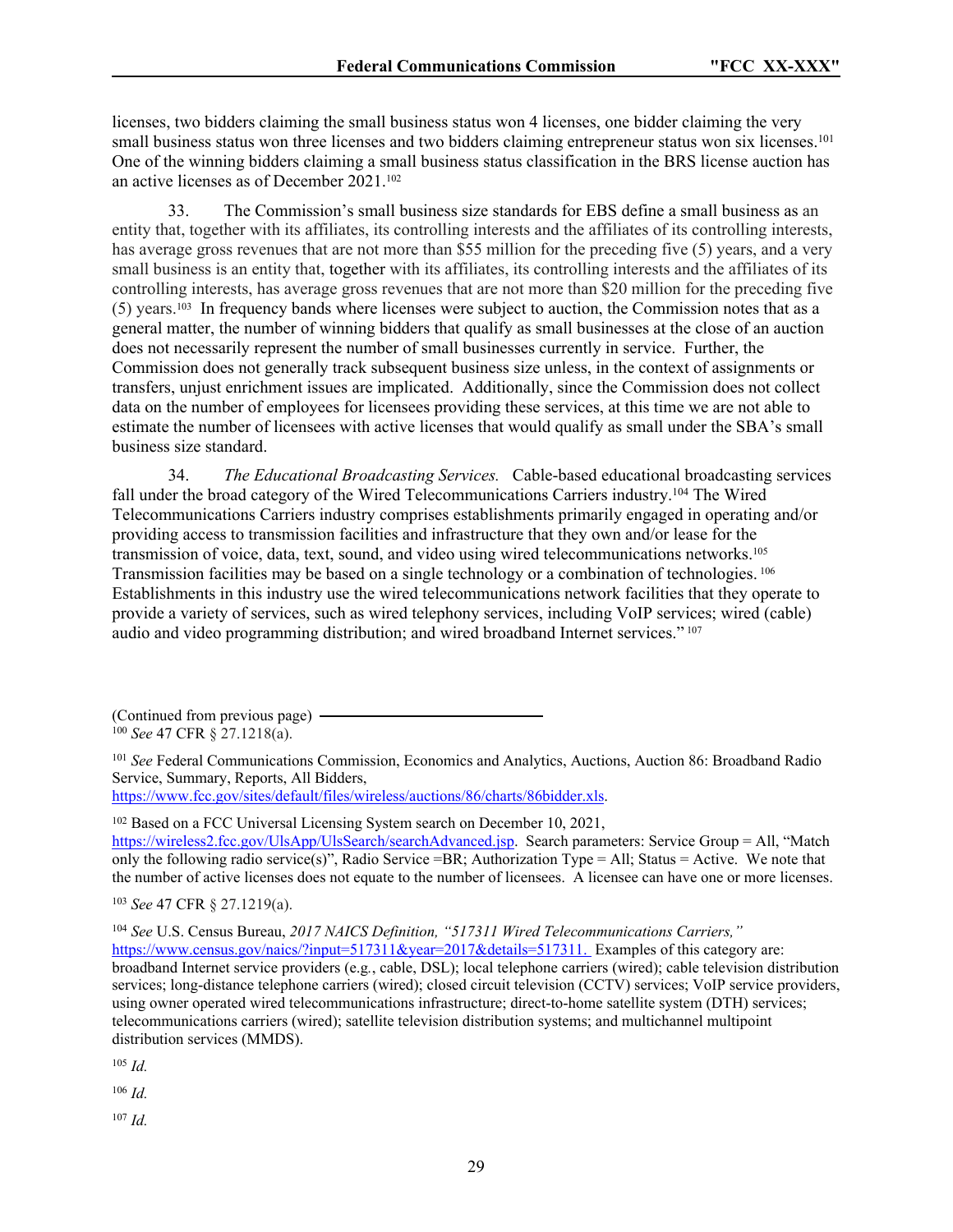35. The SBA small business size standard for this industry classifies businesses having 1,500 or fewer employees as small.<sup>108</sup> U.S. Census Bureau data for 2017 show that there were 3,054 firms in this industry that operated for the entire year.109 Of this total, 2,964 firms operated with fewer than 250 employees.<sup>110</sup> Thus, under this size standard, the majority of firms in this industry can be considered small. Additionally, according to Commission data as of December 2021, there were 4,477 active EBS licenses.<sup>111</sup> The Commission estimates that the majority of these licenses are held by non-profit educational institutions and school districts and are likely small entities.

36. *Radio and Television Broadcasting and Wireless Communications Equipment Manufacturing*. This industry comprises establishments primarily engaged in manufacturing radio and television broadcast and wireless communications equipment.112 Examples of products made by these establishments are: transmitting and receiving antennas, cable television equipment, GPS equipment, pagers, cellular phones, mobile communications equipment, and radio and television studio and broadcasting equipment.113 The SBA small business size standard for this industry classifies businesses having 1,250 employees or less as small.<sup>114</sup> U.S. Census Bureau data for 2017 show that there were 656 firms in this industry that operated for the entire year.<sup>115</sup> Of this number, 624 firms had fewer than 250 employees.116 Thus, under the SBA size standard, the majority of firms in this industry can be considered small.

37. *Software Publishers.* This industry comprises establishments primarily engaged in computer software publishing or publishing and reproduction.117 Establishments in this industry carry out operations necessary for producing and distributing computer software, such as designing, providing documentation, assisting in installation, and providing support services to software purchasers.118 These establishments may design, develop, and publish, or publish only.119 The SBA small business size

<sup>109</sup> *See* U.S. Census Bureau, *2017 Economic Census of the United States, Selected Sectors: Employment Size of Firms for the U.S.: 2017,* Table ID: EC1700SIZEEMPFIRM, NAICS Code 517311, [https://data.census.gov/cedsci/table?y=2017&n=517311&tid=ECNSIZE2017.EC1700SIZEEMPFIRM&hidePrevie](https://data.census.gov/cedsci/table?y=2017&n=517311&tid=ECNSIZE2017.EC1700SIZEEMPFIRM&hidePreview=false) [w=false.](https://data.census.gov/cedsci/table?y=2017&n=517311&tid=ECNSIZE2017.EC1700SIZEEMPFIRM&hidePreview=false)

<sup>110</sup> *Id.* The available U.S. Census Bureau data does not provide a more precise estimate of the number of firms that meet the SBA size standard.

<sup>111</sup> Based on a FCC Universal Licensing System search on December 17, 2021.

[https://wireless2.fcc.gov/UlsApp/UlsSearch/searchAdvanced.jsp.](https://wireless2.fcc.gov/UlsApp/UlsSearch/searchAdvanced.jsp) Search parameters: Service Group = All, "Match only the following radio service(s)", Radio Service =ED; Authorization Type = All; Status = Active. We note that the number of active licenses does not equate to the number of licensees. A licensee can have one or more licenses.

<sup>112</sup> *See* U.S. Census Bureau, *2017 NAICS Definition, "334220 Radio and Television Broadcasting and Wireless Communications Equipment Manufacturing,*"

<https://www.census.gov/naics/?input=334220&year=2017&details=334220>*.* 

<sup>113</sup> *Id*.

<sup>114</sup> *See* 13 CFR § 121.201, NAICS Code 334220.

<sup>116</sup> *Id*. The available U.S. Census Bureau data does not provide a more precise estimate of the number of firms that meet the SBA size standard.

<sup>117</sup> *See* U.S. Census Bureau, *2017 NAICS Definition, "511210 Software Publishers,"* [https://www.census.gov/naics/?input=511210&year=2017&details=511210.](https://www.census.gov/naics/?input=511210&year=2017&details=511210)

<sup>118</sup> *Id.*

<sup>108</sup> *See* 13 CFR § 121.201, NAICS Code 517311.

<sup>115</sup> *See* U.S. Census Bureau, *2017 Economic Census of the United States*, *Employment Size of Firms for the U.S.: 2017,* Table ID: EC1700SIZEEMPFIRM, NAICS Code 334220, [https://data.census.gov/cedsci/table?y=2017&n=334220&tid=ECNSIZE2017.EC1700SIZEEMPFIRM&hidePrevie](https://data.census.gov/cedsci/table?y=2017&n=334220&tid=ECNSIZE2017.EC1700SIZEEMPFIRM&hidePreview=false) [w=false.](https://data.census.gov/cedsci/table?y=2017&n=334220&tid=ECNSIZE2017.EC1700SIZEEMPFIRM&hidePreview=false)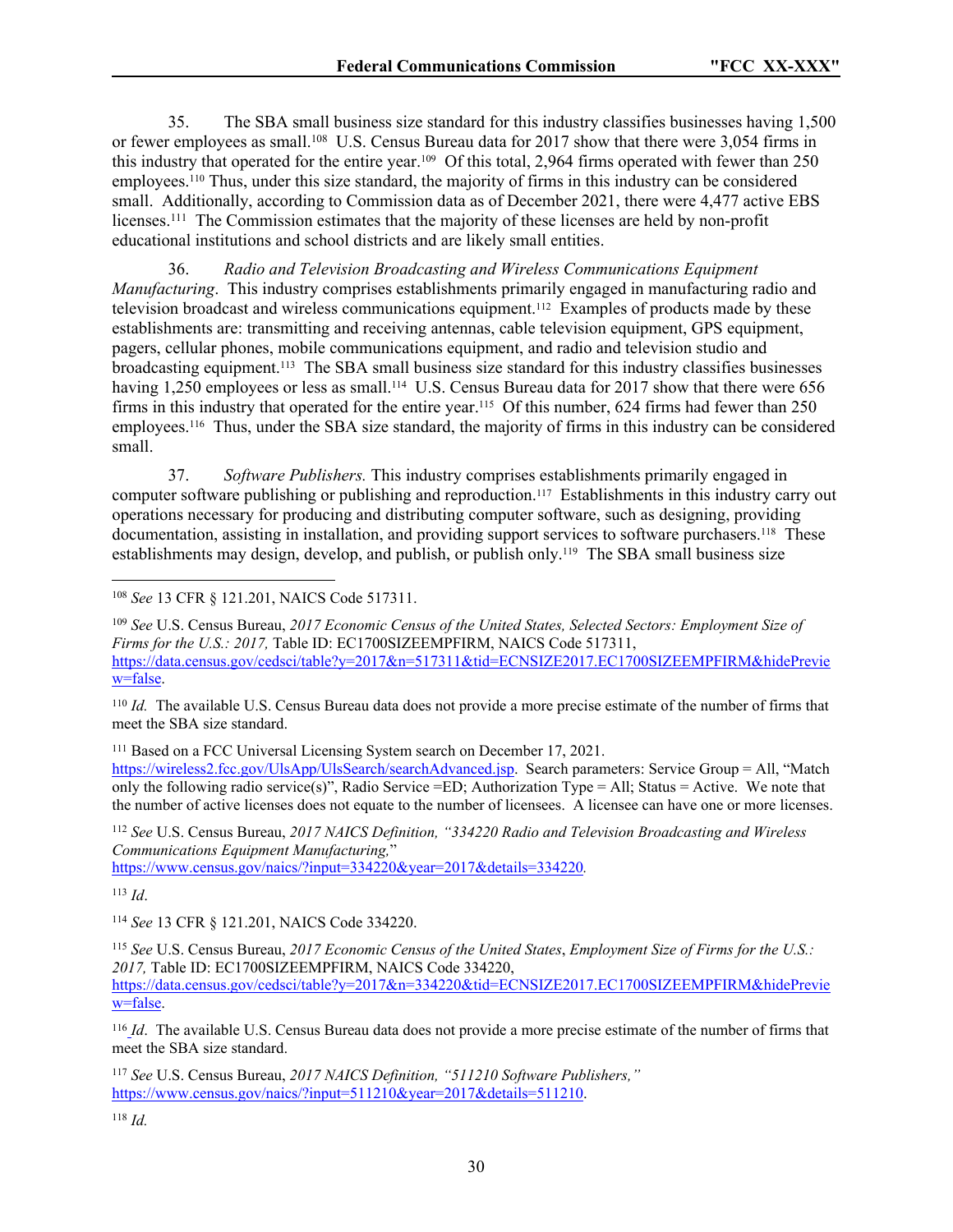standard for this industry classifies businesses having annual receipts of \$41.5 million or less as small.<sup>120</sup> U.S. Census Bureau data for 2017 indicate that 7,842 firms in this industry operated for the entire year.<sup>121</sup> Of this number 7,226 firms had revenue of less than \$25 million.122 Based on this data, we conclude that a majority of firms in this industry are small.

38. *Noncommercial Educational (NCE) and Public Broadcast Stations.* Noncommercial educational broadcast stations and public broadcast stations are television or radio broadcast stations which under the Commission's rules are eligible to be licensed by the Commission as a noncommercial educational radio or television broadcast station and are owned and operated by a public agency or nonprofit private foundation, corporation, or association; or are owned and operated by a municipality which transmits only noncommercial programs for education purposes.

39. The SBA small business size standards and U.S. Census Bureau data classify radio stations<sup>123</sup> and television broadcasting<sup>124</sup> separately and both categories may include both noncommercial and commercial stations.The SBA small business size standard for both radio stations and television broadcasting classify firms having \$41.5 million or less in annual receipts as small.<sup>125</sup> For Radio Stations, U.S. Census Bureau data for 2017 show that 1,879 of the 2,963 firms that operated during that year had revenue of less than \$25 million per year.<sup>126</sup> For Television Broadcasting, U.S. Census Bureau data for 2017 show that 657 of the 744 firms that operated for the entire year had revenue of less than \$25,000,000.<sup>127</sup> While the U.S. Census Bureau data does not indicate the number of non-commercial

(Continued from previous page) <sup>119</sup> *Id.*

<sup>120</sup> *See* 13 CFR § 121.201, NAICS Code 511210.

<sup>121</sup> *See* U.S. Census Bureau, *2017 Economic Census of the United States*, *Selected Sectors: Sales, Value of Shipments, or Revenue Size of Firms for the U.S.: 2017, Table ID: EC1700SIZEREVFIRM, NAICS Code 511210,* [https://data.census.gov/cedsci/table?y=2017&n=511210&tid=ECNSIZE2017.EC1700SIZEREVFIRM&hidePrevie](https://data.census.gov/cedsci/table?y=2017&n=511210&tid=ECNSIZE2017.EC1700SIZEREVFIRM&hidePreview=false) [w=false.](https://data.census.gov/cedsci/table?y=2017&n=511210&tid=ECNSIZE2017.EC1700SIZEREVFIRM&hidePreview=false)

<sup>122</sup> *Id.* The available U.S. Census Bureau data does not provide a more precise estimate of the number of firms that meet the SBA size standard. We also note that according to the U.S. Census Bureau glossary, the terms receipts and revenues are used interchangeably, *see* [https://www.census.gov/glossary/#term\\_ReceiptsRevenueServices](https://www.census.gov/glossary/#term_ReceiptsRevenueServices).

<sup>123</sup> *See* U.S. Census Bureau, *2017 NAICS Definition, "515112 Radio Stations*," [https://www.census.gov/naics/?input=515112&year=2017&details=515112.](https://www.census.gov/naics/?input=515112&year=2017&details=515112)

<sup>124</sup> *See* U.S. Census Bureau, *2017 NAICS Definition, "515120 Television Broadcasting,*" [https://www.census.gov/naics/?input=515120&year=2017&details=515120.](https://www.census.gov/naics/?input=515120&year=2017&details=515120)

<sup>125</sup> *See* 13 CFR § 121.201, NAICS Code 515112 (Radio Stations); NAICS Code 515120 (Television Broadcasting).

<sup>126</sup> *See* U.S. Census Bureau, *2017 Economic Census of the United States*, *Selected Sectors: Sales, Value of Shipments, or Revenue Size of Firms for the U.S.: 2017, Table ID: EC1700SIZEREVFIRM, NAICS Code 515112,* [https://data.census.gov/cedsci/table?y=2017&n=515112&tid=ECNSIZE2017.EC1700SIZEREVFIRM&h](https://data.census.gov/cedsci/table?y=2017&n=515112&tid=ECNSIZE2017.EC1700SIZEREVFIRM&hidePreview=false) [idePreview=false](https://data.census.gov/cedsci/table?y=2017&n=515112&tid=ECNSIZE2017.EC1700SIZEREVFIRM&hidePreview=false). The available U.S. Census Bureau data does not provide a more precise estimate of the number of firms that meet the SBA size standard. We note that the U.S. Census Bureau withheld publication of the number of firms that operated for the entire year. We also note that the U.S. Census Bureau withheld publication of the number of firms that operated with sales/value of shipments/revenue in the individual categories for less than \$100,000, and \$100,000 to \$249,999 to avoid disclosing data for individual companies (see Cell Notes for the sales/value of shipments/revenue in these categories). Therefore, the number of firms with revenue that meet the SBA size standard would be higher that noted herein. We further note that according to the U.S. Census Bureau glossary, the terms receipts and revenues are used interchangeably, *see*

[https://www.census.gov/glossary/#term\\_ReceiptsRevenueServices](https://www.census.gov/glossary/#term_ReceiptsRevenueServices).

<sup>127</sup> *See* U.S. Census Bureau, *2017 Economic Census of the United States*, *Selected Sectors: Sales, Value of Shipments, or Revenue Size of Firms for the U.S.: 2017, Table ID: EC1700SIZEREVFIRM, NAICS Code 515120,* [https://data.census.gov/cedsci/table?y=2017&n=515120&tid=ECNSIZE2017.EC1700SIZEREVFIRM&h](https://data.census.gov/cedsci/table?y=2017&n=515120&tid=ECNSIZE2017.EC1700SIZEREVFIRM&hidePreview=false) [idePreview=false](https://data.census.gov/cedsci/table?y=2017&n=515120&tid=ECNSIZE2017.EC1700SIZEREVFIRM&hidePreview=false). The available U.S. Census Bureau data does not provide a more precise estimate of the number (continued….)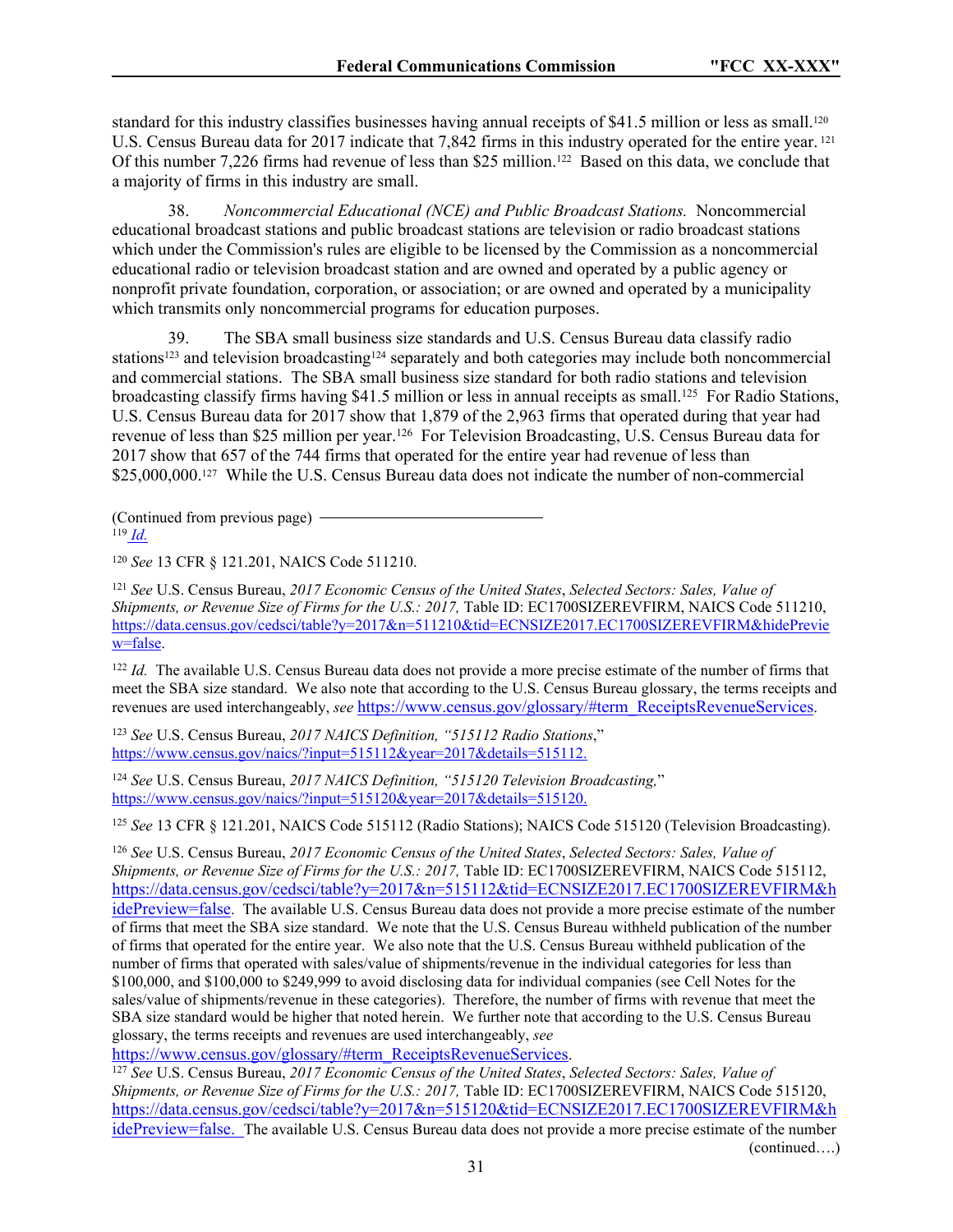stations, we estimate that under the applicable SBA size standard the majority of noncommercial educational broadcast stations and public broadcast stations are small entities.

40. According to Commission data as of September 2021, there were 4,595 licensed noncommercial educational radio and television stations.128 There were also 2,276 low power television stations, including Class A stations (LPTV) and 3,106 TV translator stations.<sup>129</sup> The Commission does not compile and otherwise does not have access to financial information for these stations that permit it to determine how many stations qualify as small entities under the SBA small business size standards. However, given the nature of these services, we will presume that all noncommercial educational and public broadcast stations qualify as small entities under the above SBA small business size standards.

### **D. Description of Projected Reporting, Recordkeeping, and Other Compliance Requirements for Small Entities**

41. We expect the actions proposed in the *Further Notice*, if adopted, will impose additional reporting, recordkeeping and/or other compliance obligations on small as well as other entities who report to the Commission on the performance of their WEA service. The *Further Notice* seeks to refresh the record to develop metrics for WEA performance and reporting. Specifically, we seek comment on whether Participating CMS Providers should report to the Commission on the reliability, speed, and accuracy of their WEA service, and if so, on when and how the reports should be provided to the Commission, on how Participating CMS Providers should gather that data necessary to compile those performance reports, and on how WEA reports should quantify these key performance metrics. We also inquire whether there are other or additional measures of WEA's performance that are relevant to emergency management agencies and the public that the Commission should consider as a reporting requirement.

42. In assessing the cost of compliance for small entities, at this time the Commission cannot quantify the cost of compliance for small entities and is not in a position to determine whether, if adopted, compliance with any WEA performance reporting or other requirements will require small entities to hire professionals. The Commission sought detailed comment on the costs of WEA performance reporting in the *2016 WEA R&O and FNPRM*, but did not receive any responsive comments on this issue. However, in 2021, the Commission estimated that the total annual cost of compliance with its WEA election requirements for the industry would be \$1 million, which was approved by the Office of Management and Budget.<sup>130</sup> This cost estimate included the total effort required by Participating CMS Providers to assess the extent of their readiness to participate in WEA and report such to new and existing subscribers and the Commission. Accordingly regarding costs, the *Further Notice* seeks comment on: (1) the costs associated with Participating CMS Providers' production of WEA performance reports, (2) whether its prior \$1 million estimate is a reasonable cost ceiling for CMS Providers to generate and submit WEA performance tests because both lines of effort entail reporting and analysis of WEA-related network infrastructure, (3) whether in the alternative, the cost to establish and report on the results of E911 location accuracy testing would be a more accurate analog to the cost of reporting on WEA's performance,131 and (4) whether

[https://www.census.gov/glossary/#term\\_ReceiptsRevenueServices](https://www.census.gov/glossary/#term_ReceiptsRevenueServices).

<sup>129</sup> *Id.*

(continued….)

<sup>(</sup>Continued from previous page)

of firms that meet the SBA size standard. We also note that according to the U.S. Census Bureau glossary, the terms receipts and revenues are used interchangeably, *see*

<sup>&</sup>lt;sup>128</sup> Broadcast Station Totals as of September 30, 2021 Press Release (MB Oct. 4, 2021) (September 30, 2021) Broadcast Station Totals), [https://docs.fcc.gov/public/attachments/DOC-376230A1.pdf.](https://docs.fcc.gov/public/attachments/DOC-376230A1.pdf)

<sup>130</sup> *See* Election Whether to Participate in the Wireless Emergency Alert System 3060-1113, Supporting Statement (April 2021).

<sup>131</sup> *See* E911 Location Accuracy Requirements, OMB 3060-1210, 80 FR 30235 (2015); *see also Wireless E911 Location Accuracy Requirements*, PS Docket No. 07-114, Fourth Report and Order, 30 FCC Rcd 1259, para. 170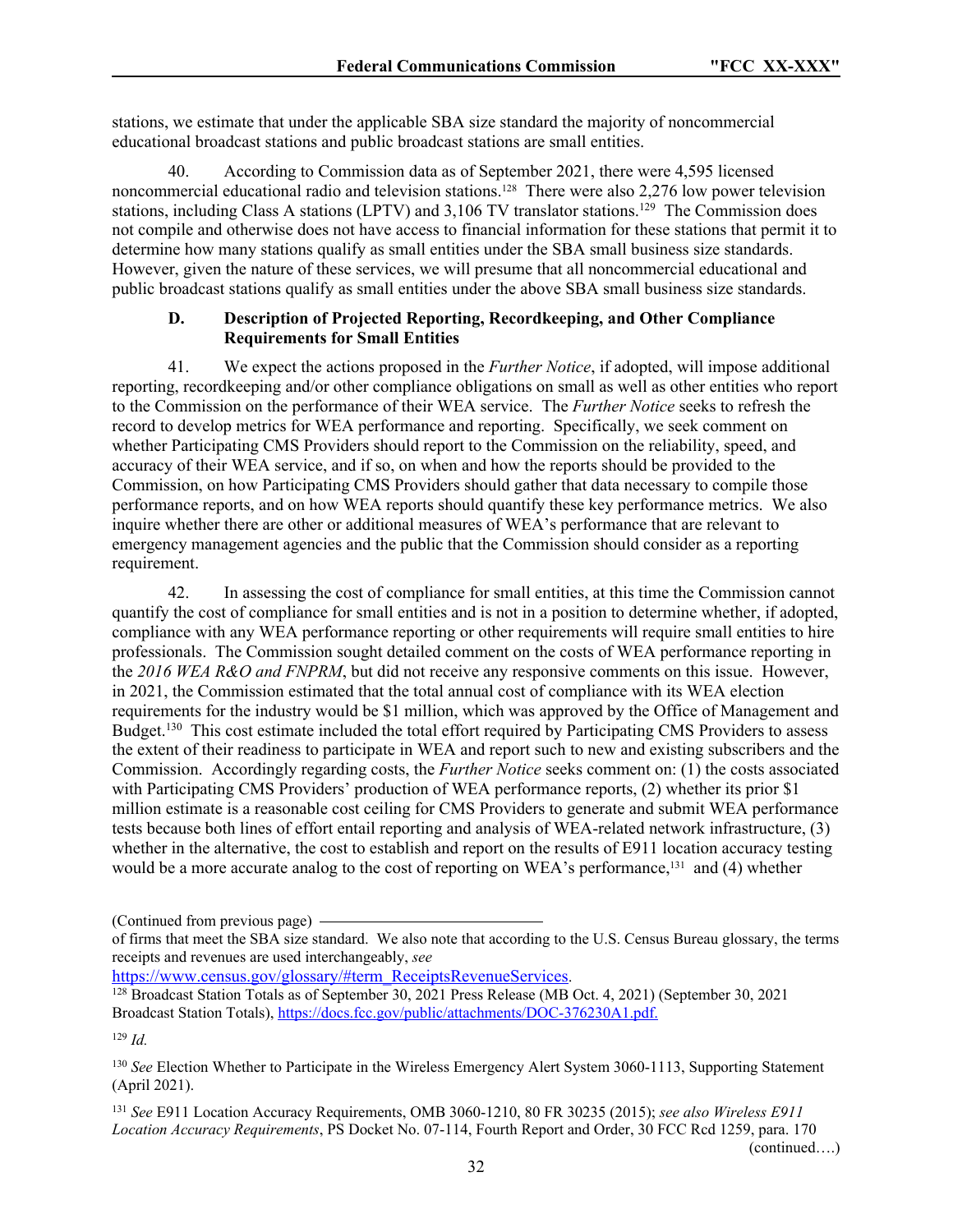standards revisions or software and firmware updates to CMS network equipment and mobile devices may be necessary to log WEA performance data. We expect the comments we receive to include information addressing costs which will help the Commission identify and evaluate relevant issues for small entities, including compliance costs and other burdens that may result from any WEA performance reporting requirements that may be adopted in this proceeding, before adopting final rules.

#### **E. Steps Taken to Minimize the Significant Economic Impact on Small Entities, and Significant Alternatives Considered**

43. The RFA requires an agency to describe any significant, specifically small business alternatives that it has considered in reaching its proposed approach, which may include the following four alternatives (among others): "(1) the establishment of differing compliance or reporting requirements or timetables that take into account the resources available to small entities; (2) the clarification, consolidation, or simplification of compliance or reporting requirements under the rule for such small entities; (3) the use of performance, rather than design, standards; and (4) and exemption from coverage of the rule, or any part thereof, for such small entities."<sup>132</sup>

44. The Commission seeks comment on steps that it could take to limit the burden of WEA performance reporting. It seeks comment on the extent to which the Commission could limit the overall economic impact of WEA performance reporting by providing increased flexibility for businesses identified as small by the Small Business Administration or by limiting the applicability of the requirement to only the three nationwide CMS Providers.

45. Building on the Commission's prior proposals and its objective to refresh the record to develop metrics for WEA performance and reporting, in the *Further Notice* the Commission does not propose to set minimum performance benchmarks which could adversely affect small entities. Instead, we seek to identify key reporting metrics that will help stakeholders develop an understanding of WEA end-to-end performance. The Commission also seeks comment on steps that it could take to limit the burden of WEA performance reporting as a general matter, which could help minimize the economic impact of any adopted WEA performance reporting requirements on small entities. Further, specifically targeting small entities, we seek comment on the extent to which the Commission could limit the overall economic impact of WEA performance reporting by providing increased flexibility for businesses identified as small by the SBA, or by limiting the applicability of the requirement to only the three nationwide CMS Providers.

46. In the *Further Notice*, the Commission also identifies alternative approaches on several matters that might minimize the economic impact for small entities. While seeking comment on how to define reliability, speed, and accuracy for WEA, the Commission inquires whether the definitions it proposed in the *2016 WEA R&O and FNPRM* best capture the definitions for reliability, speed, and accuracy of WEA. As part of this inquiry, in the alternative we seek comment on: (1) whether WEA's reliability should be defined as the proportion of devices within the targeted area while the alert is active that successfully displayed the alert, (2) whether WEA's speed should be measured as the difference between the time that an alert is initiated by an authorized alert originator and the time that the alert is displayed at the mobile device, (3) whether WEA's accuracy should be defined as the proportion of alert recipients that received the alert within and further than 0.1 miles from the target area, and (4) whether reliability, speed, and accuracy are the most pertinent measures of WEA's performance to emergency management agencies and the public.

47. Similarly, the Commission seeks comment in the *Further Notice* on how Participating CMS Providers should measure the performance of their WEA service for the purpose of generating

(Continued from previous page)

132 5 U.S.C. §§ 603(c)(1)-(4).

<sup>(2015) (</sup>quantifying the cost of compliance with wireless location accuracy requirements without specific reference to the costs of the test bed process).